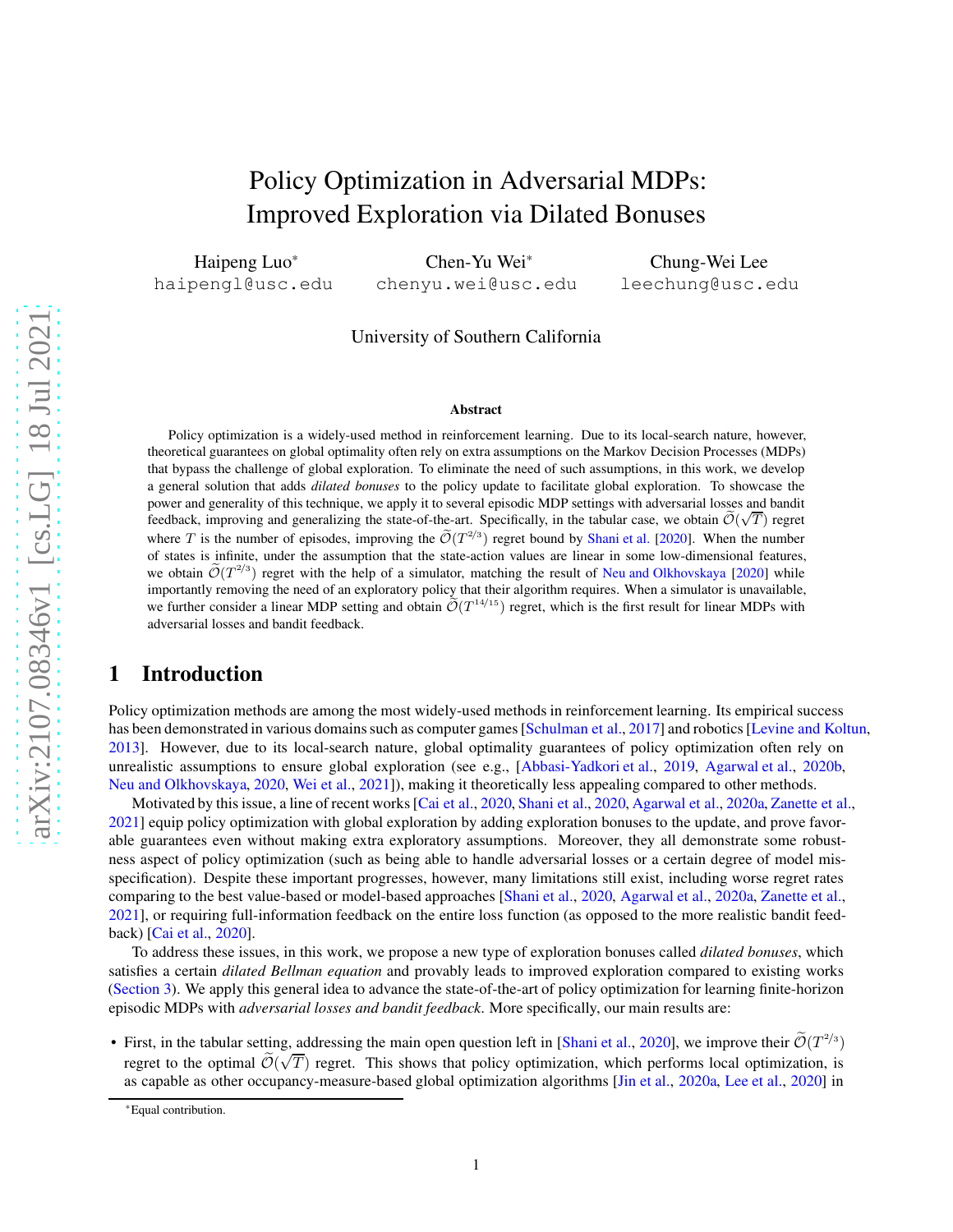terms of global exploration. Moreover, our algorithm is computationally more efficient than those global methods since they require solving some convex optimization in each episode. [\(Section 4\)](#page-4-0)

- Second, to further deal with large-scale problems, we consider a linear function approximation setting where the stateaction values are linear in some known low-dimensional features and also a simulator is available, the same setting considered by [\[Neu and Olkhovskaya,](#page-13-1) [2020\]](#page-13-1). We obtain the same  $\mathcal{O}(T^{2/3})$  regret while importantly removing their exploratory assumption. [\(Section 5\)](#page-6-0)
- Finally, to remove the need of a sampling oracle, we further consider linear MDPs, a special case where the transition kernel is also linear in the features. To our knowledge, the only existing works that consider adversarial losses in this setup are [\[Cai et al.](#page-12-2), [2020](#page-12-2)], which obtains  $\tilde{O}(\sqrt{T})$  regret but requires full-information feedback on the loss functions, and [\[Neu and Olkhovskaya,](#page-13-1) [2021\]](#page-13-7) (an updated version of [Neu and Olkhovskaya, [2020\]](#page-13-1)), which obtains  $\tilde{\mathcal{O}}(\sqrt{T})$ regret under bandit feedback but requires perfect knowledge of the transition as well as an exploratory assumption. We propose the first algorithm for the most challenging setting with bandit feedback and unknown transition, which achieves  $\mathcal{O}(T^{14/15})$  regret without any exploratory assumption. [\(Section 6\)](#page-8-0)

We emphasize that unlike the tabular setting (where we improve existing regret rates of policy optimization), in the two adversarial linear function approximation settings with bandit feedback that we consider, researchers have not been able to show *any* sublinear regret for policy optimization without exploratory assumptions before our work, which shows the critical role of our proposed dilated bonuses. In fact, there are simply no existing algorithms with sublinear regret *at all* for these two settings, be it policy-optimization-type or not. This shows the advantage of policy optimization over other approaches, when combined with our dilated bonuses.

Related work. In the tabular setting, except for [\[Shani et al.,](#page-13-0) [2020\]](#page-13-0), most algorithms apply the occupancy-measurebased framework to handle adversarial losses (e.g., [\[Rosenberg and Mansour,](#page-13-8) [2019,](#page-13-8) [Jin et al.,](#page-12-4) [2020a](#page-12-4), [Chen et al.](#page-12-5), [2021,](#page-12-5) [Chen and Luo](#page-12-6), [2021\]](#page-12-6)), which as mentioned is computationally expensive. For stochastic losses, there are many more different approaches such as model-based ones [\[Jaksch et al.,](#page-12-7) [2010](#page-12-7), [Dann and Brunskill,](#page-12-8) [2015,](#page-12-8) [Azar et al.](#page-12-9), [2017,](#page-12-9) [Fruit et al.](#page-12-10), [2018,](#page-12-10) [Zanette and Brunskill](#page-13-9), [2019](#page-13-9)] and value-based ones [\[Jin et al.](#page-12-11), [2018,](#page-12-11) [Dong et al.,](#page-12-12) [2019\]](#page-12-12).

Theoretical studies for linear function approximation have gained increasing interest recently [\[Yang and Wang,](#page-13-10) [2020,](#page-13-10) [Zanette et al.](#page-13-11), [2020,](#page-13-11) [Jin et al.](#page-12-13), [2020b\]](#page-12-13). Most of them study stochastic/stationary losses, with the exception of [\[Cai et al.,](#page-12-2) [2020,](#page-12-2) [Neu and Olkhovskaya,](#page-13-1) [2020,](#page-13-1) [2021\]](#page-13-7). Our algorithm for the linear MDP setting bears some similarity to those of [\[Agarwal et al.](#page-12-3), [2020a,](#page-12-3) [Zanette et al.](#page-13-5), [2021](#page-13-5)] which consider stationary losses. However, in each episode, their algorithms first execute an exploratory policy (from a *policy cover*), and then switch to the policy suggested by the policy optimization algorithm, which inevitably leads to linear regret when facing adversarial losses.

## 2 Problem Setting

We consider an MDP specified by a state space X (possibly infinite), a finite action space  $A$ , and a transition function P with  $P(\cdot|x, a)$  specifying the distribution of the next state after taking action a in state x. In particular, we focus on the *finite-horizon episodic setting* in which X admits a layer structure and can be partitioned into  $X_0, X_1, \ldots, X_H$  for some fixed parameter H, where  $X_0$  contains only the initial state  $x_0$ ,  $X_H$  contains only the terminal state  $x_H$ , and for any  $x \in X_h$ ,  $h = 0, \ldots, H-1$ ,  $P(\cdot|x, a)$  is supported on  $X_{h+1}$  for all  $a \in A$  (that is, transition is only possible from  $X_h$  to  $X_{h+1}$ ). An episode refers to a trajectory that starts from  $x_0$  and ends at  $x_H$  following some series of actions and the transition dynamic. The MDP may be assigned with a loss function  $\ell : X \times A \to [0, 1]$  so that  $\ell(x, a)$  specifies the loss suffered when selecting action  $a$  in state  $x$ .

A policy  $\pi$  for the MDP is a mapping  $X \to \Delta(A)$ , where  $\Delta(A)$  denotes the set of distributions over A and  $\pi(a|x)$ is the probability of choosing action a in state x. Given a loss function  $\ell$  and a policy  $\pi$ , the expected total loss of  $\pi$  is given by  $V^{\pi}(x_0; \ell) = \mathbb{E} \big[ \sum_{h=0}^{H-1} \ell(x_h, a_h) \mid a_h \sim \pi_t(\cdot | x_h), x_{h+1} \sim P(\cdot | x_h, a_h) \big]$ . It can also be defined via the Bellman equation involving the *state value function*  $V^{\pi}(x;\ell)$  and the *state-action value function*  $Q^{\pi}(x, a; \ell)$  (a.k.a. *Q*-function) defined as below:  $V(x_H; \ell) = 0$ ,

$$
Q^{\pi}(x,a;\ell) = \ell(x,a) + \mathbb{E}_{x' \sim P(\cdot|x,a)}\left[V^{\pi}(x';\ell)\right], \text{ and } V^{\pi}(x;\ell) = \mathbb{E}_{a \sim \pi(\cdot|x)}\left[Q^{\pi}(x,a;\ell)\right].
$$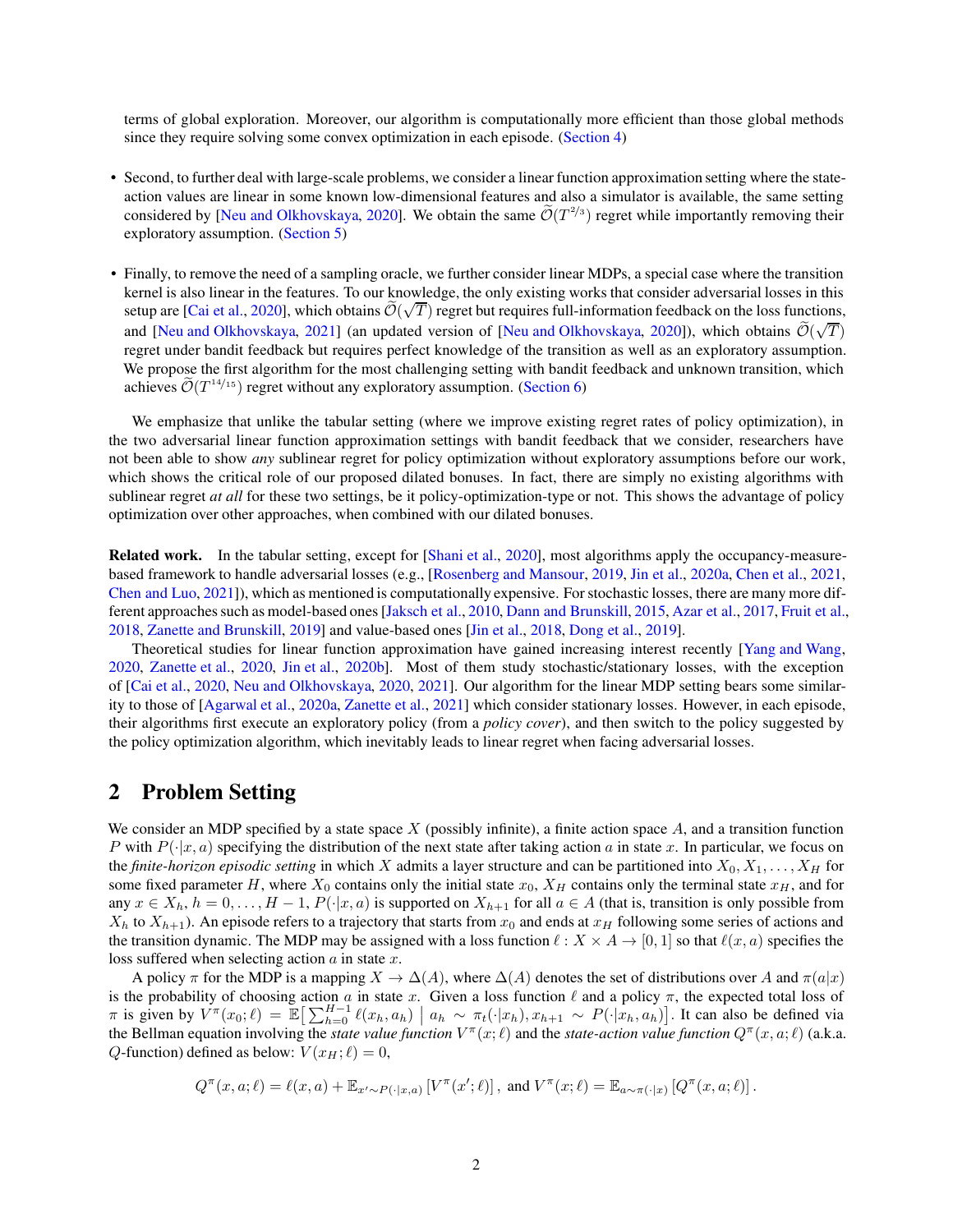We study online learning in such a finite-horizon MDP with *unknown transition*, *bandit feedback*, and *adversarial losses*. The learning proceeds through T episodes. Ahead of time, an adversary arbitrarily decides T loss functions  $\ell_1, \ldots, \ell_T$ , without revealing them to the learner. Then in each episode t, the learner decides a policy  $\pi_t$  based on all information received prior to this episode, executes  $\pi_t$  starting from the initial state  $x_0$ , generates and observes a trajectory  $\{(x_{t,h}, a_{t,h}, \ell_t(x_{t,h}, a_{t,h}))\}_{h=0}^{H-1}$ . Importantly, the learner does not observe any other information about  $\ell_t$ (a.k.a. bandit feedback).<sup>[1](#page-2-1)</sup> The goal of the learner is to minimize the regret, defined as

$$
\text{Reg} = \sum_{t=1}^{T} V_t^{\pi_t}(x_0) - \min_{\pi} \sum_{t=1}^{T} V_t^{\pi}(x_0),
$$

where we use  $V_t^{\pi}(x)$  as a shorthand for  $V^{\pi}(x;\ell_t)$  (and similarly  $Q_t^{\pi}(x,a)$  as a shorthand for  $Q^{\pi}(x,a;\ell_t)$ ). Without further structures, the best existing regret bound is  $\tilde{\mathcal{O}}(H|X|\sqrt{|A|T})$  [\[Jin et al.](#page-12-4), [2020a\]](#page-12-4), with an extra  $\sqrt{X}$  factor compared to the best existing lower bound [\[Jin et al.](#page-12-11), [2018](#page-12-11)].

**Occupancy measures.** For a policy  $\pi$  and a state x, we define  $q^{\pi}(x)$  to be the probability (or probability measure when  $|X|$  is infinite) of visiting state x within an episode when following  $\pi$ . When it is necessary to highlight the dependence on the transition, we write it as  $q^{P,\pi}(x)$ . Further define  $q^{\pi}(x,a) = q^{\pi}(x)\pi(a|x)$  and  $q_t(x,a) = q^{\pi_t}(x,a)$ . Finally, we use  $q^*$  as a shorthand for  $q^{\pi^*}$  where  $\pi^* \in \operatorname{argmin}_{\pi} \sum_{t=1}^T V_t^{\pi}(x_0)$  is one of the optimal policies.

Note that by definition, we have  $V^{\pi}(x_0;\ell) = \sum_{x,a} q^{\pi}(x,a)\ell(x,a)$ . In fact, we will overload the notation and let  $V^{\pi}(x_0; b) = \sum_{x,a} q^{\pi}(x, a) b(x, a)$  for any function  $b: X \times A \to \mathbb{R}$  (even though it might not correspond to a real loss function).

**Other notations.** We denote by  $\mathbb{E}_t[\cdot]$  and  $\text{Var}_t[\cdot]$  the expectation and variance conditioned on everything prior to episode t. For a matrix  $\Sigma$  and a vector z (of appropriate dimension),  $||z||_{\Sigma}$  denotes the quadratic norm  $\sqrt{z^{\top}\Sigma z}$ . The notation  $\mathcal{O}(\cdot)$  hides all logarithmic factors.

## <span id="page-2-0"></span>3 Dilated Exploration Bonuses

In this section, we start with a general discussion on designing exploration bonuses (not specific to policy optimization), and then introduce our new dilated bonuses for policy optimization. For simplicity, the exposition in this section assumes a finite state space, but the idea generalizes to an infinite state space.

When analyzing the regret of an algorithm, very often we run into the following form:

<span id="page-2-2"></span>
$$
\operatorname{Reg} = \sum_{t=1}^{T} V_t^{\pi_t}(x_0) - \sum_{t=1}^{T} V_t^{\pi^*}(x_0) \leq o(T) + \sum_{t=1}^{T} \sum_{x,a} q^*(x,a) b_t(x,a) = o(T) + \sum_{t=1}^{T} V^{\pi^*}(x_0; b_t),\tag{1}
$$

for some function  $b_t(x, a)$  usually related to some estimation error or variance that can be prohibitively large. For example, in policy optimization, the algorithm performs local search in each state essentially using a multi-armed bandit algorithm and treating  $Q_t^{\pi_t}(x, a)$  as the loss of action a in state x. Since  $Q_t^{\pi_t}(x, a)$  is unknown, however, the algorithm has to use some estimator of  $Q_t^{\pi_t}(x, a)$  instead, whose bias and variance both contribute to the  $b_t$  function. Usually,  $b_t(x, a)$  is large for a rarely-visited state-action pair  $(x, a)$  and is inversely related to  $q_t(x, a)$ , which is exactly why most analysis relies on the assumption that some *distribution mismatch coefficient* related to  $q^*(x,a)/q_t(x,a)$  is bounded (see e.g., [\[Agarwal et al.,](#page-12-1) [2020b,](#page-12-1) [Wei et al.](#page-13-12), [2020](#page-13-12)]).

On the other hand, an important observation is that while  $V^{\pi^*}(x_0; b_t)$  can be prohibitively large, its counterpart with respect to the learner's policy  $V^{\pi_t}(x_0; b_t)$  is usually nicely bounded. For example, if  $b_t(x, a)$  is inversely related to  $q_t(x, a)$  as mentioned, then  $V^{\pi_t}(x_0; b_t) = \sum_{x, a} q_t(x, a) b_t(x, a)$  is small no matter how small  $q_t(x, a)$  could be for some  $(x, a)$ . This observation, together with the linearity property  $V^{\pi}(x_0; \ell_t - b_t) = V^{\pi}(x_0; \ell_t) - V^{\pi}(x_0; b_t)$ , suggests that we treat  $\ell_t - b_t$  as the loss function of the problem, or in other words, add a (negative) bonus to each state-action

<span id="page-2-1"></span><sup>&</sup>lt;sup>1</sup>Full-information feedback, on the other hand, refers to the easier setting where the entire loss function  $\ell_t$  is revealed to the learner at the end of episode t.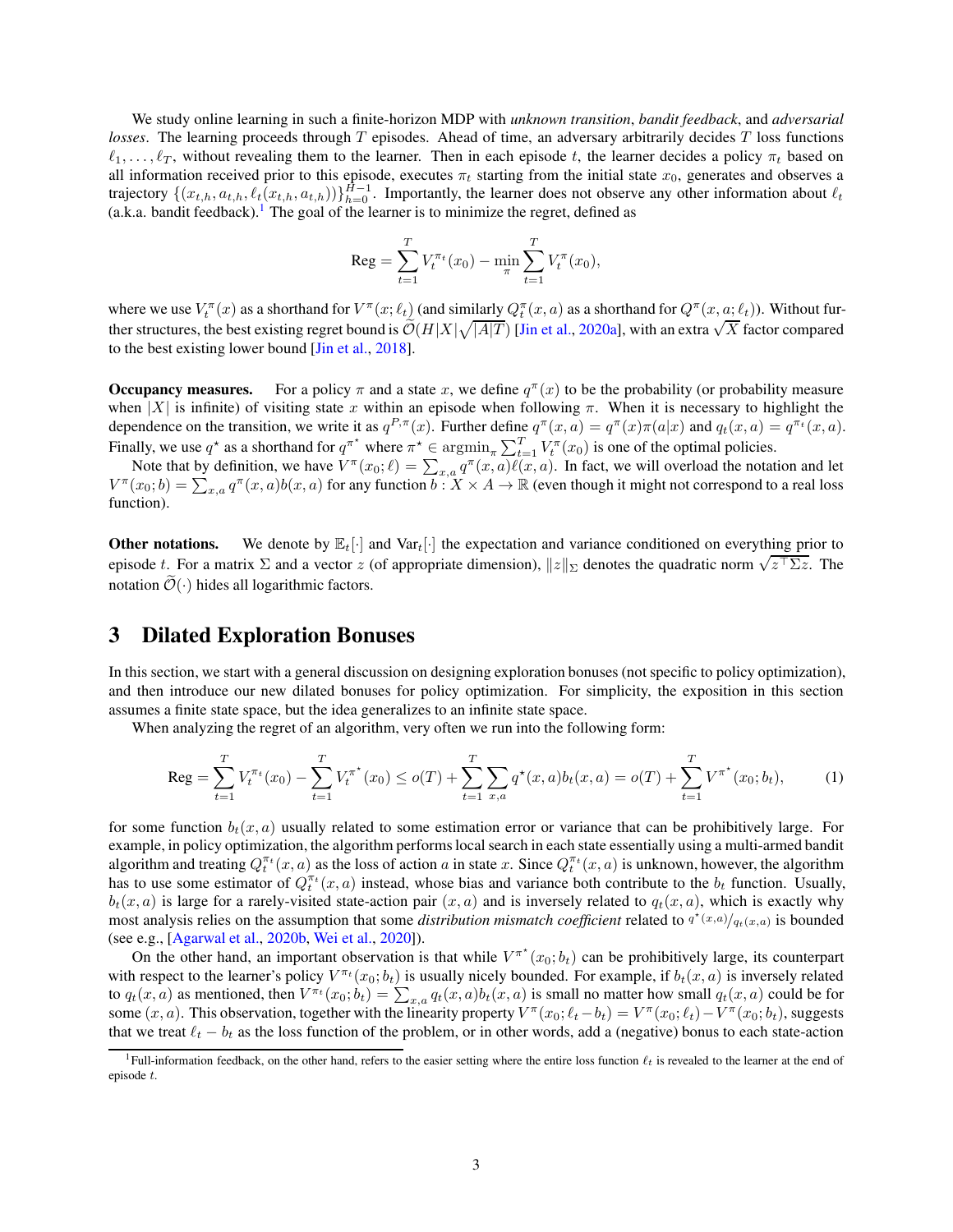pair, which intuitively encourages exploration due to underestimation. Indeed, assuming for a moment that [Eq. \(1\)](#page-2-2) still roughly holds even if we treat  $\ell_t - b_t$  as the loss function:

$$
\sum_{t=1}^{T} V^{\pi_t}(x_0; \ell_t - b_t) - \sum_{t=1}^{T} V^{\pi^*}(x_0; \ell_t - b_t) \lesssim o(T) + \sum_{t=1}^{T} V^{\pi^*}(x_0; b_t).
$$
 (2)

Then by linearity and rearranging, we have

<span id="page-3-1"></span><span id="page-3-0"></span>
$$
\text{Reg} = \sum_{t=1}^{T} V_t^{\pi_t}(x_0) - \sum_{t=1}^{T} V_t^{\pi^*}(x_0) \lesssim o(T) + \sum_{t=1}^{T} V^{\pi_t}(x_0; b_t). \tag{3}
$$

Due to the switch from  $\pi^*$  to  $\pi_t$  in the last term compared to [Eq. \(1\),](#page-2-2) this is usually enough to prove a desirable regret bound without making extra assumptions.

The caveat of this discussion is the assumption of Eq.  $(2)$ . Indeed, after adding the bonuses, which itself contributes some more bias and variance, one should expect that  $b_t$  on the right-hand side of [Eq. \(2\)](#page-3-0) becomes something larger, breaking the desired cancellation effect to achieve [Eq. \(3\).](#page-3-1) Indeed, the definition of  $b_t$  essentially becomes circular in this sense.

Dilated Bonuses for Policy Optimization To address this issue, we take a closer look at the policy optimization algorithm specifically. As mentioned, policy optimization decomposes the problem into individual multi-armed bandit problems in each state and then performs local optimization. This is based on the well-known performance difference lemma [\[Kakade and Langford,](#page-12-14) [2002\]](#page-12-14):

<span id="page-3-3"></span>
$$
\operatorname{Reg} = \sum_{x} q^{\star}(x) \sum_{t=1}^{T} \sum_{a} \left( \pi_t(a|x) - \pi^{\star}(a|x) \right) Q_t^{\pi_t}(x, a),
$$

showing that in each state x, the learner is facing a bandit problem with  $Q_t^{\pi_t}(x, a)$  being the loss for action a. Correspondingly, incorporating the bonuses  $b_t$  for policy optimization means subtracting the bonus  $Q^{\pi t}(x, a; b_t)$  from  $Q_t^{\pi_t}(x, a)$  for each action a in each state x. Recall that  $Q^{\pi_t}(x, a; b_t)$  satisfies the Bellman equation  $Q^{\pi_t}(x, a; b_t)$  =  $b_t(x, a) + \mathbb{E}_{x' \sim P(\cdot | x, a)} \mathbb{E}_{a' \sim \pi_t(\cdot | x')} [B_t(x', a')]$ . To resolve the issue mentioned earlier, we propose to replace this bonus function  $Q^{\pi_t}(x, a; b_t)$  with its *dilated* version  $B_t(s, a)$  satisfying the following *dilated Bellman equation*:

$$
B_t(x,a) = b_t(x,a) + \left(1 + \frac{1}{H}\right) \mathbb{E}_{x' \sim P(\cdot | x, a)} \mathbb{E}_{a' \sim \pi_t(\cdot | x')} \left[B_t(x', a')\right]
$$
\n
$$
\tag{4}
$$

(with  $B_t(x_H, a) = 0$  for all a). The only difference compared to the standard Bellman equation is the extra  $(1 + \frac{1}{H})$ factor, which slightly increases the weight for deeper layers and thus intuitively induces more exploration for those layers. Due to the extra bonus compared to  $Q^{\pi_t}(x, a; b_t)$ , the regret bound also increases accordingly. In all our applications, this extra amount of regret turns out to be of the form  $\frac{1}{H} \sum_{t=1}^{T} \sum_{x,a} q^*(x) \pi_t(a|x) B_t(x,a)$ , leading to

<span id="page-3-2"></span>
$$
\sum_{x} q^{\star}(x) \sum_{t=1}^{T} \sum_{a} \left( \pi_t(a|x) - \pi^{\star}(a|x) \right) \left( Q_t^{\pi_t}(x, a) - B_t(x, a) \right)
$$
  
 
$$
\leq o(T) + \sum_{t=1}^{T} V^{\pi^{\star}}(x_0; b_t) + \frac{1}{H} \sum_{t=1}^{T} \sum_{x, a} q^{\star}(x) \pi_t(a|x) B_t(x, a).
$$
 (5)

With some direct calculation, one can show that this is enough to show a regret bound that is only a constant factor larger than the desired bound in Eq.  $(3)!$  This is summarized in the following lemma.

<span id="page-3-4"></span>**Lemma 3.1.** *If [Eq.](#page-3-3)* (5) *holds with*  $B_t$  *defined in Eq.* (4), *then*  $\text{Reg} \le o(T) + 3\sum_{t=1}^T V^{\pi_t}(x_0; b_t)$ .

The high-level idea of the proof is to show that the bonuses added to a layer  $h$  is enough to cancel the large bias/variance term (including those coming from the bonus itself) from layer  $h + 1$ . Therefore, cancellation happens in a layer-by-layer manner except for layer 0, where the total amount of bonus can be shown to be at most  $(1 +$  $\frac{1}{H}$ )<sup>H</sup>  $\sum_{t=1}^{T} V^{\pi_t}(x_0; b_t) \leq 3 \sum_{t=1}^{T} V^{\pi_t}(x_0; b_t)$ .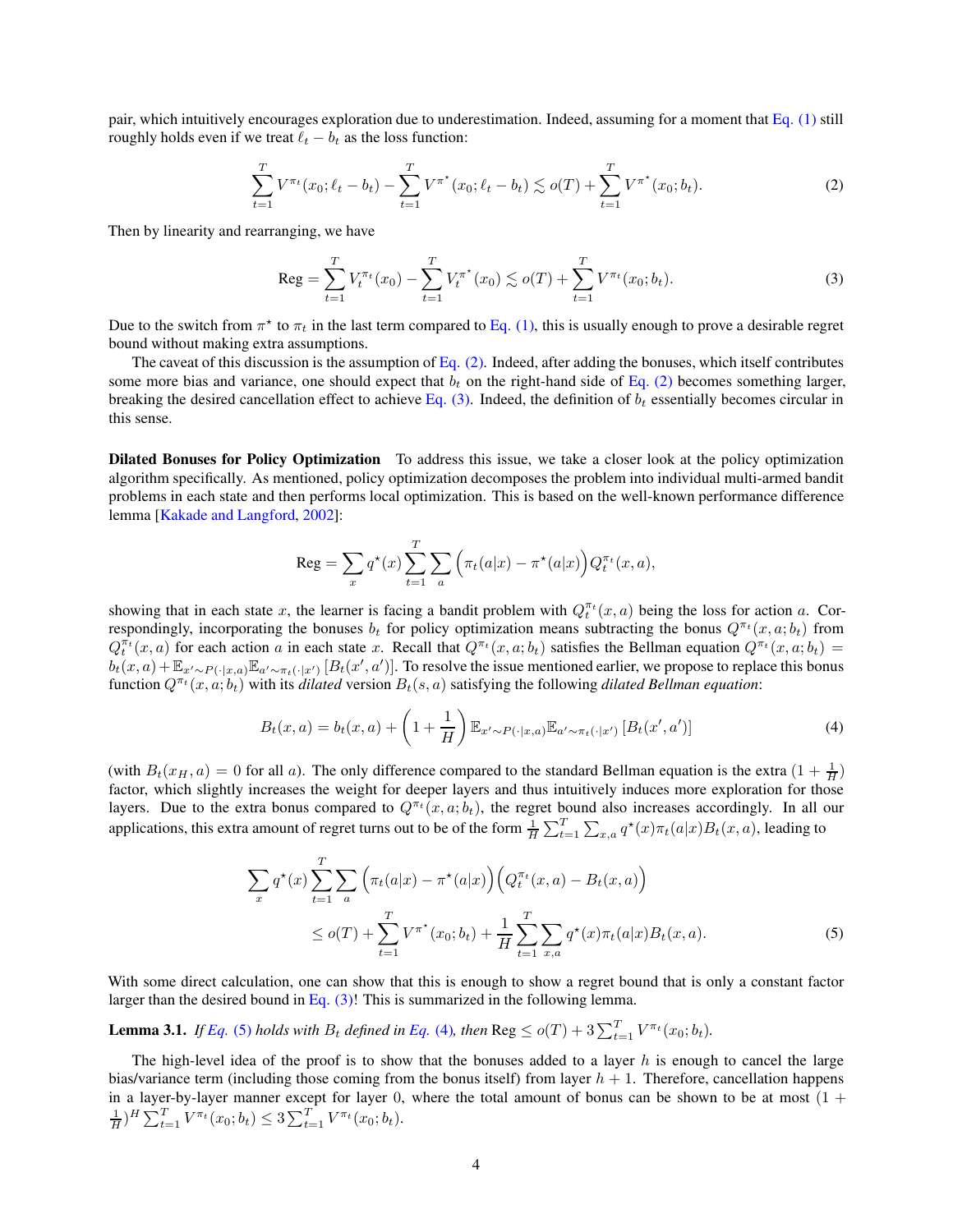Recalling again that  $V^{\pi_t}(x_0; b_t)$  is usually nicely bounded, we thus arrive at a favorable regret guarantee without making extra assumptions. Of course, since the transition is unknown, we cannot compute  $B_t$  exactly. However, [Lemma 3.1](#page-3-4) is robust enough to handle either a good approximate version of  $B_t$  (see [Lemma B.1\)](#page-15-0) or a version where [Eq. \(4\)](#page-3-3) and [Eq. \(5\)](#page-3-2) only hold in expectation (see [Lemma B.2\)](#page-16-0), which is enough for us to handle unknown transition. In the next three sections, we apply this general idea to different settings, showing what  $b_t$  and  $B_t$  are concretely in each case.

### <span id="page-4-0"></span>4 The Tabular Case

In this section, we study the tabular case where the number of states is finite. We propose a policy optimization algorithm with  $\tilde{\mathcal{O}}(\sqrt{T})$  regret, improving the  $\tilde{\mathcal{O}}(T^{2/3})$  regret of [\[Shani et al.](#page-13-0), [2020\]](#page-13-0). See [Algorithm 1](#page-5-0) for the complete pseudocode.

Algorithm design. First, to handle unknown transition, we follow the common practice (dating back to [\[Jaksch et al.,](#page-12-7) [2010\]](#page-12-7)) to maintain a confidence set of the transition, which is updated whenever the visitation count of a certain stateaction pair is doubled. We call the period between two model updates an epoch, and use  $\mathcal{P}_k$  to denote the confidence set for epoch  $k$ , formally defined in [Eq. \(10\).](#page-5-1)

In episode t, the policy  $\pi_t$  is defined via the standard multiplicative weight algorithm (also connected to Natural Policy Gradient [\[Kakade,](#page-13-13) [2001,](#page-13-13) [Agarwal et al.](#page-12-1), [2020b,](#page-12-1) [Wei et al.](#page-13-4), [2021\]](#page-13-4)), but importantly with the dilated bonuses incorporated such that  $\pi_t(a|x) \propto \exp(-\eta \sum_{\tau=1}^{t-1} (\widehat{Q}_\tau(x, a) - B_\tau(x, a)))$ . Here,  $\eta$  is a step size parameter,  $\widehat{Q}_\tau(x, a)$  is an importance-weighted estimator for  $Q^{\pi}_{\tau}(x, a)$  defined in [Eq. \(7\),](#page-5-2) and  $B_{\tau}(x, a)$  is the dilated bonus defined in [Eq. \(9\).](#page-5-3)

More specifically, for a state x in layer h,  $\hat{Q}_t(x, a)$  is defined as  $\frac{L_{t,h} \mathbb{1}_t(x, a)}{\overline{q}_t(x, a)+\gamma}$ , where  $\mathbb{1}_t(x, a)$  is the indicator of whether  $(x, a)$  is visited during episode t;  $L_{t,h}$  is the total loss suffered by the learner starting from layer h till the end of the episode;  $\overline{q}_t(x, a) = \max_{\widehat{P} \in \mathcal{P}_k} q^{P, \pi_t}(x, a)$  is the largest plausible value of  $q_t(x, a)$  within the confidence set, which can be computed efficiently using the COMP-UOB procedure of [\[Jin et al.,](#page-12-4) [2020a\]](#page-12-4) (see also [Appendix C.1\)](#page-17-0); and finally  $\gamma$  is a parameter used to control the maximum magnitude of  $Q_t(x, a)$ . To get a sense of this estimator, consider the special case when  $\gamma = 0$  and the transition is known so that we can set  $\mathcal{P}_k = \{P\}$  and thus  $\overline{q}_t = q_t$ . Then, since the expectation of  $L_{t,h}$  conditioned on  $(x, a)$  being visited is  $Q_t^{\pi_t}(x, a)$  and the expectation of  $\mathbb{1}_t(x, a)$  is  $q_t(x, a)$ , we know that  $\widehat{Q}_t(x, a)$  is an unbiased estimator for  $Q_t^{\pi_t}(x, a)$ . The extra complication is simply due to the transition being unknown, forcing us to use  $\overline{q}_t$  and  $\gamma > 0$  to make sure that  $Q_t(x, a)$  is an optimistic underestimator, an idea similar to [\[Jin et al.,](#page-12-4) [2020a\]](#page-12-4).

Next, we explain the design of the dilated bonus  $B_t$ . Following the discussions of [Section 3,](#page-2-0) we first figure out what the corresponding  $b_t$  function is in [Eq. \(1\),](#page-2-2) by analyzing the regret bound without using any bonuses. The concrete form of  $b_t$  turns out to be [Eq. \(8\),](#page-5-4) whose value at  $(x, a)$  is independent of a and thus written as  $b_t(x)$  for simplicity. Note that [Eq. \(8\)](#page-5-4) depends on the occupancy measure lower bound  $q_t(s, a) = \min_{\widehat{P} \in \mathcal{P}_k} q^{P, \pi_t}(x, a)$ , the opposite of  $\overline{q}_t(s, a)$ , which can also be computed efficiently using a procedure similar to COMP-UOB (see [Appendix C.1\)](#page-17-0). Once again, to get a sense of this, consider the special case with a known transition so that we can set  $\mathcal{P}_k = \{P\}$  and thus  $\overline{q}_t = \underline{q}_t = q_t$ . Then, one see that  $b_t(x)$  is simply upper bounded by  $\mathbb{E}_{a \sim \pi_t(\cdot|x)} \left[ \frac{3\gamma H}{q_t(x,a)} \right] = \frac{3\gamma H}{A} \left| \frac{q_t(x)}{q_t(x)} \right|$ , which is inversely related to the probability of visiting state x, matching the intuition we provided in [Section 3](#page-2-0) (that  $b_t(x)$  is large if x is rarely visited). The extra complication of Eq.  $(8)$  is again just due to the unknown transition.

With  $b_t(x)$  ready, the final form of the dilated bonus  $B_t$  is defined following the dilated Bellman equation of [Eq. \(4\),](#page-3-3) except that since  $P$  is unknown, we once again apply optimism and find the largest possible value within the confidence set (see Eq.  $(9)$ ). This can again be efficiently computed; see [Appendix C.1.](#page-17-0) This concludes the complete algorithm design.

Regret analysis. The regret guarantee of [Algorithm 1](#page-5-0) is presented below:

<span id="page-4-2"></span>**Theorem 4.1.** [Algorithm 1](#page-5-0) ensures that with probability  $1 - \mathcal{O}(\delta)$ , Reg =  $\widetilde{\mathcal{O}}\left(H^2|X|\sqrt{AT} + H^4\right)$ .

Again, this improves the  $\mathcal{O}(T^{2/3})$  regret of [\[Shani et al.](#page-13-0), [2020\]](#page-13-0). It almost matches the best existing upper bound for this problem, which is  $\tilde{\mathcal{O}}(H|X|\sqrt{|A|T})$  [\[Jin et al.](#page-12-4), [2020a](#page-12-4)]. While it is unclear to us whether this small gap can

<span id="page-4-1"></span><sup>&</sup>lt;sup>2</sup>We use  $y \stackrel{+}{\leftarrow} z$  as a shorthand for the increment operation  $y \leftarrow y + z$ .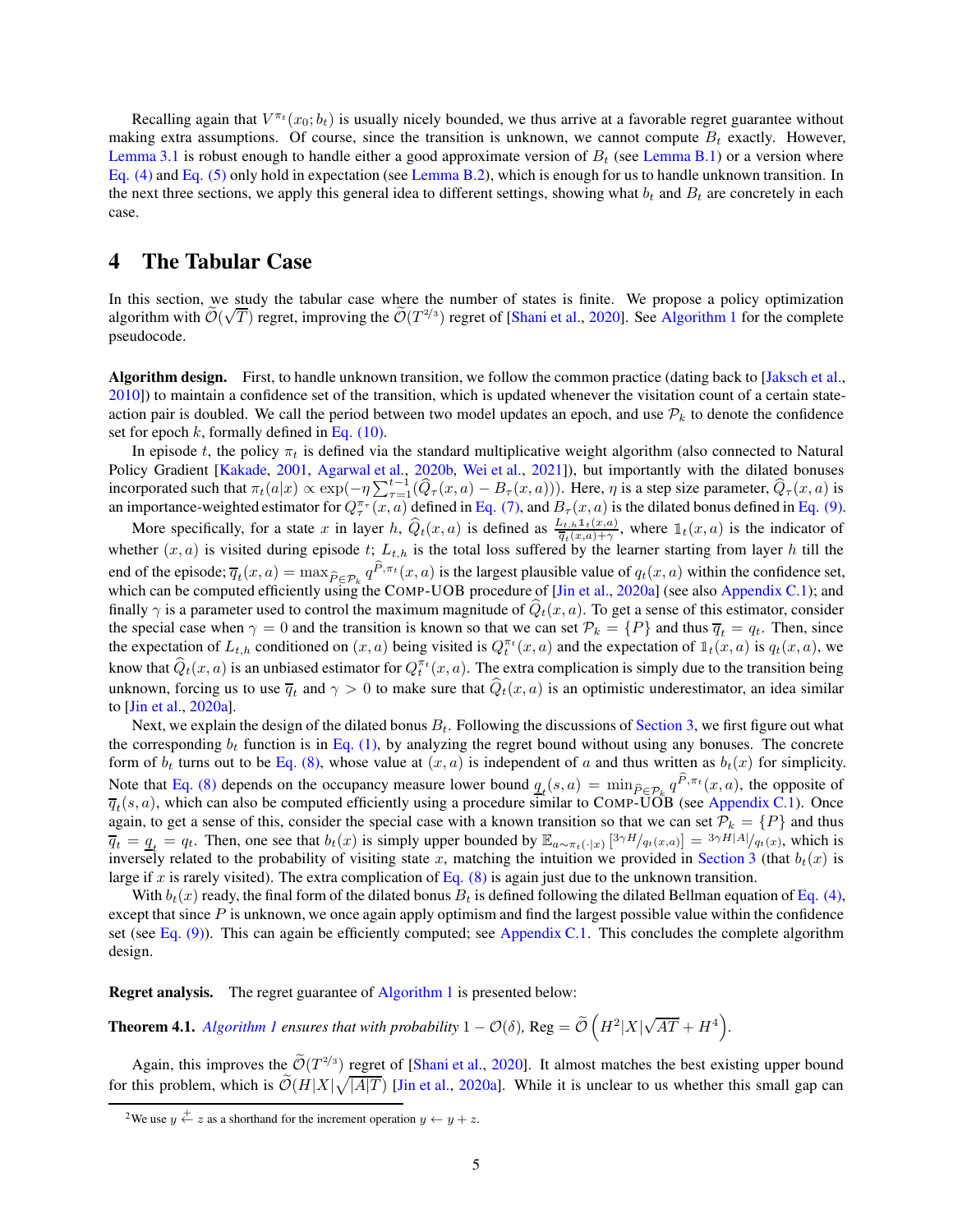#### <span id="page-5-0"></span>Algorithm 1 Policy Optimization with Dilated Bonuses (Tabular Case)

**Parameters:**  $\delta \in (0, 1), \eta = \min\{1/24H^3, 1/\sqrt{|X||A|HT}\}, \gamma = 2\eta H.$ **Initialization:** Set epoch index  $k = 1$  and confidence set  $\mathcal{P}_1$  as the set of all transition functions. For all  $(x, a, x')$ , initialize counters  $N_0(x, a) = N_1(x, a) = 0, N_0(x, a, x') = N_1(x, a, x') = 0.$ for  $t = 1, 2, ..., T$  do

**Step 1: Compute and execute policy.** Execute  $\pi_t$  for one episode, where

$$
\pi_t(a|x) \propto \exp\left(-\eta \sum_{\tau=1}^{t-1} \left(\widehat{Q}_{\tau}(x, a) - B_{\tau}(x, a)\right)\right),\tag{6}
$$

and obtain trajectory  $\{(x_{t,h}, a_{t,h}, \ell_t(x_{t,h}, a_{t,h}))\}_{h=0}^{H-1}$ .

Step 2: Construct Q-function estimators. For all  $h \in \{0, \ldots, H-1\}$  and  $(x, a) \in X_h \times A$ ,

<span id="page-5-2"></span>
$$
\widehat{Q}_t(x,a) = \frac{L_{t,h}}{\overline{q}_t(x,a) + \gamma} \mathbb{1}_t(x,a),\tag{7}
$$

with  $L_{t,h} = \sum_{n=1}^{H-1}$  $\sum_{i=h} \ell_t(x_{t,i}, a_{t,i}), \overline{q}_t(x, a) = \max_{\widehat{P} \in \mathcal{P}_k}$  $P \in \mathcal{P}_k$  $q^{P, \pi_t}(x, a)$ , and  $\mathbb{1}_t(x, a) = \mathbb{1}\{x_{t,h} = x, a_{t,h} = a\}.$ 

Step 3: Construct bonus functions. For all  $(x, a) \in X \times A$ ,

$$
b_t(x) = \mathbb{E}_{a \sim \pi_t(\cdot|x)} \left[ \frac{3\gamma H + H(\overline{q}_t(x, a) - \underline{q}_t(x, a))}{\overline{q}_t(x, a) + \gamma} \right]
$$
(8)

$$
B_t(x,a) = b_t(x) + \left(1 + \frac{1}{H}\right) \max_{\widehat{P} \in \mathcal{P}_k} \mathbb{E}_{x' \sim \widehat{P}(\cdot | x, a)} \mathbb{E}_{a' \sim \pi_t(\cdot | x')} \left[B_t(x', a')\right]
$$
(9)

where  $\underline{q}_t(x, a) = \min_{\widehat{P} \in \mathcal{P}_k} q^{P, \pi_t}(x, a)$  and  $B_t(x_H, a) = 0$  for all a.

**Step 4: Update model estimation.**  $\forall h \lt H, N_k(x_{t,h}, a_{t,h}) \stackrel{+}{\leftarrow} 1, N_k(x_{t,h}, a_{t,h}, x_{t,h+1}) \stackrel{+}{\leftarrow} 1$ .<sup>[2](#page-4-1)</sup> **if** ∃h,  $N_k(x_{t,h}, a_{t,h})$  ≥ max{1, 2 $N_{k-1}(x_{t,h}, a_{t,h})$ } **then** 

Increment epoch index  $k \stackrel{+}{\leftarrow} 1$  and copy counters:  $N_k \leftarrow N_{k-1}, N_k \leftarrow N_{k-1}.$ Compute empirical transition  $\overline{P}_k(x'|x, a) = \frac{N_k(x, a, x')}{\max\{1, N_k(x, a)\}}$  $\frac{N_k(x,a,x)}{\max\{1,N_k(x,a)\}}$  and confidence set:

$$
\mathcal{P}_k = \left\{ \widehat{P} : \left| \widehat{P}(x'|x, a) - \overline{P}_k(x'|x, a) \right| \le \text{conf}_k(x'|x, a), \right\} \forall (x, a, x') \in X_h \times A \times X_{h+1}, h = 0, 1, \dots, H - 1 \right\},
$$
\n(10)

<span id="page-5-4"></span><span id="page-5-3"></span><span id="page-5-1"></span>.

$$
\text{where} \quad \text{conf}_k(x'|x,a) = 4\sqrt{\frac{\overline{P}_k(x'|x,a)\ln\left(\frac{T|X||A|}{\delta}\right)}{\max\{1,N_k(x,a)\}}} + \frac{28\ln\left(\frac{T|X||A|}{\delta}\right)}{3\max\{1,N_k(x,a)\}}
$$

be closed using policy optimization, we point out that our algorithm is arguably more efficient than that of [\[Jin et al.,](#page-12-4) [2020a](#page-12-4)], which performs global convex optimization over the set of all plausible occupancy measures in each episode.

The complete proof of this theorem is deferred to [Appendix C.](#page-17-1) Here, we only sketch an outline of proving [Eq. \(5\),](#page-3-2) which, according to the discussions in [Section 3,](#page-2-0) is the most important part of the analysis. Specifically, we de-compose the left-hand side of [Eq. \(5\),](#page-3-2)  $\sum_x q^*(x) \sum_t \langle \pi_t(\cdot|x) - \pi^*(\cdot|x), Q_t^{\pi_t}(x, \cdot) - B_t(x, \cdot) \rangle$ , as BIAS-1 + BIAS-2 + REG-TERM, where

• BIAS-1 =  $\sum_x q^*(x) \sum_t \langle \pi_t(\cdot|x), Q_t^{\pi_t}(x, \cdot) - \widehat{Q}_t(x, \cdot) \rangle$  measures the amount of underestimation of  $\widehat{Q}_t$  related to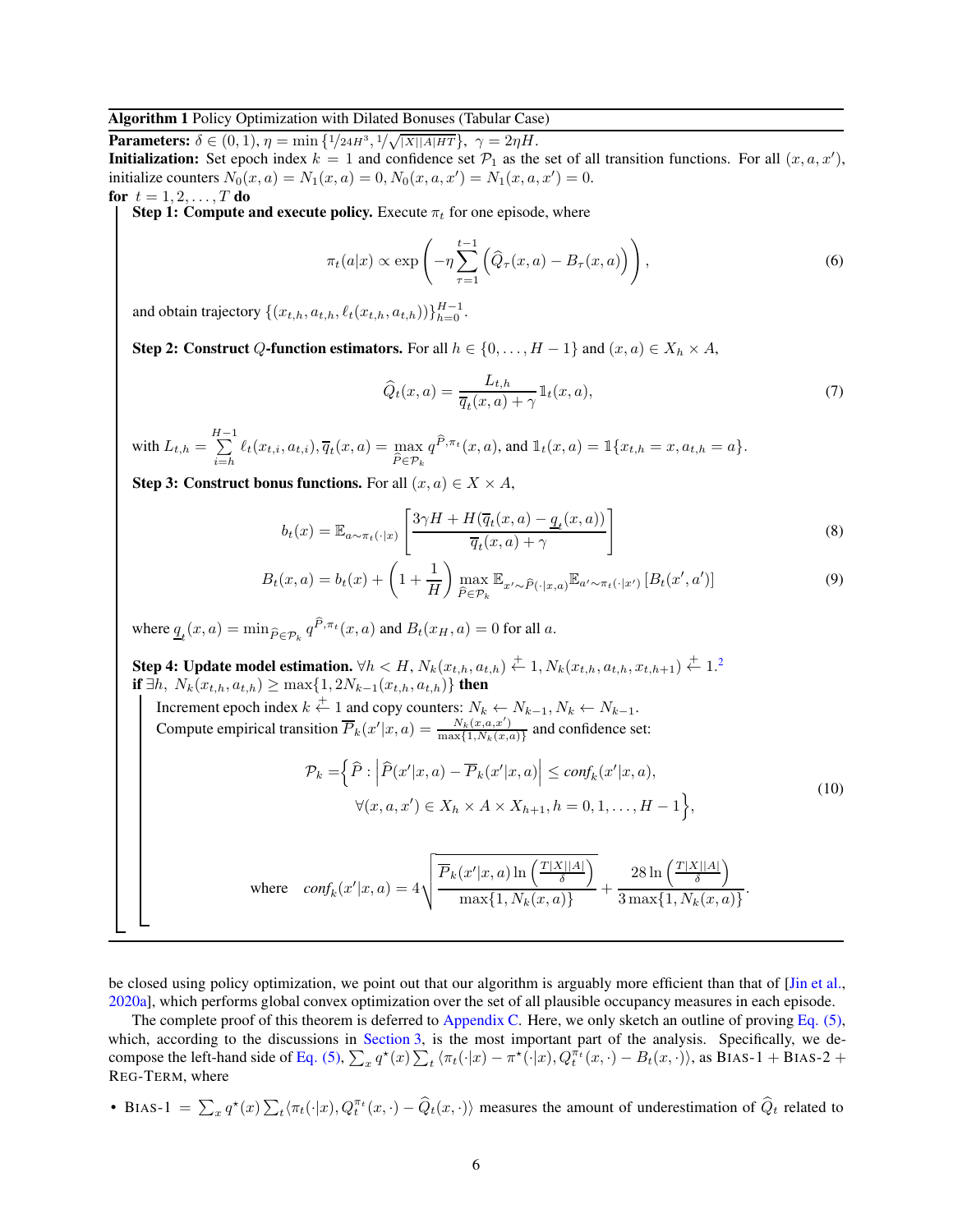$\pi_t$ , which can be bounded by  $\sum_t \sum_{x,a} q^*(x) \pi_t(a|x) \left( \frac{2 \gamma H + H(\overline{q}_t(x,a) - q_t(x,a))}{\overline{q}_t(x,a) + \gamma} \right)$  $\overline{q}_t(x,a)+\gamma$  $+ \widetilde{\mathcal{O}}\left(\frac{H}{\eta}\right)$  with high probability [\(Lemma C.1\)](#page-18-0);

- BIAS-2 =  $\sum_x q^*(x) \sum_t \langle \pi^*(\cdot|x), \hat{Q}_t(x, \cdot) Q_t^{\pi_t}(x, \cdot) \rangle$  measures the amount of overestimation of  $\hat{Q}_t$  related to  $\pi^*$ , which can be bounded by  $\mathcal{O}(H/\eta)$  since  $Q_t$  is an underestimator [\(Lemma C.2\)](#page-20-0);
- REG-TERM  $= \sum_x q^*(x) \sum_t \langle \pi_t(\cdot|x) \pi^*(\cdot|x), \widehat{Q}_t(x, \cdot) B_t(x, \cdot) \rangle$  is directly controlled by the multiplicative weight update, and is bounded by  $\sum_{t} \sum_{x,a} q^{*}(x) \pi_{t}(a|x) \left( \frac{\gamma H}{\overline{q}_{t}(x,a)+\gamma} + \frac{B_{t}(x,a)}{H} \right)$  $\left( \phi + \widetilde{\mathcal{O}}\left(\frac{H}{\eta}\right) \right)$  with high probability [\(Lemma C.3\)](#page-20-1).

Combining all with the definition of  $b_t$  proves the key [Eq. \(5\)](#page-3-2) (with the  $o(T)$  term being  $\widetilde{\mathcal{O}}(H/n)$ ).

# <span id="page-6-0"></span>5 The Linear-Q Case

In this section, we move on to the more challenging setting where the number of states might be infinite, and function approximation is used to generalize the learner's experience to unseen states. We consider the most basic linear function approximation scheme where for any  $\pi$ , the Q-function  $Q_t^{\pi}(x, a)$  is linear in some known feature vector  $\phi(x, a)$ , formally stated below.

<span id="page-6-3"></span>**Assumption 1** (Linear-Q). Let  $\phi(x, a) \in \mathbb{R}^d$  be a known feature vector of the state-action pair  $(x, a)$ . We assume *that for any episode t, policy*  $\pi$ , and layer *h, there exists an unknown weight vector*  $\theta_{t,h}^{\pi} \in \mathbb{R}^d$  such that for all  $(x, a) \in X_h \times A$ ,  $Q_t^{\pi}(x, a) = \phi(x, a)^\top \theta_{t, h}^{\pi}$ . Without loss of generality, we assume  $\|\phi(x, a)\| \leq 1$  for all  $(x, a)$  and  $\|\theta_{t,h}^{\pi}\| \leq \sqrt{d}H$  for all  $t, h, \pi$ .

For justification on the last condition on norms, see [\[Wei et al.](#page-13-4), [2021](#page-13-4), Lemma 8]. This linear-Q assumption has been made in several recent works with stationary losses [\[Abbasi-Yadkori et al.](#page-12-0), [2019,](#page-12-0) [Wei et al.](#page-13-4), [2021\]](#page-13-4) and also in [\[Neu and Olkhovskaya,](#page-13-1) [2020\]](#page-13-1) with the same adversarial losses.<sup>[3](#page-6-1)</sup> It is weaker than the linear MDP assumption (see [Section 6\)](#page-8-0) as it does not pose explicit structure requirements on the loss and transition functions. Due to this generality, however, our algorithm also requires access to a *simulator* to obtain samples drawn from the transition, formally stated below.

<span id="page-6-4"></span>**Assumption 2** (Simulator). *The learner has access to a simulator, which takes a state-action pair*  $(x, a) \in X \times A$  *as input, and generates a random outcome of the next state*  $x' \sim P(\cdot | x, a)$ *.* 

Note that this assumption is also made by [\[Neu and Olkhovskaya,](#page-13-1) [2020\]](#page-13-1) and more earlier works with stationary losses (see e.g., [\[Azar et al.](#page-12-15), [2012,](#page-12-15) [Sidford et al.,](#page-13-14) [2018](#page-13-14)]).<sup>[4](#page-6-2)</sup> In this setting, we propose a new policy optimization algorithm with  $\mathcal{O}(T^{2/3})$  regret. See [Algorithm 2](#page-7-0) for the pseudocode.

Algorithm design. The algorithm still follows the multiplicative weight update [Eq. \(11\)](#page-7-1) in each state  $x \in X_h$  (for some h), but now with  $\phi(x, a)^\top \widehat{\theta}_{t,h}$  as an estimator for  $Q_t^{\pi_t}(x, a) = \phi(x, a)^\top \theta_{t,h}^{\pi_t}$ , and BONUS $(t, x, a)$  as the dilated bonus  $B_t(x, a)$ . Specifically, the construction of the weight estimator  $\hat{\theta}_{t,h}$  follows the idea of [\[Neu and Olkhovskaya,](#page-13-1) [2020\]](#page-13-1) (which itself is based on the linear bandit literature) and is defined in [Eq. \(12\)](#page-7-2) as  $\widehat{\Sigma}^+_{t,h}\phi(x_{t,h},a_{t,h})L_{t,h}.$  Here,  $\widehat{\Sigma}^+_{t,h}$ is an  $\epsilon$ -accurate estimator of  $(\gamma I + \Sigma_{t,h})^{-1}$ , where  $\gamma$  is a small parameter and  $\Sigma_{t,h} = \mathbb{E}_t[\phi(x_{t,h}, a_{t,h})\phi(x_{t,h}, a_{t,h})^\top]$ is the covariance matrix for layer h under policy  $\pi_t$ ;  $L_{t,h} = \sum_{i=h}^{H-1} \ell_t(x_{t,i}, a_{t,i})$  is again the loss suffered by the learner starting from layer h, whose conditional expectation is  $Q_t^{\pi_t}(x_{t,h}, a_{t,h}) = \phi(x_{t,h}, a_{t,h})^\top \theta_{t,h}^{\pi_t}$ . Therefore, when  $\gamma$  and  $\epsilon$  approach 0, one see that  $\widehat{\theta}_{t,h}$  is indeed an unbiased estimator of  $\theta_{t,h}^{\pi_t}$ . We adopt the GEOMETRICRESAMPLING procedure (see [Algorithm 4\)](#page-8-1) of [\[Neu and Olkhovskaya,](#page-13-1) [2020\]](#page-13-1) to compute  $\hat{\Sigma}_{t,h}^{+}$ , which requires calling the simulator multiple times.

<span id="page-6-1"></span><sup>&</sup>lt;sup>3</sup>The assumption in [\[Neu and Olkhovskaya,](#page-13-1) [2020\]](#page-13-1) is stated slightly differently (e.g., their feature vectors are independent of the action). However, it is straightforward to verify that the two versions are equivalent.

<span id="page-6-2"></span> $^{4}$ The simulator required by [Neu and Olkhovskaya](#page-13-1) [\[2020](#page-13-1)] is in fact slightly weaker than ours and those from earlier works — it only needs to be able to generate a trajectory starting from  $x_0$  for any policy.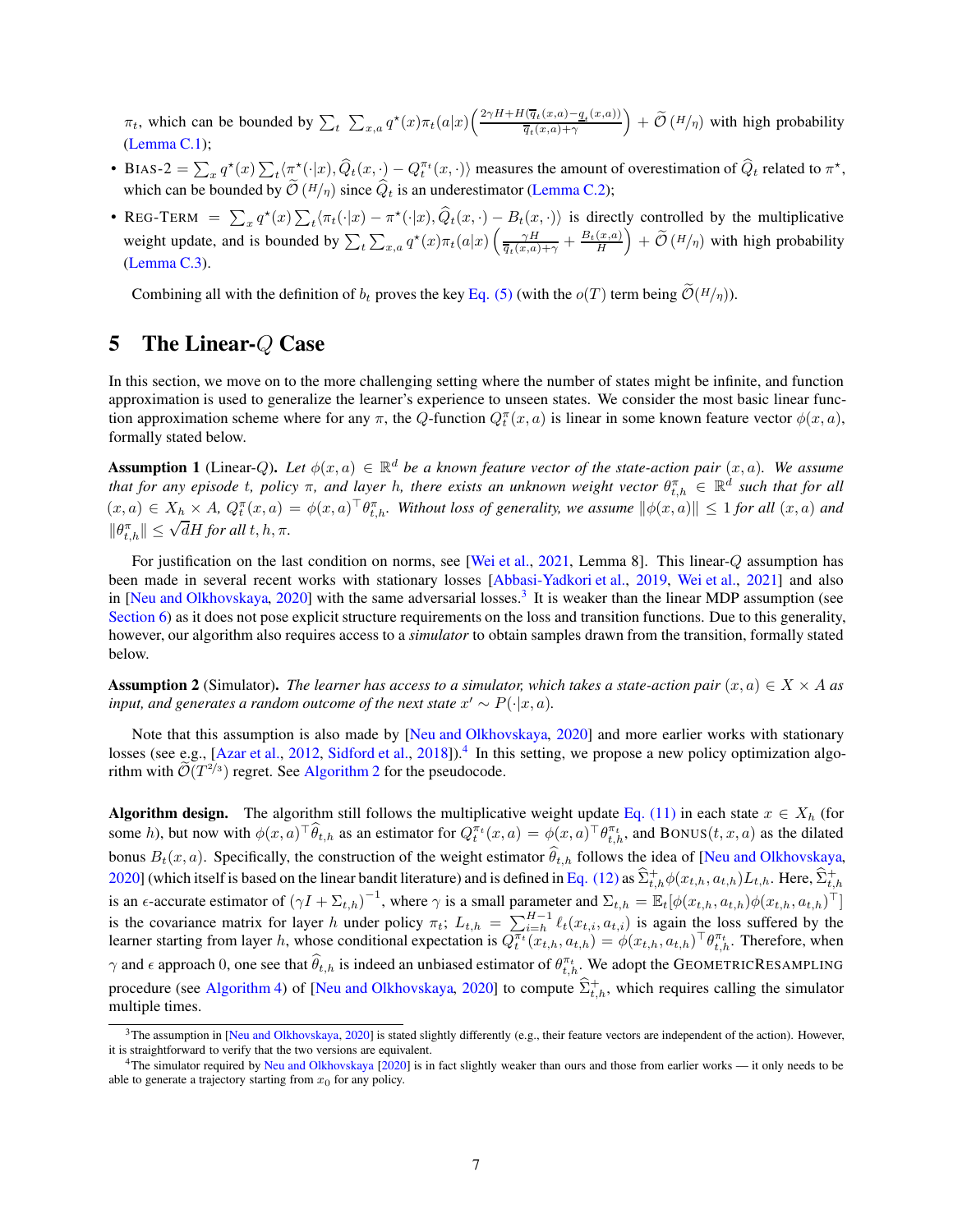<span id="page-7-0"></span>Algorithm 2 Policy Optimization with Dilated Bonuses (Linear-Q Case)

$$
\text{parameters: } \gamma, \beta, \eta, \epsilon \in (0, \frac{1}{2}), M = \left\lceil \frac{24 \ln(dHT)}{\epsilon^2 \gamma^2} \right\rceil, N = \left\lceil \frac{2}{\gamma} \ln \frac{1}{\epsilon \gamma} \right\rceil.
$$
\n
$$
\text{for } t = 1, 2, \dots, T
$$

for  $t = 1, 2, ..., T$  do

**Step 1: Interact with the environment.** Execute  $\pi_t$ , which is defined such that for each  $x \in X_h$ ,

<span id="page-7-1"></span>
$$
\pi_t(a|x) \propto \exp\left(-\eta \sum_{\tau=1}^{t-1} \left(\phi(x,a)^\top \widehat{\theta}_{\tau,h} - \text{Bonus}(\tau,x,a)\right)\right),\tag{11}
$$

and obtain trajectory  $\{(x_{t,h}, a_{t,h}, \ell_t(x_{t,h}, a_{t,h}))\}_{h=0}^{H-1}$ .

Step 2: Construct covariance matrix inverse estimators. Collect  $MN$  trajectories using the simulator and  $\pi_t$ . Let  $\mathcal{T}_t$  be the set of trajectories. Compute

$$
\left\{\widehat{\Sigma}_{t,h}^{+}\right\}_{h=0}^{H-1} = \text{GEOMETRICRESAMPLING}\left(\mathcal{T}_t, M, N, \gamma\right). \tag{see Algorithm 4}
$$

Step 3: Construct Q-function weight estimators. For  $h = 0, \ldots, H - 1$ , compute

<span id="page-7-2"></span>
$$
\widehat{\theta}_{t,h} = \widehat{\Sigma}_{t,h}^+ \phi(x_{t,h}, a_{t,h}) L_{t,h}, \quad \text{where } L_{t,h} = \sum_{i=h}^{H-1} \ell_t(x_{t,i}, a_{t,i}). \tag{12}
$$

#### <span id="page-7-3"></span>Algorithm 3 BONUS $(t, x, a)$

**if** BONUS $(t, x, a)$  *has been called before* **then** 

**return** the value of BONUS $(t, x, a)$  calculated last time.

Let h be such that  $x \in X_h$ . if  $h = H$  then return 0. Compute  $\pi_t(\cdot|x)$ , defined in [Eq. \(11\)](#page-7-1) (which involves recursive calls to BONUS for smaller t). Get a sample of the next state  $x' \leftarrow$  SIMULATOR $(x, a)$ . Compute  $\pi_t(\cdot|x')$  (again, defined in [Eq. \(11\)\)](#page-7-1), and sample an action  $a' \sim \pi_t(\cdot|x')$ . return  $\beta \|\phi(x,a)\|_{\widehat{\Sigma}_{t,h}^+}^2 + \mathbb{E}_{j\sim \pi_t(\cdot|x)} \Big[ \beta \|\phi(x,j)\|_{\widehat{\Sigma}_{t,h}^+}^2$  $\left[ + \left( 1 + \frac{1}{H} \right)$  BONUS $(t, x', a')$ .

Next, we explain the design of the dilated bonus. Again, following the general principle discussed in [Section 3,](#page-2-0) we identify  $b_t(x, a)$  in this case as  $\beta ||\phi(x, a)||_{\hat{\Sigma}_{t,h}^+}^2 + \mathbb{E}_{j \sim \pi_t(\cdot|x)} [\beta || \phi(x, j)||_{\hat{\Sigma}_{t,h}^+}^2$ for some parameter  $\beta > 0$ . Further fol-lowing the dilated Bellman equation [Eq. \(4\),](#page-3-3) we thus define BONUS( $t, x, a$ ) recursively as the last line of [Algorithm 3,](#page-7-3) where we replace the expectation  $\mathbb{E}_{(x',a')}$  [BONUS $(t,x',a')$ ] with one single sample for efficient implementation.

However, even more care is needed to actually implement the algorithm. First, since the state space is potentially infinite, one cannot actually calculate and store the value of  $BONUS(t, x, a)$  for all  $(x, a)$ , but can only calculate them on-the-fly when needed. Moreover, unlike the estimators for  $Q_t^{\pi_t}(x, a)$ , which can be succinctly represented and stored via the weight estimator  $\hat{\theta}_{t,h}$ , this is not possible for BONUS $(t, x, a)$  due to the lack of any structure. Even worse, the definition of BONUS $(t, x, a)$  itself depends on  $\pi_t(\cdot|x)$  and also  $\pi_t(\cdot|x')$  for the afterstate  $x'$ , which, according to [Eq. \(11\),](#page-7-1) further depends on BONUS( $\tau$ , x, a) for  $\tau$  < t, resulting in a complicated recursive structure. This is also why we present it as a procedure in [Algorithm 3](#page-7-3) (instead of  $B_t(x,a)$ ). In total, this leads to  $(TAH)^{\mathcal{O}(H)}$  number of calls to the simulator. Whether this can be improved is left as a future direction.

**Regret guarantee** By showing that Eq.  $(5)$  holds in expectation for our algorithm, we obtain the following regret guarantee. (See [Appendix E](#page-27-0) for the proof.)

<span id="page-7-4"></span>**Theorem 5.1.** *Under [Assumption 1](#page-6-3) and [Assumption 2,](#page-6-4) with appropriate choices of the parameters*  $\gamma$ ,  $\beta$ ,  $\eta$ ,  $\epsilon$ , *[Algorithm 2](#page-7-0)*  $ensures \mathbb{E}[Reg] = \widetilde{\mathcal{O}}\left(H^2(dT)^{2/3}\right)$  (the dependence on |A| *is only logarithmic*).

This matches the  $\mathcal{O}(T^{2/3})$  regret of [\[Neu and Olkhovskaya](#page-13-1), [2020,](#page-13-1) Theorem 1], without the need of their assumption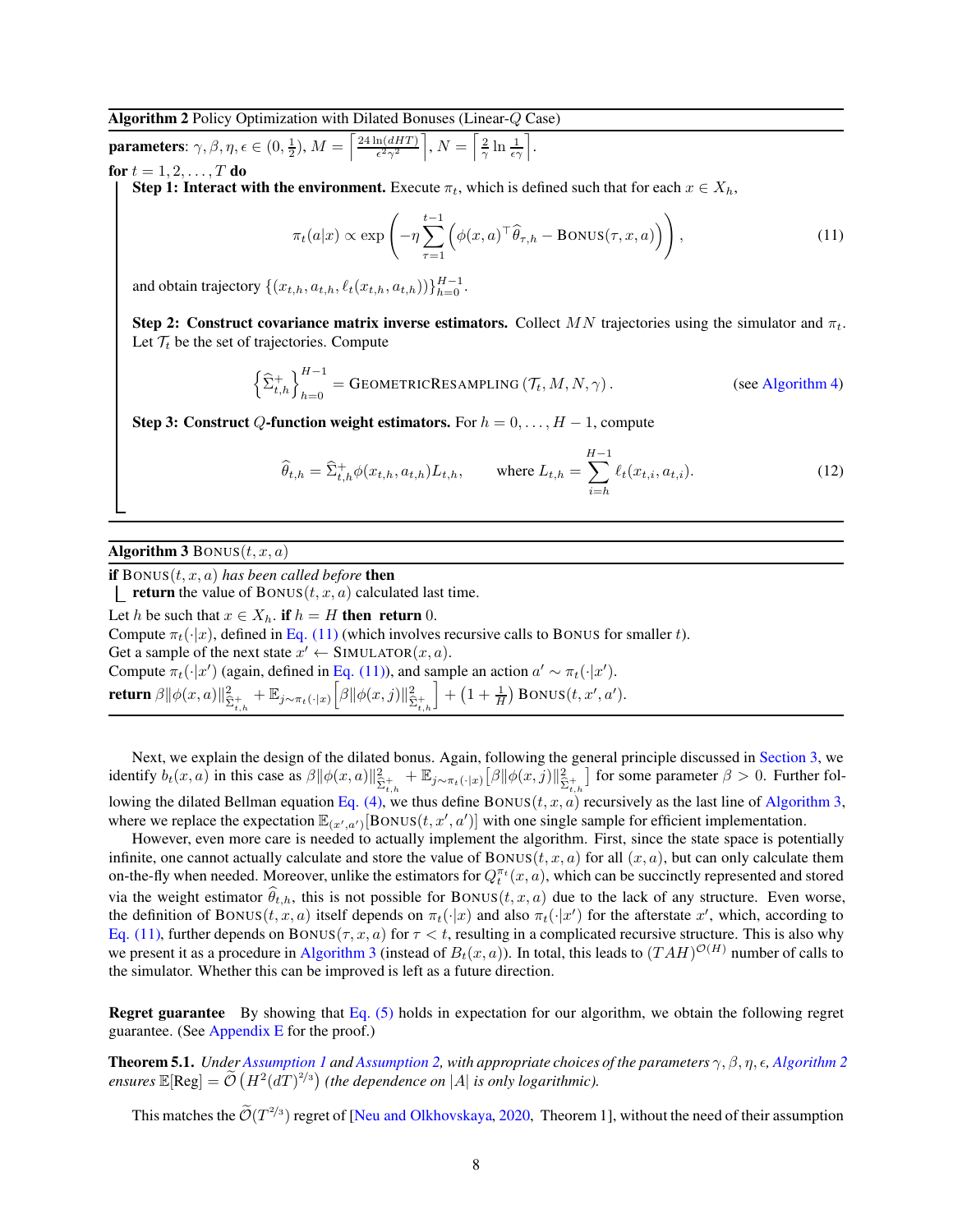<span id="page-8-1"></span>Algorithm 4 GEOMETRICRESAMPLING $(\mathcal{T}, M, N, \gamma)$ 

Denote the MN trajectories in  $\mathcal T$  as:  $\{(x_{i,0}, a_{i,0}, \ldots, x_{i,H-1}, a_{i,H-1})\}_{i=1,\ldots, MN}$ . Let  $c = \frac{1}{2}$ . for  $m = 1, \ldots, M$  do for  $n = 1, \ldots, N$  do  $i = (m-1)N + n.$ For all h, compute  $Y_{n,h} = \gamma I + \phi(x_{i,h}, a_{i,h})\phi(x_{i,h}, a_{i,h})^\top$ . For all *h*, compute  $Z_{n,h} = \prod_{j=1}^{n} (I - cY_{j,h}).$ For all h, set  $\widehat{\Sigma}_{h}^{+(m)} = cI + c \sum_{n=1}^{N} Z_{n,h}$ . For all h, set  $\hat{\Sigma}_h^+ = \frac{1}{M} \sum_{m=1}^M \hat{\Sigma}_h^{+(m)}$ . **return**  $\widehat{\Sigma}_{h}^{+}$  for all  $h = 0, \ldots, H - 1$ .

which essentially says that the learner is given an exploratory policy to start with.<sup>[5](#page-8-2)</sup> To our knowledge, this is the first noregret algorithm for the linear-Q setting (with adversarial losses and bandit feedback) when no exploratory assumptions are made.

## <span id="page-8-0"></span>6 The Linear MDP Case

To remove the need of a simulator, we further consider the linear MDP case, a special case of the linear-Q setting. It is equivalent to [Assumption 1](#page-6-3) plus the extra assumption that the transition function also has a low-rank structure, formally stated below.

<span id="page-8-3"></span>**Assumption 3** (Linear MDP). *The MDP satisfies [Assumption 1](#page-6-3) and that for any* h and  $x' \in X_{h+1}$ , there exists an  $\mathcal{L}$  unknown weight vector  $\nu_h^{x'} \in \mathbb{R}^d$  such that  $P(x'|x, a) = \phi(x, a)^\top \nu_h^{x'}$  $\int_h^x$  for all  $(x, a) \in X_h \times A$ .

There is a surge of works studying this setting, with [\[Cai et al.](#page-12-2), [2020](#page-12-2)] being the closest to us. They achieve  $\widetilde{\mathcal{O}}(\sqrt{T})$ regret but require full-information feedback of the loss functions, and there are no existing results for the bandit feedback setting, except for a concurrent work [\[Neu and Olkhovskaya](#page-13-7), [2021\]](#page-13-7) which assumes perfect knowledge of the transition and an exploratory condition. We propose the first algorithm with sublinear regret for this problem with unknown transition and bandit feedback, shown in [Algorithm 5.](#page-9-0) The structure of [Algorithm 5](#page-9-0) is similar to that of [Algorithm 2,](#page-7-0) but importantly with the following modifications.

A succinct representation of dilated bonuses Our definition of  $b_t$  remains the same as in the linear-Q case. However, due to the low-rank transition structure in linear MDPs, we are now able to efficiently construct estimators of  $B_t(x, a)$  even for unseen state-action pairs using function approximation, bypassing the requirement of a simulator. Specifically, observe that according to [Eq. \(4\),](#page-3-3) for each  $x \in X_h$ , under [Assumption 3](#page-8-3)  $B_t(x, a)$  can be written as  $b_t(x, a) + \phi(x, a)^\top \Lambda_{t, h}^{\pi_t}$ , where  $\Lambda_{t, h}^{\pi_t} = (1 + \frac{1}{H}) \int_{x' \in X_{h+1}} \mathbb{E}_{a' \sim \pi_t(\cdot | x')} [B_t(x', a')] \nu_h^{x'}$  $\int_h^x dx'$  is a vector independent of  $(x, a)$ . Thus, following the similar idea of using  $\hat{\theta}_{t,h}$  to estimate  $\theta_{t,h}^{\pi_t}$  as we did in [Algorithm 2,](#page-7-0) we can construct  $\hat{\Lambda}_{t,h}$  to estimate  $\Lambda_{t,h}^{\pi_t}$  as well, thus succinctly representing  $B_t(x, a)$  for all  $(x, a)$ .

**Epoch schedule** Recall that estimating  $\theta_{t,h}^{\pi_t}$  (and thus also  $\Lambda_{t,h}^{\pi_t}$ ) requires constructing the covariance matrix inverse estimate  $\widehat{\Sigma}_{t,h}^+$ . Due to the lack of a simulator, another important change of the algorithm is to construct  $\widehat{\Sigma}_{t,h}^+$  using *online* samples. To do so, we divide the entire horizon (or more accurately the last  $T - T_0$  rounds since the first  $T_0$ rounds are reserved for some other purpose to be discussed next) into epochs with equal length  $W$ , and only update the policy optimization algorithm at the beginning of an epoch. We index an epoch by k, and thus  $\theta_{t,h}^{\pi_t}$ ,  $\Lambda_{t,h}^{\pi_t}$ ,  $\widehat{\Sigma}_{t,h}^{\pm}$  are now denoted by  $\theta_{k,h}^{\pi_k}$ ,  $\Lambda_{k,h}^{\pi_k}$ ,  $\hat{\Sigma}_{k,h}^+$ . Within an epoch, we keep executing the same policy  $\pi_k$  (up to a small exploration probability  $\delta_e$ ) and collect W trajectories, which are then used to construct  $\widehat{\Sigma}^+_{k,h}$  as well as  $\theta_{k,h}^{\pi_k}$  and  $\Lambda_{k,h}^{\pi_k}$ . To decouple their dependence, we uniformly at random partition these  $W$  trajectories into two sets  $S$  and  $S'$  with equal size, and use data from S to construct  $\hat{\Sigma}_{k,h}^+$  in Step 2 via the same GEOMETRICRESAMPLING procedure and data from S' to construct  $\theta_{k,h}^{\pi_k}$  and  $\Lambda_{k,h}^{\pi_k}$  in **Step 3** and **Step 4** respectively.

<span id="page-8-2"></span><sup>&</sup>lt;sup>5</sup>Under an even stronger assumption that every policy is exploratory, they also improve the regret to  $\tilde{\mathcal{O}}(\sqrt{T})$ ; see [\[Neu and Olkhovskaya](#page-13-1), [2020](#page-13-1), Theorem 2].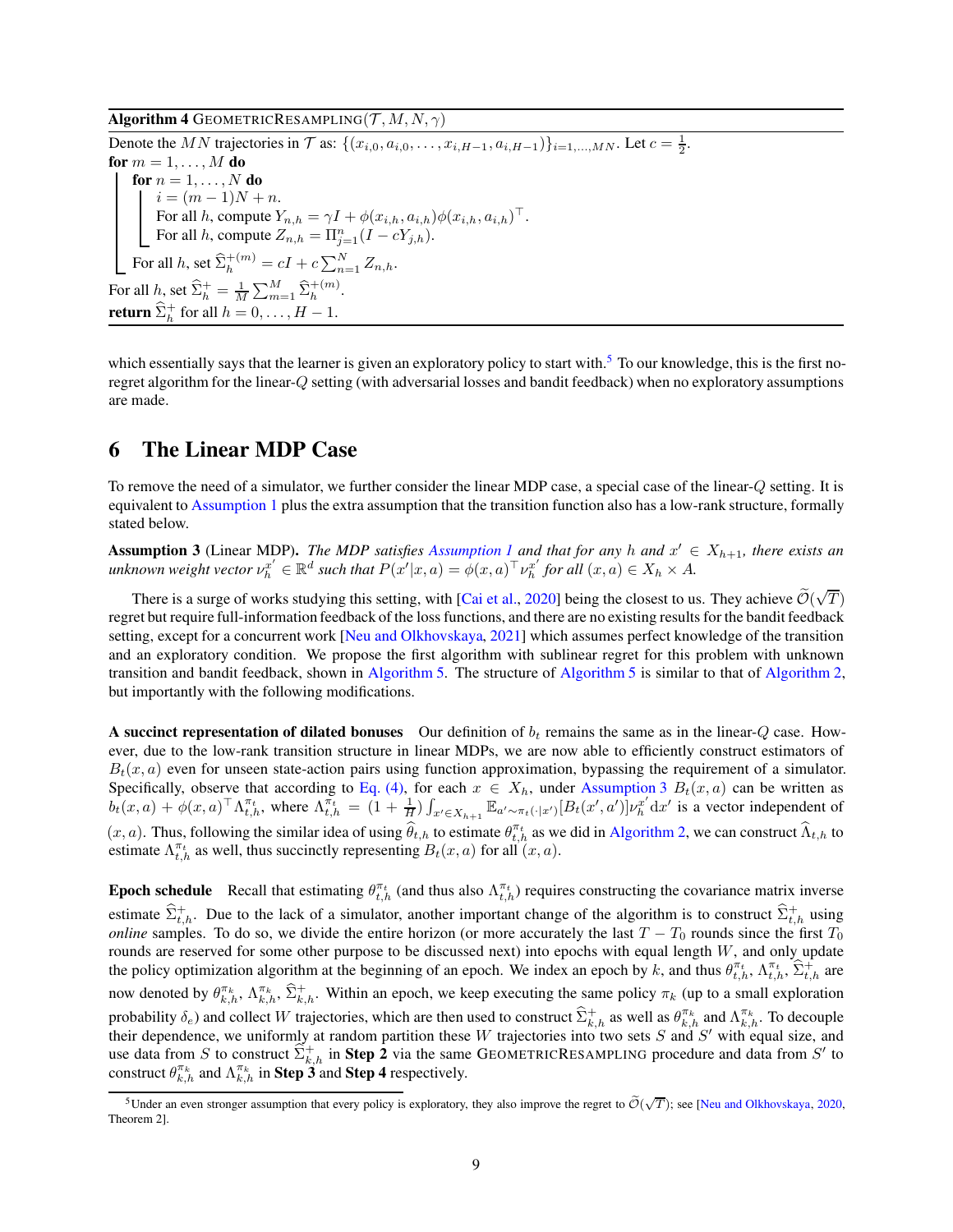## <span id="page-9-0"></span>Algorithm 5 Policy Optimization with Dilated Bonuses (Linear MDP Case)

**Parameters**:  $\gamma, \beta, \eta, \epsilon, \delta_e \in (0, \frac{1}{2}), \delta, M = \left\lceil \frac{96 \ln(dHT)}{\epsilon^2 \gamma^2} \right\rceil$  $\epsilon^2\gamma^2$  $\Big], N = \Big[\frac{2}{\gamma}\ln\frac{1}{\epsilon\gamma}\Big], W = 2MN, \alpha = \frac{\delta_{\epsilon}}{6\beta}, M_0 = \Big[\alpha^2 dH^2\Big],$  $N_0 = \frac{100 M_0^4 \log(T/\delta)}{\alpha^2}$ ,  $T_0 = M_0 N_0$ .

Construct a mixture policy  $\pi_{\text{cov}}$  and its estimated covariance matrices (which requires interacting with the environment for the first  $T_0$  rounds using [Algorithm 6\)](#page-11-0):

$$
\pi_{\text{cov}}, \left\{ \widehat{\Sigma}_{h}^{\text{cov}} \right\}_{h=0,\ldots,H-1} \leftarrow \text{POLICYCover}(M_0, N_0, \alpha, \delta).
$$

Define known state set  $\mathcal{K} = \left\{ x \in X : \forall a \in A, \|\phi(x, a)\|_{(\widehat{\Sigma}_h^{\text{cov}})^{-1}}^2 \leq \alpha \text{ where } h \text{ is such that } x \in X_h \right\}.$ for  $k = 1, 2, ..., (T - T_0)/W$  do

**Step 1: Interact with the environment.** Define  $\pi_k$  as the following: for  $x \in X_h$ ,

$$
\pi_k(a|x) \propto \exp\left(-\eta \sum_{\tau=1}^{k-1} \left(\phi(x,a)^\top \widehat{\theta}_{\tau,h} - \phi(x,a)^\top \widehat{\Lambda}_{\tau,h} - b_\tau(x,a)\right)\right)
$$
(13)

where  $b_\tau(x,a) = \left(\beta \|\phi(x,a)\|_{\widehat{\Sigma}_{\tau,h}^+}^2 + \beta \mathbb{E}_{a'\sim \pi_\tau(\cdot|x)} \left[\|\phi(x,a')\|_{\widehat{\Sigma}_{\tau,h}^+}^2\right.$  $\bigcap$  $\mathbb{1}[x \in \mathcal{K}].$ Randomly partition  $\{T_0 + (k-1)W + 1, \ldots, T_0 + kW\}$  into two parts: S and S', such that  $|S| = |S'| = W/2$ . for  $t = T_0 + (k-1)W + 1, \ldots, T_0 + kW$  do Draw  $Y_t \sim \text{Bernoulli}(\delta_e)$ . if  $Y_t = 1$  then if  $t \in S$  then Execute  $\pi_{\text{cov}}$ .

else Draw  $h_t^* \stackrel{\text{unif.}}{\sim} \{0, \ldots, H-1\}$ ; execute  $\pi_{\text{cov}}$  in steps  $0, \ldots, h_t^* - 1$  and  $\pi_k$  in steps  $h_t^*, \ldots, H-1$ . else Execute  $\pi_k$ .

Collect trajectory  $\{(x_{t,h}, a_{t,h}, \ell_t(x_{t,h}, a_{t,h}))\}_{h=0}^{H-1}$ .

Step 2: Construct inverse covariance matrix estimators. Let

$$
\mathcal{T}_k = \{ (x_{t,0}, a_{t,0}, \dots, x_{t,H-1}, a_{t,H-1}) \}_{t \in S},
$$
 (the trajectories in S)  

$$
\left\{ \hat{\Sigma}_{k,h}^+ \right\}_{h=0}^{H-1} = \text{GEOMETRICRESAMPLING}(\mathcal{T}_k, M, N, \gamma).
$$
 (14)

**Step 3: Construct** Q-function weight estimators. Computer for all h (with  $L_{t,h} = \sum_{i=h}^{H-1} \ell_t(x_{t,i}, a_{t,i})$ ):

<span id="page-9-1"></span>
$$
\widehat{\theta}_{k,h} = \widehat{\Sigma}_{k,h}^+ \left( \frac{1}{|S'|} \sum_{t \in S'} ((1 - Y_t) + Y_t H \mathbb{1}[h = h_t^*) ) \phi(x_{t,h}, a_{t,h}) L_{t,h} \right).
$$
\n(15)

Step 4: Construct bonus function weight estimators. Computer for all h :

<span id="page-9-2"></span>
$$
\widehat{\Lambda}_{k,h} = \widehat{\Sigma}_{k,h}^+ \left( \frac{1}{|S'|} \sum_{t \in S'} ((1 - Y_t) + Y_t H \mathbb{1}[h = h_t^*]) \phi(x_{t,h}, a_{t,h}) D_{t,h} \right), \tag{16}
$$

where  $D_{t,h} = \sum_{i=h+1}^{H-1} (1 + \frac{1}{H})^{i-h} b_k(x_{t,i}, a_{t,i}).$ 

Exploration with a policy cover Unfortunately, some technical difficulty arises when bounding the estimation error and the variance of  $\Lambda_{k,h}$ . Specifically, they can be large if the magnitude of the bonus term  $b_k(x, a)$  is large for some  $(x, a)$ ; furthermore, since  $\widehat{\Lambda}_{k,h}$  is constructed using empirical samples, its variance can be even larger in those directions of the feature space that are rarely visited. Overall, due to the combined effect of these two facts, we are unable to prove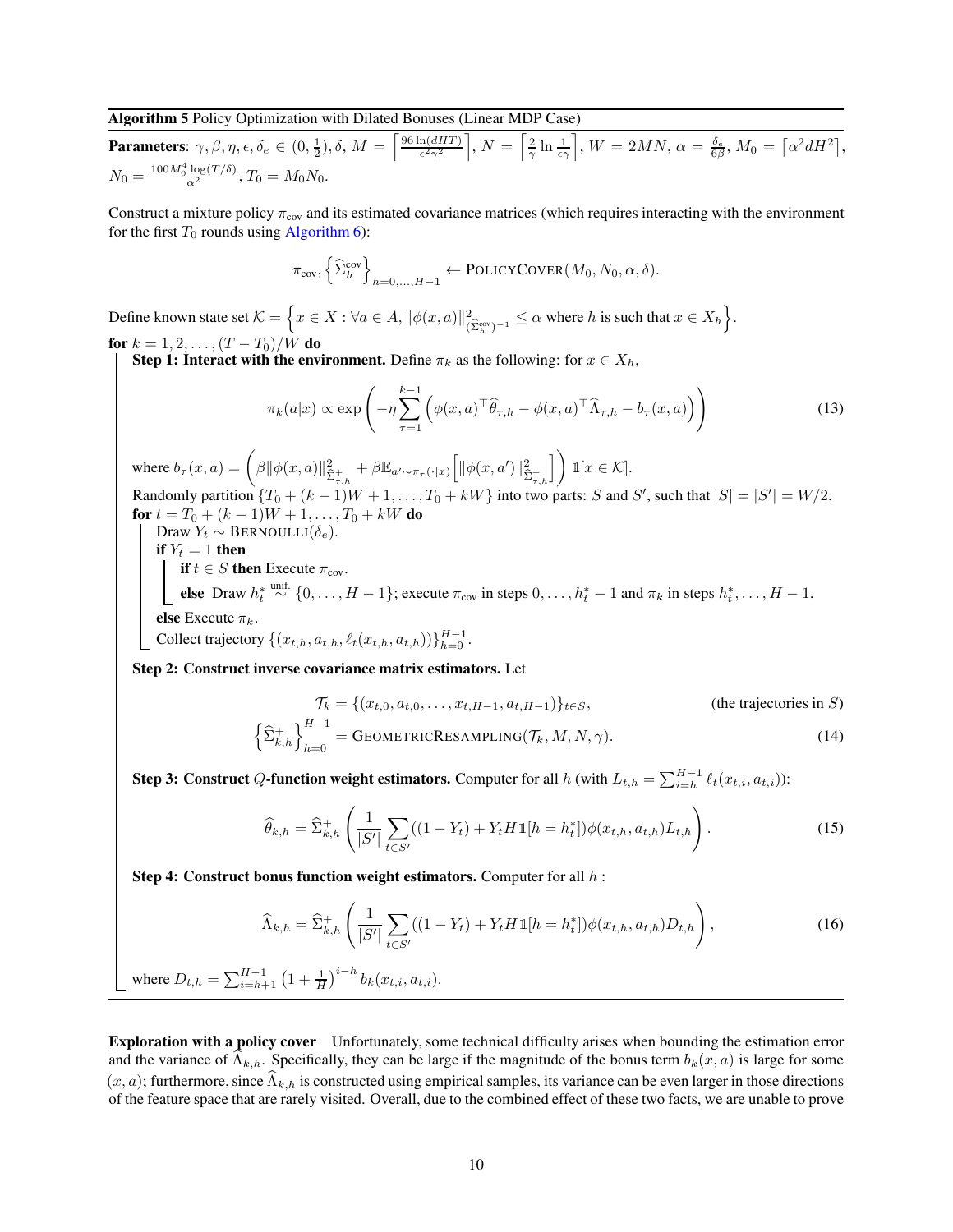any sublinear regret with only the ideas described so far.

To address this issue, we adopt the idea of *policy cover*, recently introduced in [\[Agarwal et al.](#page-12-3), [2020a,](#page-12-3) [Zanette et al.,](#page-13-5) [2021\]](#page-13-5). Specifically, we spend the first  $T_0$  rounds to find an exploratory (mixture) policy  $\pi_{cov}$  (called policy cover) which tends to reach all possible directions of the feature space. This is done via the procedure POLICYCOVER [\(Algorithm 6\)](#page-11-0) (to be discussed in detail soon), which also returns  $\widehat{\Sigma}_h^{\text{cov}}$  for each layer h, an estimator of the true covariance matrix  $\Sigma_h^{\text{cov}}$ of the policy cover  $\pi_{cov}$ . POLICYCOVER guarantees that with high probability, for any policy  $\pi$  and h we have

<span id="page-10-0"></span>
$$
\Pr_{x_h \sim \pi} \left[ \exists a, \ \|\phi(x_h, a)\|_{(\widehat{\Sigma}_h^{\text{cov}})^{-1}}^2 \ge \alpha \right] \le \widetilde{\mathcal{O}}\left(\frac{dH}{\alpha}\right) \tag{17}
$$

where  $x_h \in X_h$  is sampled from executing  $\pi$ ; see [Lemma D.4.](#page-26-0) This motivates us to only focus on x such that  $\|\phi(x, a)\|_{(\widehat{\Sigma}_h^{\text{cov}})^{-1}}^2 \leq \alpha$  for all a (h is the layer to which x belongs). This would not incur much regret because no policy would visit other states often enough. We call such state a *known* state and denote by K the set of all known states. To implement the idea above, we simply introduce an indicator  $\mathbb{1}[x \in \mathcal{K}]$  in the definition of  $b_k$  (that is, no bonus at all for unknown states).

The benefit of doing so is that the aforementioned issue of  $b_k(x, a)$  having a large magnitude is now alleviated as long as we explore using  $\pi_{\text{cov}}$  with some small probability in each episode. Specifically, in each episode of epoch k, with probability  $1-\delta_e$  we execute  $\pi_k$  suggested by policy optimization, otherwise we explore using  $\pi_{\text{cov}}$ . The way we explore differs slightly for episodes in  $S$  and those in  $S'$  (recall that an epoch is partitioned evenly into  $S$  and  $S'$ , where  $S$  is used to estimate  $\widehat{\Sigma}^+_{k,h}$  and  $S'$  is used to estimate  $\theta^{\pi_k}_{k,h}$  and  $\Lambda^{\pi_k}_{k,h}$ . For an episode in S, we simply explore by executing  $\pi_{\text{cov}}$  for the entire episode, so that  $\hat{\Sigma}_{k,h}^+$  is an estimation of the inverse of  $\gamma I + \delta_e \Sigma_h^{\text{cov}} + (1 - \delta_e) \mathbb{E}_{(x_h, a) \sim \pi_k} [\phi(x_h, a) \phi(x_h, a)^\top]$ , and thus by its definition  $b_k(x, a)$  is bounded by roughly  $\frac{\alpha\beta}{\delta_e}$  for all  $(x, a)$  (this improves over the trivial bound  $\frac{\beta}{\gamma}$  by our choice of parameters; see [Lemma F.1\)](#page-30-0). On the other hand, for an episode in  $S'$ , we first uniformly at random draw a step  $h_t^*$ , then we execute  $\pi_{cov}$  for the first  $h_t^*$  steps and continue with  $\pi_k$  for the rest. This leads to a slightly different form of the estimators  $\theta_{k,h}^{\pi_k}$  and  $\Lambda_{k,h}^{\pi_k}$  compared to [Eq. \(12\)](#page-7-2) (see [Eq. \(15\)](#page-9-1) and [Eq. \(16\),](#page-9-2) where the definition of  $D_{t,h}$  is in light of [Eq. \(4\)\)](#page-3-3), which is important to ensure their (almost) unbiasedness. This also concludes the description of **Step** 1.

We note that the idea of dividing states into known and unknown parts is related to those of [\[Agarwal et al.,](#page-12-3) [2020a,](#page-12-3) [Zanette et al.,](#page-13-5) [2021](#page-13-5)]. However, our case is more challenging because we are only allowed to mix a small amount of  $\pi_{cov}$ into our policy in order to get sublinear regret against an adversary, while their algorithms can always start by executing  $\pi_{\text{cov}}$  in each episode to maximally explore the feature space.

**Constructing the policy cover** Finally, we describe how [Algorithm 6](#page-11-0) finds a policy cover  $\pi_{cov}$ . It is a procedure very similar to Algorithm 1 of [\[Wang et al.](#page-13-15), [2020\]](#page-13-15). Note that the focus of [Wang et al.](#page-13-15) [\[2020](#page-13-15)] is reward-free exploration in linear MDPs, but it turns out that the same idea can be used for our purpose, and it is also related to the exploration strategy introduced in [\[Agarwal et al.](#page-12-3), [2020a,](#page-12-3) [Zanette et al.](#page-13-5), [2021\]](#page-13-5).

More specifically, POLICYCOVER interacts with the environment for  $T_0 = M_0 N_0$  rounds. At the beginning of episode  $(m-1)N_0+1$  for every  $m=1,\ldots,M_0$ , it computes a policy  $\pi_m$  using the LSVI-UCB algorithm of [\[Jin et al.,](#page-12-13) [2020b\]](#page-12-13) but with a fake reward function [Eq. \(18\)](#page-11-1) (ignoring the true loss feedback from the environment). This fake reward function is designed to encourage the learner to explore unseen state-action pairs and to ensure [Eq. \(17\)](#page-10-0) eventually. For this purpose, we could have set the fake reward for  $(x, a)$  to be  $\mathbf{1} \left[ \|\phi(x, a)\|_{\Gamma}^2 \right]$  $\frac{2}{\Gamma_{m,h}^{-1}} \geq \frac{\alpha}{2M_0}$ . However, for technical reasons the analysis requires the reward function to be Lipschitz, and thus we approximate the indicator function above using a ramp function (with a large slope T). With  $\pi_m$  in hand, the algorithm then interacts with the environment for  $N_0$  episodes, collecting trajectories to construct a good estimator of the covariance matrix of  $\pi_m$ . The design of the fake reward function and this extra step of covariance estimation are the only differences compared to Algorithm 1 of [\[Wang et al.](#page-13-15), [2020](#page-13-15)]. At the end of the procedure, POLICYCOVER construct  $\pi_{cov}$  as a uniform mixture of  $\{\pi_m\}_{m=1,\dots,M_0}$ . This means that whenever we execute  $\pi_{\text{cov}}$ , we first uniformly at random sample  $m \in [M_0]$ , and then execute the (pure) policy  $\pi_m$ .

Regret guarantee With all these elements, we successfully remove the need of a simulator and prove the following regret guarantee.

<span id="page-10-1"></span>**Theorem 6.1.** Under [Assumption 3,](#page-8-3) [Algorithm 5](#page-9-0) with appropriate choices of the parameters ensures  $\mathbb{E}[\text{Reg}] = \tilde{\mathcal{O}}\left(d^2 H^4 T^{14/15}\right)$ .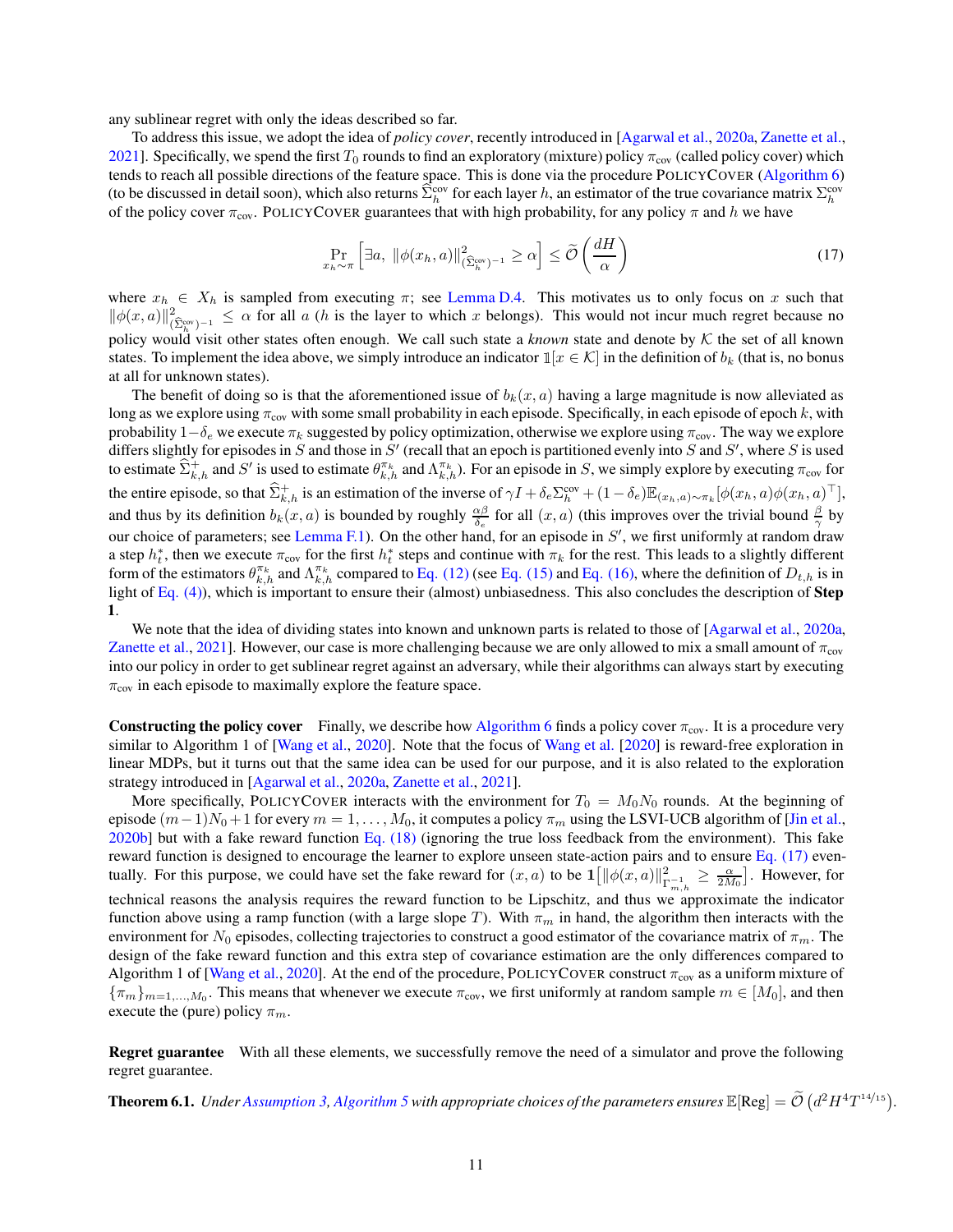#### <span id="page-11-0"></span>**Algorithm 6 POLICYCOVER**  $(M_0, N_0, \alpha, \delta)$

<span id="page-11-1"></span>Let  $\xi = 60 dH \sqrt{\log(T/\delta)}$ . Let  $\Gamma_{1,h}$  be the identity matrix in  $\mathbb{R}^{d \times d}$  for all h. for  $m = 1, \ldots, M_0$  do Let  $\hat{V}_m(x_H) = 0$ . for  $h = H - 1, H - 2, \ldots, 0$  do For all  $(x, a) \in X_h \times A$ , compute  $\widehat{Q}_m(x, a) = \min \left\{ r_m(x, a) + \xi \|\phi(x, a)\|_{\Gamma_{m, h}^{-1}} + \phi(x, a)^{\top} \widehat{\theta}_{m, h}, H \right\},$  $V_m(x) = \max_{a'} Q_m(x, a'),$  $\pi_m(a|x) = \mathbf{1}$  $a = \operatornamewithlimits{argmax}_{a'} Q_m(x, a')$ 1 , (break tie in argmax arbitrarily) with  $r_m(x,a) = \text{ramp}_{\frac{1}{T}}$  $\sqrt{2}$  $\|\phi(x, a)\|_{\Gamma}^2$  $\bar{\Gamma}_{m,h}^{-1}$  – α  $M_0$  $\overline{ }$  $(18)$  $\widehat{\theta}_{m,h} = \Gamma_{m,h}^{-1}$  $\sqrt{ }$  $\mathbf{I}$ 1  $N_0$  $\sum^{(m-1)N_0}$  $\sum_{t=1}$   $\phi(x_{t,h}, a_{t,h}) V_m(x_{t,h+1})$  $\setminus$  $\vert$ , where  $\text{ramp}_z(y) =$  $\sqrt{ }$  $\frac{1}{2}$  $\overline{a}$ 0 if  $y \leq -z$ , 1 if  $y \ge 0$ ,<br>  $\frac{y}{z} + 1$  if  $-z < y < 0$ . for  $t = (m-1)N_0 + 1, \ldots, mN_0$  do Execute  $\pi_m$  in episode t and collect trajectory  $\{x_{t,h}, a_{t,h}\}_{h=0}^{H-1}$ . Compute  $\Gamma_{m+1,h} = \Gamma_{m,h} + \frac{1}{N}$  $N_0$  $\sum^{mN_0}$  $t=(m-1)N_0+1$  $\phi(x_{t,h},a_{t,h})\phi(x_{t,h},a_{t,h})^{\top}.$ Let  $\pi_{cov}$  = UNIFORM  $(\{\pi_m\}_{m=1}^{M_0})$  and  $\widehat{\Sigma}_h^{cov} = \frac{1}{M_0} \Gamma_{M_0+1,h}$  for all h. **return**  $\pi_{\text{cov}}$  and  $\left\{ \widehat{\Sigma}_{h}^{\text{cov}} \right\}$  $h=0,...,H-1$ .

Although our regret rate is significantly worse than that in the full-information setting [\[Cai et al.,](#page-12-2) [2020\]](#page-12-2), in the stochastic setting [\[Zanette et al.](#page-13-5), [2021\]](#page-13-5), or in the case when the transition is known [\[Neu and Olkhovskaya,](#page-13-7) [2021\]](#page-13-7), we emphasize again that our algorithm is the first with provable sublinear regret guarantee for this challenging adversarial setting with bandit feedback and unknown transition.

## 7 Conclusions and Future Directions

In this work, we propose the general idea of dilated bonuses and demonstrate how it leads to improved exploration and regret bounds for policy optimization in various settings. One future direction is to further improve our results in the function approximation setting, including reducing the number of simulator calls in the linear-Q setting and improving the regret bound for the linear MDP setting (which is currently far from optimal). A potential idea for the latter is to reuse data across different epochs, an idea adopted by several recent works [\[Zanette et al.](#page-13-5), [2021,](#page-13-5) [Lazic et al.,](#page-13-16) [2021\]](#page-13-16) for different problems. Another key future direction is to investigate whether the idea of dilated bonuses is applicable beyond the finite-horizon setting (e.g. whether it is applicable to the more general stochastic shortest path model or the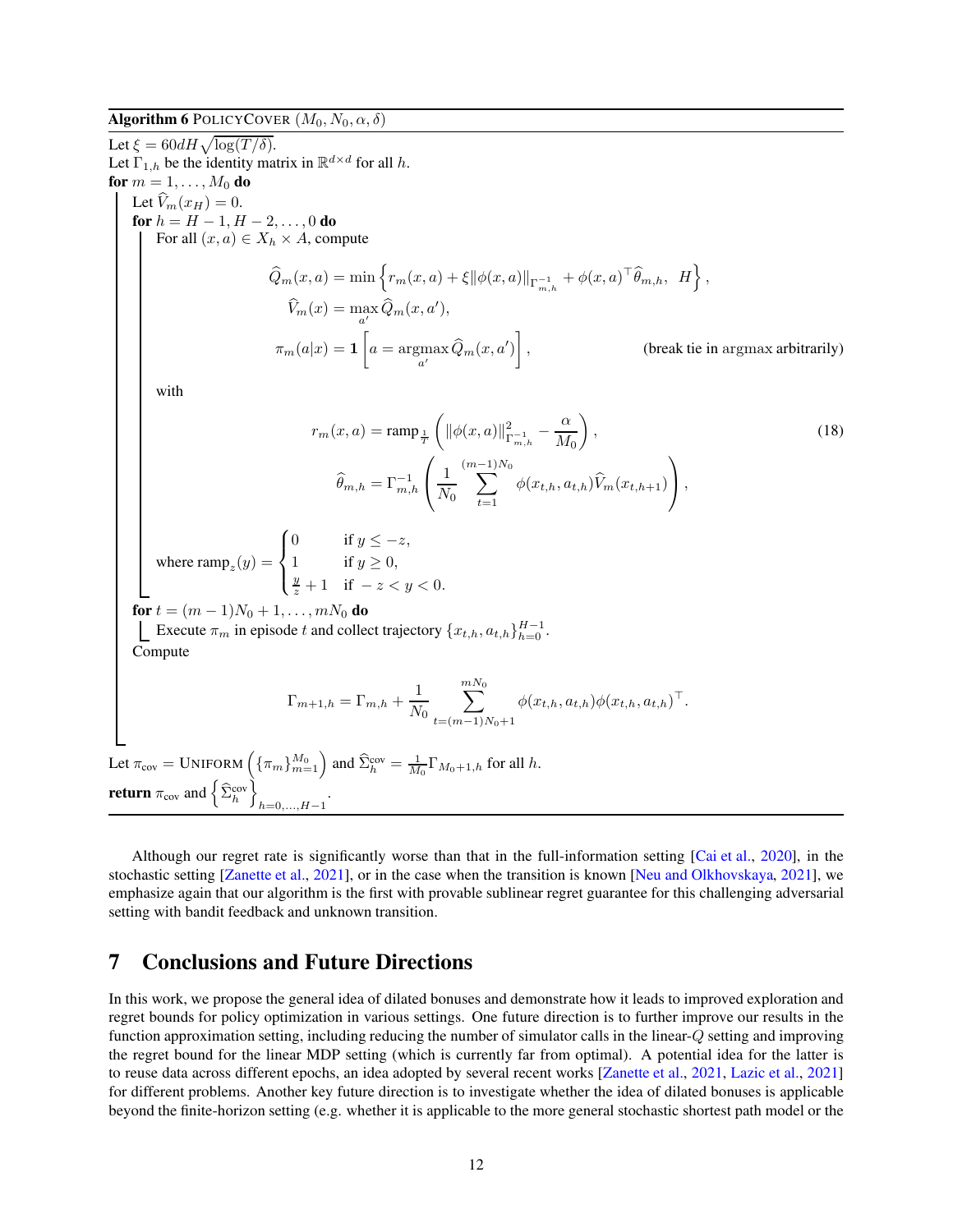infinite-horizon setting).

Acknowledgments We thank Gergely Neu and Julia Olkhovskaya for discussions on the technical details of their GEOMETRICRESAMPLING procedure.

# References

- <span id="page-12-0"></span>Yasin Abbasi-Yadkori, Peter Bartlett, Kush Bhatia, Nevena Lazic, Csaba Szepesvari, and Gellért Weisz. Politex: Regret bounds for policy iteration using expert prediction. In *International Conference on Machine Learning*, pages 3692– 3702. PMLR, 2019.
- <span id="page-12-3"></span>Alekh Agarwal, Mikael Henaff, Sham Kakade, and Wen Sun. Pc-pg: Policy cover directed exploration for provable policy gradient learning. *arXiv preprint arXiv:2007.08459*, 2020a.
- <span id="page-12-1"></span>Alekh Agarwal, Sham M Kakade, Jason D Lee, and Gaurav Mahajan. Optimality and approximation with policy gradient methods in markov decision processes. In *Conference on Learning Theory*, pages 64–66. PMLR, 2020b.
- <span id="page-12-15"></span>Mohammad Gheshlaghi Azar, Rémi Munos, and Bert Kappen. On the sample complexity of reinforcement learning with a generative model. In *International Conference on Machine Learning*, 2012.
- <span id="page-12-9"></span>Mohammad Gheshlaghi Azar, Ian Osband, and Rémi Munos. Minimax regret bounds for reinforcement learning. In *International Conference on Machine Learning*, pages 263–272. PMLR, 2017.
- <span id="page-12-16"></span>Alina Beygelzimer, John Langford, Lihong Li, Lev Reyzin, and Robert Schapire. Contextual bandit algorithms with supervised learning guarantees. In *International Conference on Artificial Intelligence and Statistics*, 2011.
- <span id="page-12-2"></span>Qi Cai, Zhuoran Yang, Chi Jin, and Zhaoran Wang. Provably efficient exploration in policy optimization. In *International Conference on Machine Learning*, pages 1283–1294. PMLR, 2020.
- <span id="page-12-6"></span>Liyu Chen and Haipeng Luo. Finding the stochastic shortest path with low regret: The adversarial cost and unknown transition case. In *International Conference on Machine Learning*, 2021.
- <span id="page-12-5"></span>Liyu Chen, Haipeng Luo, and Chen-Yu Wei. Minimax regret for stochastic shortest path with adversarial costs and known transition. In *Conference On Learning Theory*, 2021.
- <span id="page-12-8"></span>Christoph Dann and Emma Brunskill. Sample complexity of episodic fixed-horizon reinforcement learning. *arXiv preprint arXiv:1510.08906*, 2015.
- <span id="page-12-12"></span>Kefan Dong, Yuanhao Wang, Xiaoyu Chen, and Liwei Wang. Q-learning with ucb exploration is sample efficient for infinite-horizon mdp. *arXiv preprint arXiv:1901.09311*, 2019.
- <span id="page-12-10"></span>Ronan Fruit, Matteo Pirotta, Alessandro Lazaric, and Ronald Ortner. Efficient bias-span-constrained explorationexploitation in reinforcement learning. In *International Conference on Machine Learning*, pages 1578–1586. PMLR, 2018.
- <span id="page-12-7"></span>Thomas Jaksch, Ronald Ortner, and Peter Auer. Near-optimal regret bounds for reinforcement learning. *Journal of Machine Learning Research*, 11(4), 2010.
- <span id="page-12-11"></span>Chi Jin, Zeyuan Allen-Zhu, Sebastien Bubeck, and Michael I Jordan. Is Q-learning provably efficient? In *Advances in neural information processing systems*, pages 4863–4873, 2018.
- <span id="page-12-4"></span>Chi Jin, Tiancheng Jin, Haipeng Luo, Suvrit Sra, and Tiancheng Yu. Learning adversarial markov decision processes with bandit feedback and unknown transition. In *International Conference on Machine Learning*, 2020a.
- <span id="page-12-13"></span>Chi Jin, Zhuoran Yang, Zhaoran Wang, and Michael I Jordan. Provably efficient reinforcement learning with linear function approximation. In *Conference on Learning Theory*, pages 2137–2143. PMLR, 2020b.
- <span id="page-12-14"></span>Sham Kakade and John Langford. Approximately optimal approximate reinforcement learning. In *In Proc. 19th International Conference on Machine Learning*. Citeseer, 2002.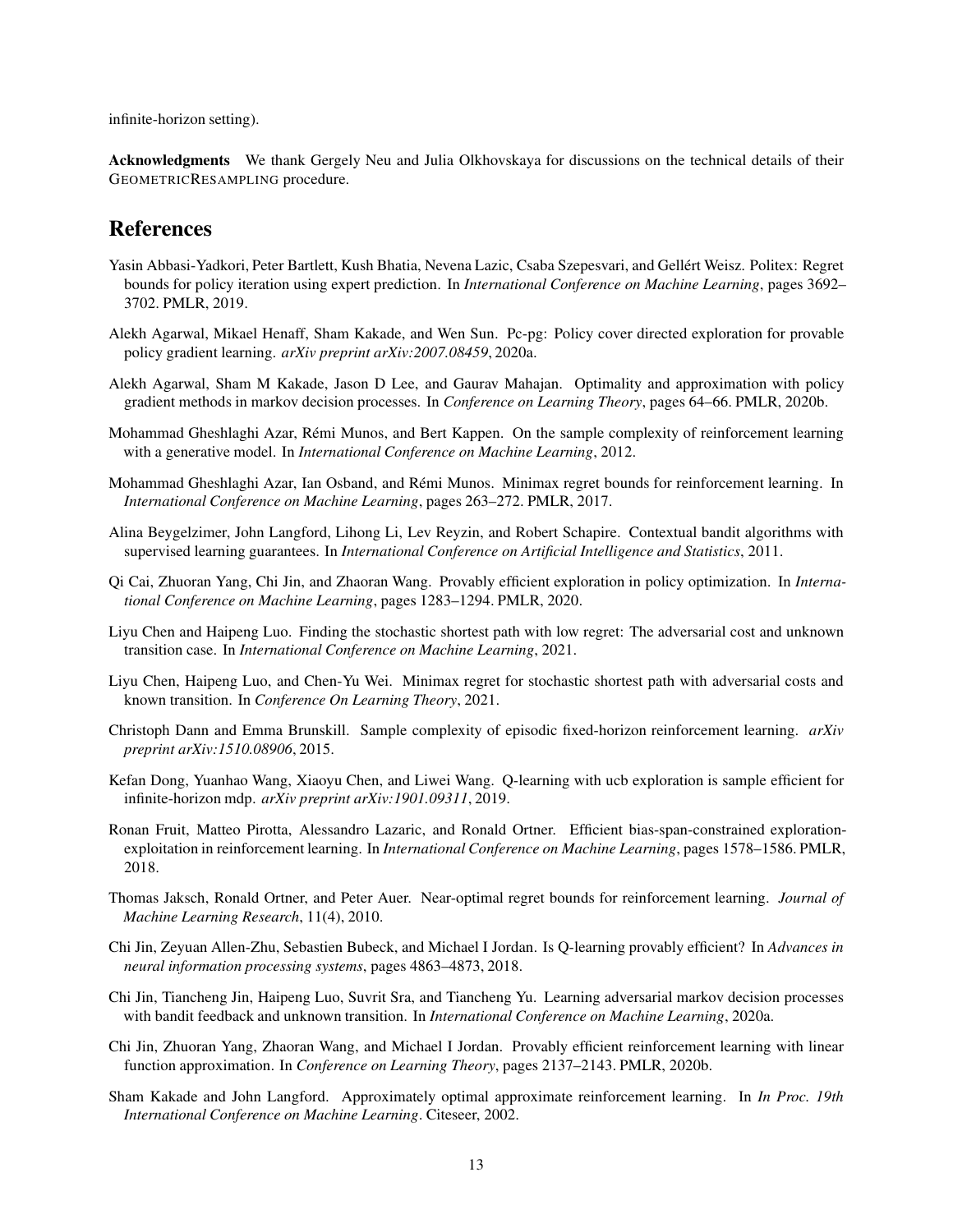<span id="page-13-13"></span>Sham M Kakade. A natural policy gradient. *Advances in neural information processing systems*, 14, 2001.

- <span id="page-13-16"></span>Nevena Lazic, Dong Yin, Yasin Abbasi-Yadkori, and Csaba Szepesvari. Improved regret bound and experience replay in regularized policy iteration. *arXiv preprint arXiv:2102.12611*, 2021.
- <span id="page-13-6"></span>Chung-Wei Lee, Haipeng Luo, Chen-Yu Wei, and Mengxiao Zhang. Bias no more: high-probability data-dependent regret bounds for adversarial bandits and mdps. *Advances in Neural Information Processing Systems*, 2020.
- <span id="page-13-3"></span>Sergey Levine and Vladlen Koltun. Guided policy search. In *International conference on machine learning*, pages 1–9. PMLR, 2013.
- <span id="page-13-18"></span>Haipeng Luo. Lecture 2, introduction to online learning, 2017. Available at <https://haipeng-luo.net/courses/CSCI699/lecture2.pdf>.
- <span id="page-13-19"></span>Lingsheng Meng and Bing Zheng. The optimal perturbation bounds of the moore–penrose inverse under the frobenius norm. *Linear algebra and its applications*, 432(4):956–963, 2010.
- <span id="page-13-1"></span>Gergely Neu and Julia Olkhovskaya. Online learning in mdps with linear function approximation and bandit feedback. *arXiv preprint arXiv:2007.01612v1*, 2020.
- <span id="page-13-7"></span>Gergely Neu and Julia Olkhovskaya. Online learning in mdps with linear function approximation and bandit feedback. *arXiv preprint arXiv:2007.01612v2*, 2021.
- <span id="page-13-8"></span>Aviv Rosenberg and Yishay Mansour. Online convex optimization in adversarial Markov decision processes. In *Proceedings of the 36th International Conference on Machine Learning*, 2019.
- <span id="page-13-2"></span>John Schulman, Filip Wolski, Prafulla Dhariwal, Alec Radford, and Oleg Klimov. Proximal policy optimization algorithms. *arXiv preprint arXiv:1707.06347*, 2017.
- <span id="page-13-0"></span>Lior Shani, Yonathan Efroni, Aviv Rosenberg, and Shie Mannor. Optimistic policy optimization with bandit feedback. In *International Conference on Machine Learning*, pages 8604–8613. PMLR, 2020.
- <span id="page-13-14"></span>Aaron Sidford, Mengdi Wang, Xian Wu, Lin F Yang, and Yinyu Ye. Near-optimal time and sample complexities for solving markov decision processes with a generative model. In *Advances in Neural Information Processing Systems*, pages 5192–5202, 2018.
- <span id="page-13-17"></span>Joel A Tropp. User-friendly tail bounds for sums of random matrices. *Foundations of computational mathematics*, 12 (4):389–434, 2012.
- <span id="page-13-15"></span>Ruosong Wang, Simon S Du, Lin F Yang, and Ruslan Salakhutdinov. On reward-free reinforcement learning with linear function approximation. *arXiv preprint arXiv:2006.11274*, 2020.
- <span id="page-13-12"></span>Chen-Yu Wei, Mehdi Jafarnia Jahromi, Haipeng Luo, Hiteshi Sharma, and Rahul Jain. Model-free reinforcement learning in infinite-horizon average-reward markov decision processes. In *International Conference on Machine Learning*, pages 10170–10180. PMLR, 2020.
- <span id="page-13-4"></span>Chen-Yu Wei, Mehdi Jafarnia Jahromi, Haipeng Luo, and Rahul Jain. Learning infinite-horizon average-reward mdps with linear function approximation. In *International Conference on Artificial Intelligence and Statistics*, pages 3007– 3015. PMLR, 2021.
- <span id="page-13-10"></span>Lin Yang and Mengdi Wang. Reinforcement learning in feature space: Matrix bandit, kernels, and regret bound. In *International Conference on Machine Learning*, pages 10746–10756. PMLR, 2020.
- <span id="page-13-9"></span>Andrea Zanette and Emma Brunskill. Tighter problem-dependent regret bounds in reinforcement learning without domain knowledge using value function bounds. In *International Conference on Machine Learning*, pages 7304– 7312. PMLR, 2019.
- <span id="page-13-11"></span>Andrea Zanette, David Brandfonbrener, Emma Brunskill, Matteo Pirotta, and Alessandro Lazaric. Frequentist regret bounds for randomized least-squares value iteration. In *International Conference on Artificial Intelligence and Statistics*, pages 1954–1964. PMLR, 2020.
- <span id="page-13-5"></span>Andrea Zanette, Ching-An Cheng, and Alekh Agarwal. Cautiously optimistic policy optimization and exploration with linear function approximation. *arXiv preprint arXiv:2103.12923*, 2021.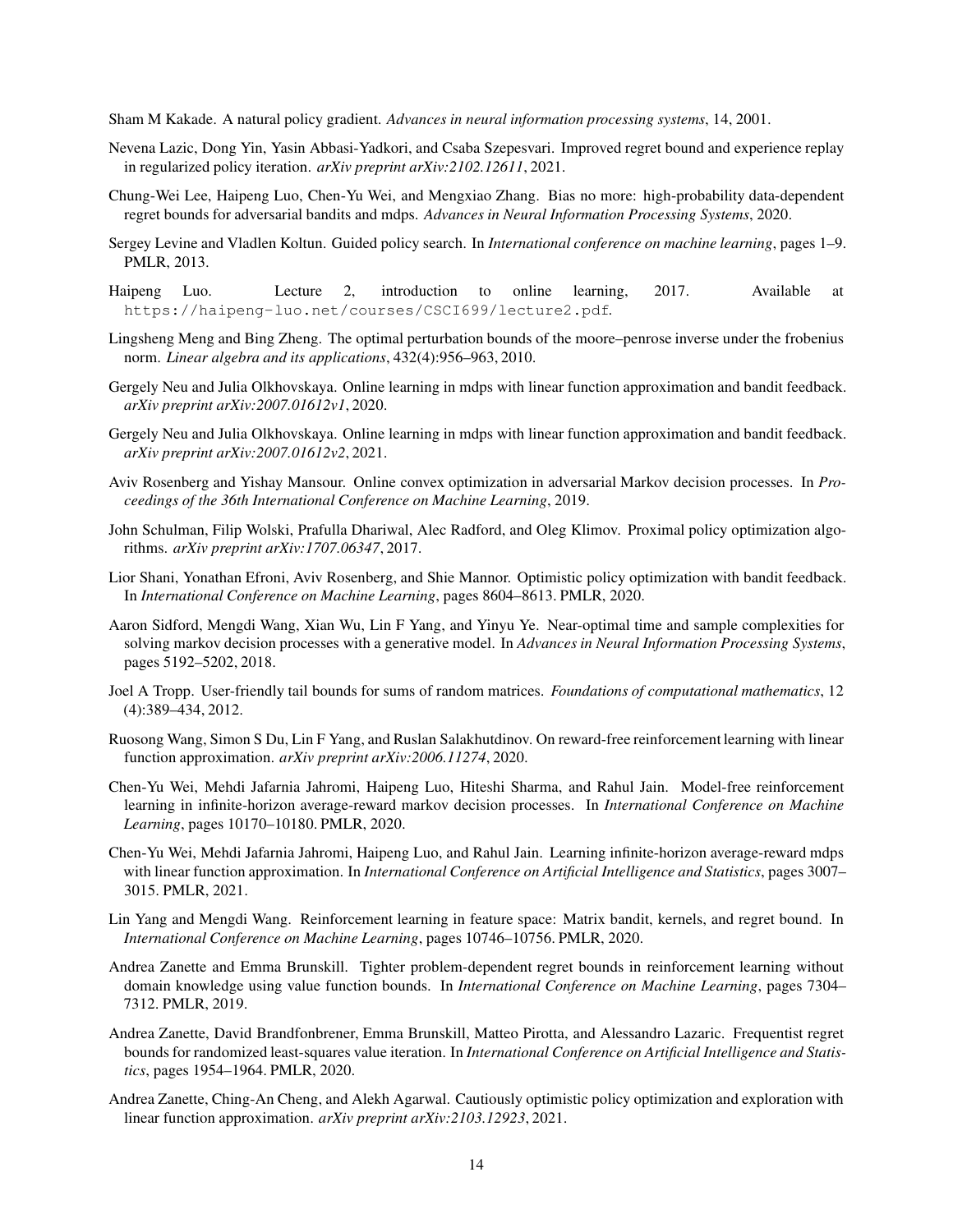# Appendix

## A Auxiliary Lemmas

In this section, we list auxiliary lemmas that are useful in our analysis. First, we show some concentration inequalities.

<span id="page-14-0"></span>**Lemma A.1** ((A special form of) Freedman's inequality, Theorem 1 of [\[Beygelzimer et al.,](#page-12-16) [2011\]](#page-12-16)). *Let*  $\mathcal{F}_0 \subset \cdots \subset \mathcal{F}_n$ be a filtration, and  $X_1, \ldots, X_n$  be real random variables such that  $X_i$  is  $\mathcal{F}_i$ -measurable,  $\mathbb{E}[X_i | \mathcal{F}_i] = 0$ ,  $|X_i| \leq b$ , and  $\sum_{i=1}^{n} \mathbb{E}[X_i^2 | \mathcal{F}_i] \leq V$  for some fixed  $b \geq 0$  and  $V \geq 0$ . Then for any  $\delta \in (0,1)$ , we have with probability at least  $1-\delta$ ,

$$
\sum_{i=1}^{n} X_i \le \frac{V}{b} + b \log(1/\delta).
$$

Throughout the appendix, we let  $\mathcal{F}_t$  be the  $\sigma$ -algebra generated by the observations before episode t.

<span id="page-14-1"></span>**Lemma A.2** (Adapted from Lemma 11 of [\[Jin et al.,](#page-12-4) [2020a\]](#page-12-4)). *For all*  $x, a$ , let  $\{z_t(x, a)\}_{t=1}^T$  *be a sequence of functions where*  $z_t(x, a) \in [0, R]$  *is*  $\mathcal{F}_t$ -measurable. Let  $Z_t(x, a) \in [0, R]$  *be a random variable such that*  $\mathbb{E}_t[Z_t(x, a)] = z_t(x, a)$ . *Then with probability at least*  $1 - \delta$ *,* 

$$
\sum_{t=1}^T \sum_{x,a} \left( \frac{\mathbb{1}_t(x,a) Z_t(x,a)}{\overline{q}_t(x,a) + \gamma} - \frac{q_t(x,a) z_t(x,a)}{\overline{q}_t(x,a)} \right) \leq \frac{R H}{2\gamma} \ln \frac{H}{\delta}.
$$

<span id="page-14-3"></span>**Lemma A.3** (Matrix Azuma, Theorem 7.1 of [\[Tropp](#page-13-17), [2012](#page-13-17)]). *Consider an adapted sequence*  $\{X_k\}_{k=1}^n$  of self-adjoint matrices in dimension  $d$ , and a fixed sequence  $\{A_k\}_{k=1}^n$  of self-adjoint matrices that satisfy

$$
\mathbb{E}_k[X_k] = 0 \text{ and } X_k^2 \le A_k^2 \text{ almost surely}
$$

*Define the variance parameter*

$$
\sigma^2 = \left\| \frac{1}{n} \sum_{k=1}^n A_k^2 \right\|_{op}.
$$

*Then, for all*  $\tau > 0$ *,* 

$$
\Pr\left\{ \left\| \frac{1}{n} \sum_{k=1}^{n} X_k \right\|_{op} \ge \tau \right\} \le d e^{-n\tau^2/8\sigma^2}.
$$

Next, we show a classic regret bound for the exponential weight algorithm, which can be found, for example, in [\[Luo](#page-13-18), [2017](#page-13-18)].

<span id="page-14-2"></span>**Lemma A.4** (Regret bound of exponential weight, extracted from Theorem 1 of [\[Luo](#page-13-18), [2017\]](#page-13-18)). Let  $\eta > 0$ , and let  $\pi_t \in \Delta(A)$  and  $\ell_t \in \mathbb{R}^A$  *satisfy the following for all*  $t \in [T]$  and  $a \in A$ *:* 

$$
\pi_1(a) = \frac{1}{|A|},
$$
  
\n
$$
\pi_{t+1}(a) = \frac{\pi_t(a)e^{-\eta \ell_t(a)}}{\sum_{a' \in A} \pi_t(a')e^{-\eta \ell_t(a')}},
$$
  
\n
$$
|\eta \ell_t(a)| \le 1.
$$

*Then for any*  $\pi^* \in \Delta(A)$ ,

$$
\sum_{t=1}^{T} \sum_{a \in A} (\pi_t(a) - \pi^*(a)) \ell_t(a) \le \frac{\ln |A|}{\eta} + \eta \sum_{t=1}^{T} \sum_{a \in A} \pi_t(a) \ell_t(a)^2.
$$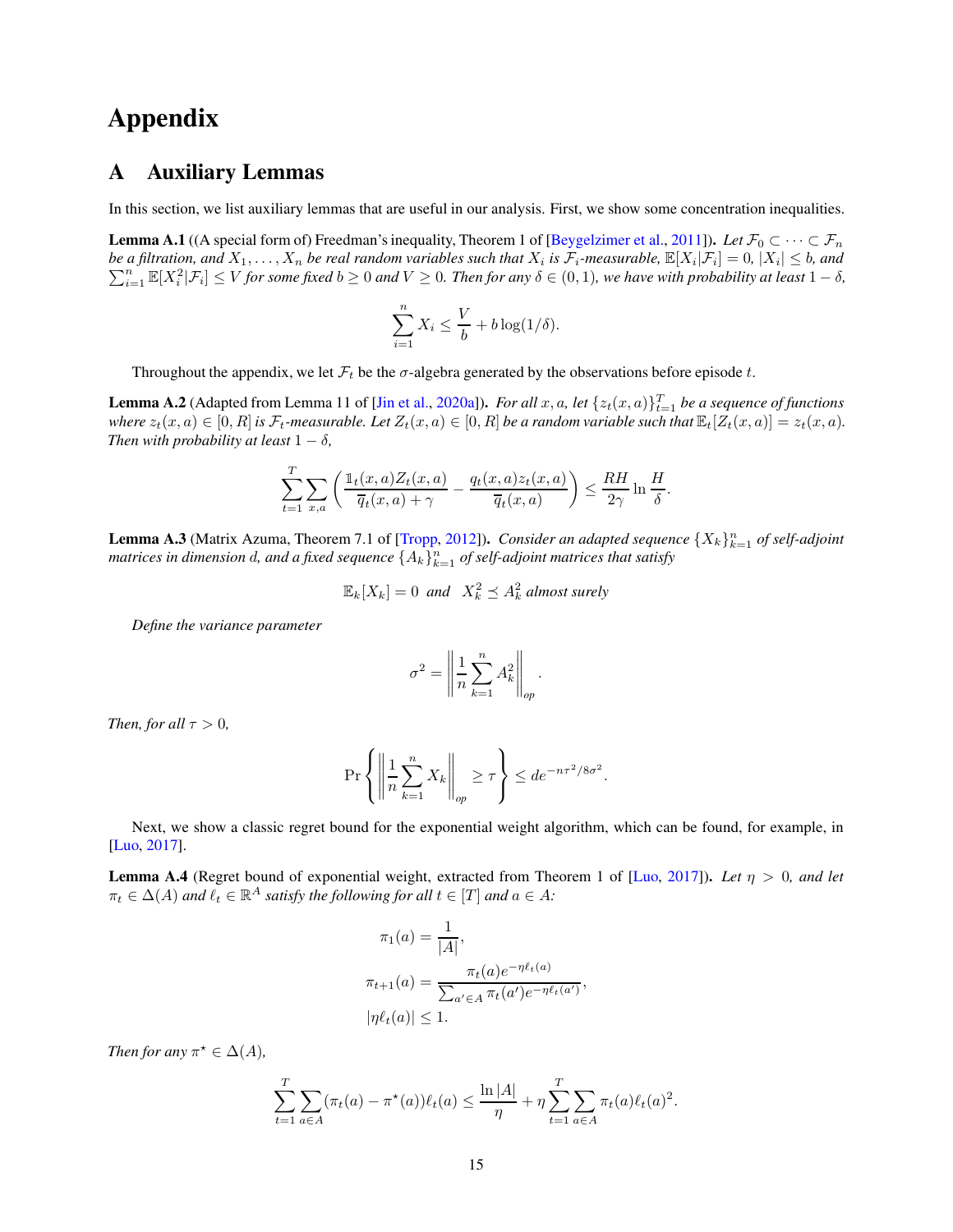# B Proofs Omitted in [Section 3](#page-2-0)

In this section, we prove [Lemma 3.1.](#page-3-4) In fact, we prove two generalized versions of it. [Lemma B.1](#page-15-0) states that the lemma holds even when we replace the definition of  $B_t(x, a)$  by an upper bound of the right hand side of [Eq. \(4\).](#page-3-3) (Note that [Lemma 3.1](#page-3-4) is clearly a special case with  $\hat{P} = P$ .)

<span id="page-15-0"></span>**Lemma B.1.** *Let*  $b_t(x, a)$  *be a non-negative loss function, and*  $\widehat{P}$  *be a transition function. Suppose that the following holds for all* x, a*:*

$$
B_t(x, a) = b_t(x, a) + \left(1 + \frac{1}{H}\right) \mathbb{E}_{x' \sim \widehat{P}(\cdot | x, a)} \mathbb{E}_{a' \sim \pi_t(\cdot | x')} \left[B_t(x', a')\right] \tag{19}
$$
  

$$
\geq b_t(x, a) + \left(1 + \frac{1}{H}\right) \mathbb{E}_{x' \sim P(\cdot | x, a)} \mathbb{E}_{a' \sim \pi_t(\cdot | x')} \left[B_t(x', a')\right]
$$

*with*  $B_t(x_H, a) \triangleq 0$ , and suppose that *[Eq.](#page-3-2)* (5) *holds. Then* 

<span id="page-15-1"></span>
$$
\operatorname{Reg} \le o(T) + 3 \sum_{t=1}^{T} \widehat{V}^{\pi_t}(x_0; b_t).
$$

 $\hat{V}^{\pi}$  *is the state value function under the transition function*  $\hat{P}$  *and policy*  $\pi$ *.* 

*Proof of [Lemma B.1.](#page-15-0)* By rearranging [Eq. \(5\),](#page-3-2) we see that

$$
\operatorname{Reg} \le o(T) + \underbrace{\sum_{t=1}^{T} \sum_{x,a} q^{\star}(x) \pi^{\star}(a|x) b_t(x,a)}_{\text{term}_1} + \underbrace{\frac{1}{H} \sum_{t=1}^{T} \sum_{x,a} q^{\star}(x) \pi_t(a|x) B_t(x,a)}_{\text{term}_2} + \underbrace{\sum_{t=1}^{T} \sum_{x,a} q^{\star}(x) \Big( \pi_t(a|x) - \pi^{\star}(a|x) \Big) B_t(x,a)}_{\text{term}_3}.
$$

We first focus on term<sub>3</sub>, and focus on a single layer  $0 \le h \le H - 1$  and a single t:

$$
\sum_{x \in X_h} \sum_{a \in A} q^{\star}(x) (\pi_t(a|x) - \pi^{\star}(a|x)) B_t(x, a)
$$
\n
$$
= \sum_{x \in X_h} \sum_{a \in A} q^{\star}(x) \pi_t(a|x) B_t(x, a) - \sum_{x \in X_h} \sum_{a \in A} q^{\star}(x) \pi^{\star}(a|x) B_t(x, a)
$$
\n
$$
= \sum_{x \in X_h} \sum_{a \in A} q^{\star}(x) \pi_t(a|x) B_t(x, a)
$$
\n
$$
- \sum_{x \in X_h} \sum_{a \in A} q^{\star}(x) \pi^{\star}(a|x) \left( b_t(x, a) + \left( 1 + \frac{1}{H} \right) \mathbb{E}_{x' \sim \hat{P}(\cdot|x, a)} \mathbb{E}_{a' \sim \pi_t(\cdot|x')} [B_t(x', a')] \right)
$$
\n
$$
\leq \sum_{x \in X_h} \sum_{a \in A} q^{\star}(x) \pi_t(a|x) B_t(x, a)
$$
\n
$$
- \sum_{x \in X_h} \sum_{a \in A} q^{\star}(x) \pi^{\star}(a|x) \left( b_t(x, a) + \left( 1 + \frac{1}{H} \right) \mathbb{E}_{x' \sim P(\cdot|x, a)} \mathbb{E}_{a' \sim \pi_t(\cdot|x')} [B_t(x', a')] \right)
$$
\n
$$
= \sum_{x \in X_h} \sum_{a \in A} q^{\star}(x) \pi_t(a|x) B_t(x, a) - \sum_{x \in X_{h+1}} \sum_{a \in A} q^{\star}(x) \pi_t(a|x) B_t(x, a)
$$
\n
$$
- \sum_{x \in X_h} \sum_{a \in A} q^{\star}(x) \pi^{\star}(a|x) b_t(x, a) - \frac{1}{H} \sum_{x \in X_{h+1}} \sum_{a \in A} q^{\star}(x) \pi_t(a|x) B_t(x, a),
$$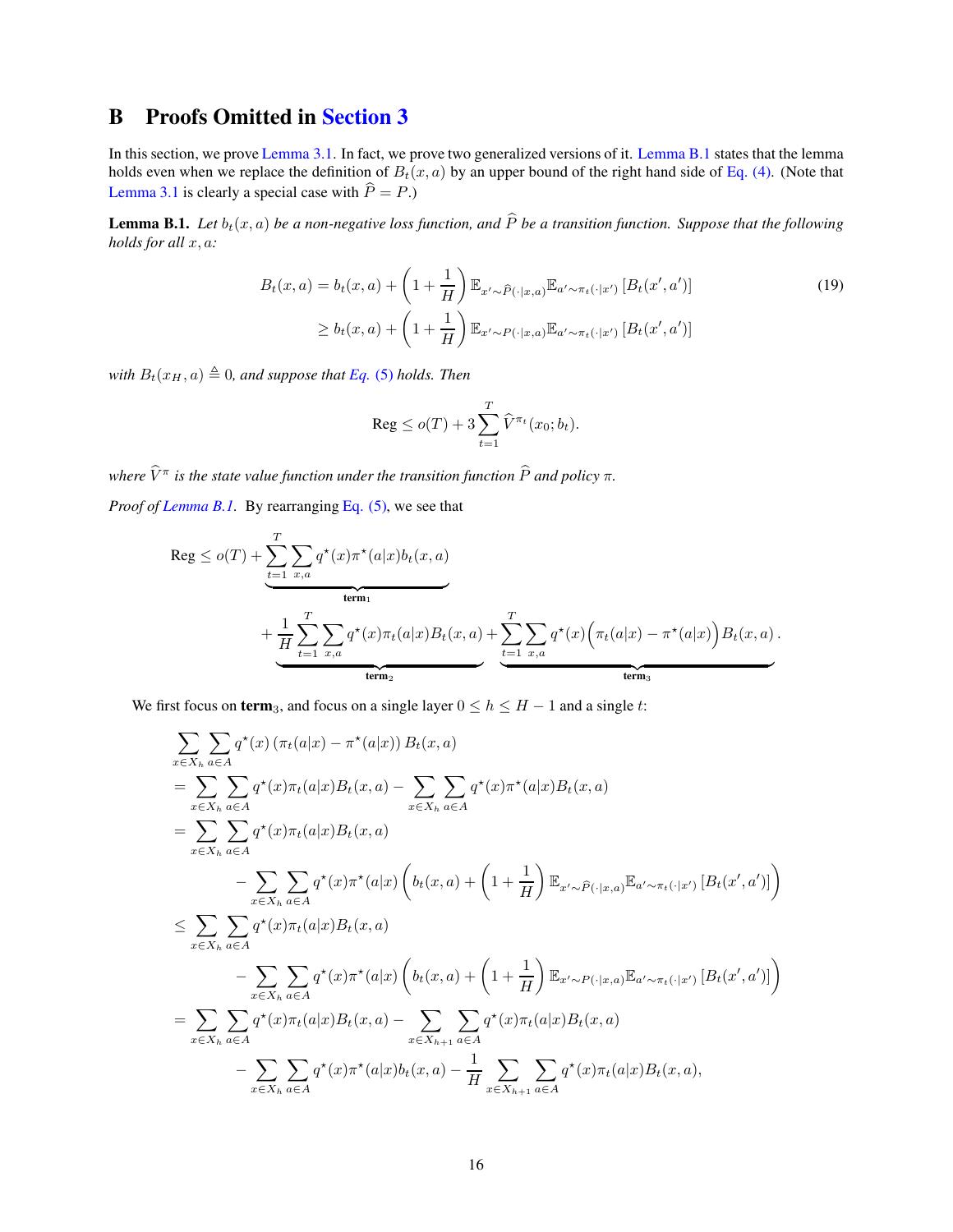where the last step uses the fact  $\sum_{x \in X_h} \sum_{a \in A} q^*(x) \pi^*(a|x) P(x'|x, a) = q^*(x')$  (and then changes the notation  $(x', a')$  to  $(x, a)$ ). Now summing this over  $h = 0, 1, \ldots, H - 1$  and  $t = 1, \ldots, T$ , and combining with **term**<sub>1</sub> and  $term<sub>2</sub>$ , we get

$$
\mathbf{term}_1 + \mathbf{term}_2 + \mathbf{term}_3 = \left(1 + \frac{1}{H}\right) \sum_{t=1}^T \sum_a \pi_t(a|x_0) B_t(x_0, a).
$$

Finally, we relate  $\sum_a \pi_t(a|x_0)B_t(x_0, a)$  to  $\hat{V}^{\pi_t}(x_0; b_t)$ . Below, we show by induction that for  $x \in X_h$  and any  $a$ ,

$$
\sum_{a \in A} \pi_t(a|x) B_t(x, a) \le \left(1 + \frac{1}{H}\right)^{H-h-1} \widehat{V}^{\pi_t}(x; b_t).
$$

When  $h = H - 1$ ,  $\sum_a \pi_t(a|x)B_t(x, a) = \sum_a \pi_t(a|x)b_t(x, a) = \hat{V}^{\pi_t}(x; b_t)$ . Suppose that the hypothesis holds for all  $x \in X_h$ . Then for any  $x \in X_{h-1}$ ,

$$
\sum_{a \in A} \pi_t(a|x) B_t(x, a) = \sum_a \pi_t(a|x) \Big( b_t(x, a) + \left( 1 + \frac{1}{H} \right) \mathbb{E}_{x' \sim \widehat{P}(\cdot | x, a)} \mathbb{E}_{a' \sim \pi_t(\cdot | x')} \left[ B_t(x', a') \right] \Big)
$$
\n
$$
\leq \sum_a \pi_t(a|x) \Big( b_t(x, a) + \left( 1 + \frac{1}{H} \right)^{H - h} \mathbb{E}_{x' \sim \widehat{P}(\cdot | x, a)} \left[ \widehat{V}^{\pi_t}(x'; b_t) \right] \Big) \quad \text{(induction hypothesis)}
$$
\n
$$
\leq \left( 1 + \frac{1}{H} \right)^{H - h} \sum_a \pi_t(a|x) \Big( b_t(x, a) + \mathbb{E}_{x' \sim \widehat{P}(\cdot | x, a)} \left[ \widehat{V}^{\pi_t}(x'; b_t) \right] \Big) \qquad (b_t(x, a) \geq 0)
$$
\n
$$
= \left( 1 + \frac{1}{H} \right)^{H - h} \widehat{V}^{\pi_t}(x; b_t),
$$

finishing the induction. Applying the relation on  $x = x_0$  and noticing that  $\left(1 + \frac{1}{H}\right)^H \le e < 3$  finishes the proof.  $\Box$ 

Besides [Lemma B.1,](#page-15-0) we also show [Lemma B.2](#page-16-0) below, which guarantees that [Lemma 3.1](#page-3-4) holds even if [Eq. \(4\)](#page-3-3) and [Eq. \(5\)](#page-3-2) only hold in expectation.

<span id="page-16-0"></span>**Lemma B.2.** Let  $b_t(x, a)$  be a non-negative loss function that is fixed at the beginning of episode t, and let  $\pi_t$  be fixed *at the beginning of episode t. Let*  $B_t(x, a)$  *be a randomized bonus function that satisfies the following for all*  $x, a$ :

$$
\mathbb{E}_t\left[B_t(x,a)\right] = b_t(x,a) + \left(1 + \frac{1}{H}\right) \mathbb{E}_{x' \sim P(\cdot|x,a)} \mathbb{E}_{a' \sim \pi_t(\cdot|x')} \mathbb{E}_t\left[B_t(x',a')\right]
$$
(20)

*with*  $B_t(x_H, a) \triangleq 0$ , and suppose that the following holds (simply taking expectations on [Eq.](#page-3-2) (5)):

$$
\mathbb{E}\left[\sum_{x} q^{\star}(x) \sum_{t=1}^{T} \sum_{a} \left(\pi_t(a|x) - \pi^{\star}(a|x)\right) \left(Q_t^{\pi_t}(x, a) - B_t(x, a)\right)\right]
$$
\n
$$
\leq o(T) + \mathbb{E}\left[\sum_{t=1}^{T} V^{\pi^{\star}}(x_0; b_t)\right] + \frac{1}{H} \mathbb{E}\left[\sum_{t=1}^{T} \sum_{x, a} q^{\star}(x) \pi_t(a|x) B_t(x, a)\right].
$$
\n(21)

*Then*

<span id="page-16-2"></span><span id="page-16-1"></span>
$$
\mathbb{E} [\text{Reg}] \leq o(T) + 3 \mathbb{E} \left[ \sum_{t=1}^T V^{\pi_t}(x_0; b_t) \right].
$$

*Proof.* The proof of this lemma follows that of [Lemma B.1](#page-15-0) line-by-line (with  $\hat{P} = P$ ), except that we take expectations in all steps. in all steps.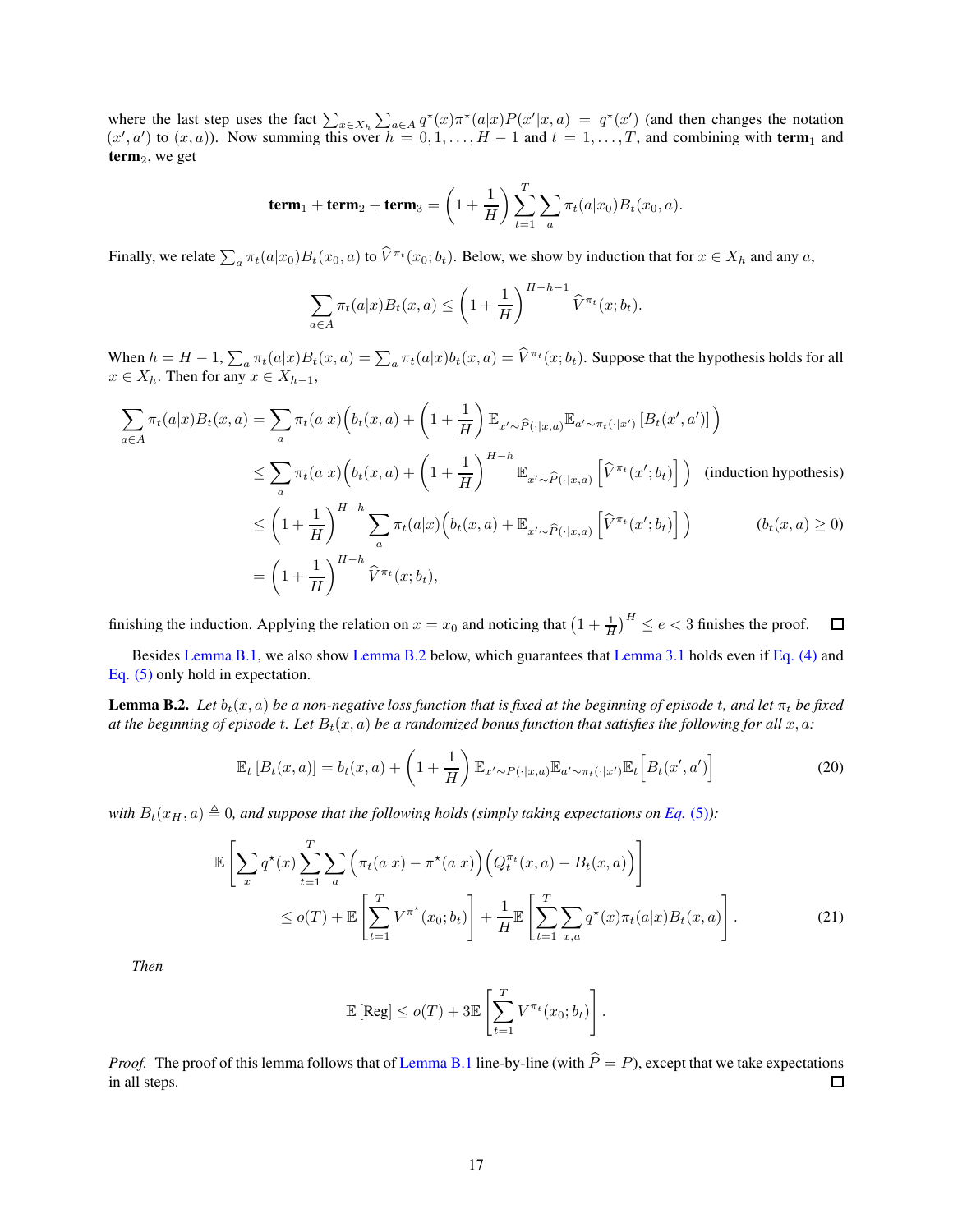## <span id="page-17-1"></span>C Details Omitted in [Section 4](#page-4-0)

In this section, we first discuss the implementation details of [Algorithm 1](#page-5-0) in [Section C.1,](#page-17-0) then we give the complete proof of [Theorem 4.1](#page-4-2) in [Section C.2.](#page-18-1)

#### <span id="page-17-0"></span>C.1 Implementation Details

The COMP-UOB procedure is the same as Algorithm 3 of [\[Jin et al.,](#page-12-4) [2020a](#page-12-4)], which shows how to efficiently compute an upper occupancy bound. We include the algorithm in [Algorithm 7](#page-17-2) for completeness. As [Algorithm 1](#page-5-0) also needs COMP-LOB, which computes a lower occupancy bound, we provide its complete pseudocode in [Algorithm 8](#page-17-3) as well.

Fix a state x. Define  $f(\tilde{x})$  to be the maximum and minimum probability of visiting x starting from state  $\tilde{x}$  for COMP-UOB and COMP-LOB, respectively. Then the two algorithms almost have the same procedure to find  $f(\tilde{x})$  by solving the optimization in [Eq. \(22\)](#page-17-4) subject to  $\hat{P}$  in the confidence set  $\hat{P}$  via a greedy approach in [Algorithm 9.](#page-18-2) The difference is that COMP-UOB sets OPTIMIZE to be max while COMP-LOB sets OPTIMIZE to be min, and thus in [Algorithm 9,](#page-18-2)  $\{f(x)\}_{x \in X_k}$  is sorted in an ascending and a descending order, respectively.

<span id="page-17-4"></span>Finally, we point out that the bonus function  $B_t(s, a)$  defined in [Eq. \(9\)](#page-5-3) can clearly also be computed using a greedy procedure similar to [Algorithm 9.](#page-18-2) This concludes that the entire algorithm can be implemented efficiently.

$$
f(\tilde{x}) = \sum_{a \in A} \pi_t(a|\tilde{x}) \left( \underset{\tilde{P}(\cdot|\tilde{x},a)}{\text{OPTIMIZE}} \sum_{x' \in X_{k(\tilde{x})+1}} \hat{P}(x'|\tilde{x},a) f(x') \right)
$$
(22)

<span id="page-17-2"></span>Algorithm 7 COMP-UOB (Algorithm 3 of [\[Jin et al.,](#page-12-4) [2020a](#page-12-4)])

**Input:** a policy  $\pi_t$ , a state-action pair  $(x, a)$  and a confidence set P of the form

$$
\left\{\widehat{P}:\left|\widehat{P}(x'|x,a)-\bar{P}(x'|x,a)\right|\leq\epsilon(x'|x,a),\ \forall(x,a,x')\right\}
$$

**Initialize:** for all  $\tilde{x} \in X_{k(x)}$ , set  $f(\tilde{x}) = \mathbb{1}\{\tilde{x} = x\}$ . for  $k = k(x) - 1$  *to* 0 do for  $\forall \tilde{x} \in X_k$  do Compute  $f(\tilde{x})$  based on :  $f(\tilde{x}) = \sum$ a∈A  $\pi_t(a|\tilde{x}) \cdot \text{Greedy }(f, \bar{P}(\cdot|\tilde{x}, a), \epsilon(\cdot|\tilde{x}, a), \max)$ **Return:**  $\pi_t(a|x) f(x_0)$ .

#### <span id="page-17-3"></span>Algorithm 8 COMP-LOB

**Input:** a policy  $\pi_t$ , a state-action pair  $(x, a)$  and a confidence set P of the form

$$
\left\{\widehat{P}:\left|\widehat{P}(x'|x,a)-\bar{P}(x'|x,a)\right|\leq\epsilon(x'|x,a),\;\forall(x,a,x')\right\}
$$

**Initialize:** for all  $\tilde{x} \in X_{k(x)}$ , set  $f(\tilde{x}) = \mathbb{1}\{\tilde{x} = x\}$ . for  $k = k(x) - 1$  *to* 0 do for  $\forall \tilde{x} \in X_k$  do Compute  $f(\tilde{x})$  based on :  $f(\tilde{x}) = \sum$ a∈A  $\pi_t(a|\tilde{x}) \cdot \text{Greedy }(f, \bar{P}(\cdot|\tilde{x}, a), \epsilon(\cdot|\tilde{x}, a), \min)$ **Return:**  $\pi_t(a|x) f(x_0)$ .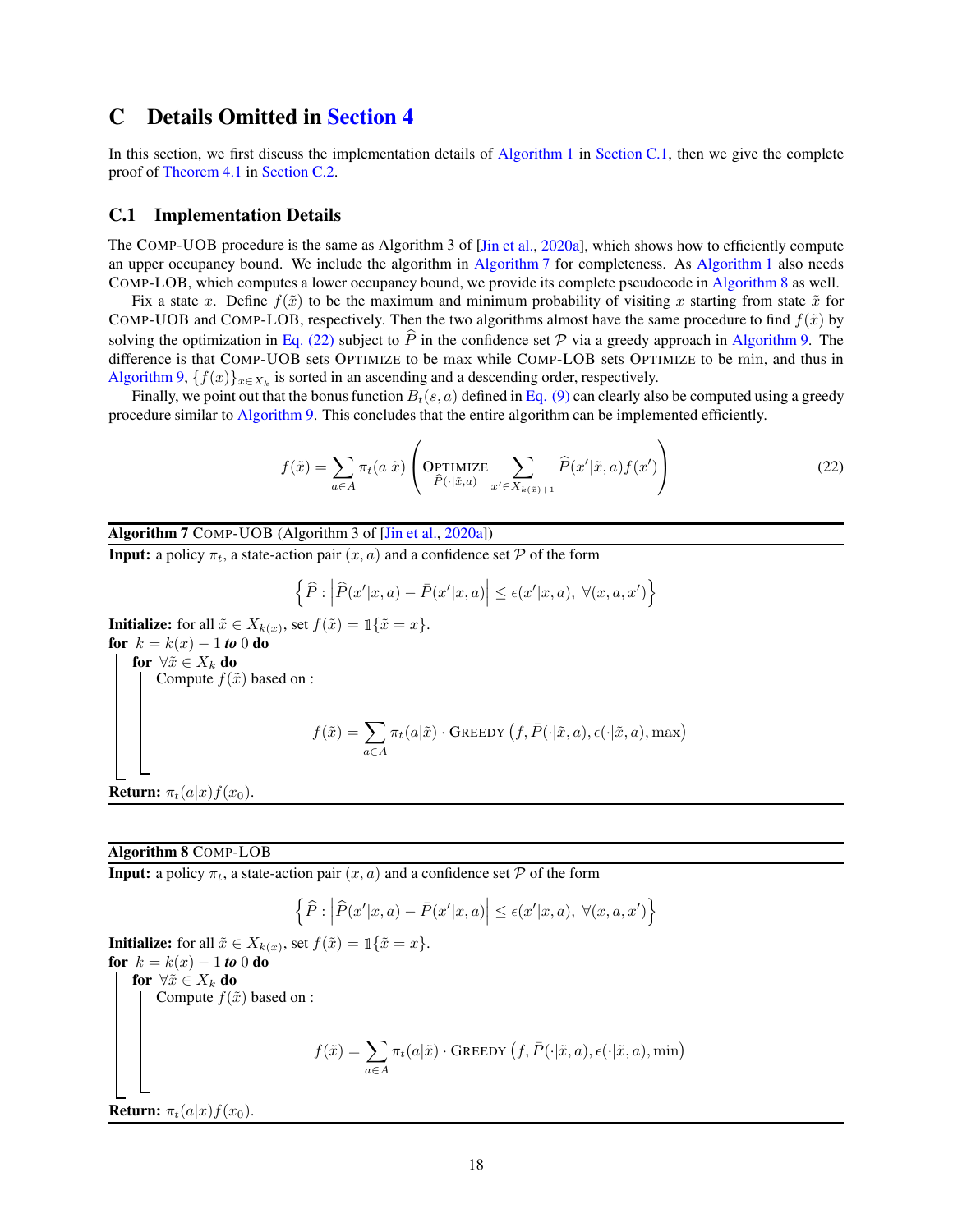#### <span id="page-18-2"></span>**Algorithm 9 GREEDY**

**Input:**  $f: X \to [0,1]$ , a distribution  $\bar{p}$  over *n* states of layer k, positive numbers  $\{\epsilon(x)\}_{x \in X_k}$ , objective OPTIMIZE (max for COMP-UOB and min for COMP-LOB).

**Initialize:**  $j^- = 1, j^+ = n$ , sort  $\{f(x)\}_{x \in X_k}$  and find  $\sigma$  such that

$$
f(\sigma(1)) \le f(\sigma(2)) \le \cdots \le f(\sigma(n))
$$

for  $OPTIMIZE = max$ , and

$$
f(\sigma(1)) \ge f(\sigma(2)) \ge \cdots \ge f(\sigma(n))
$$

 $for$  OPTIMIZE =  $min$ . while  $j^- < j^+$  do  $x^- = \sigma(j^-), x^+ = \sigma(j^+)$  $\delta^- = \min\{\bar{p}(x^-), \epsilon(x^-)\}$  $\delta^+ = \min\{1 - \bar{p}(x^+), \epsilon(x^+)\}$  $\bar{p}(x^-) \leftarrow \bar{p}(x^-) - \min\{\delta^-, \delta^+\}$  $\bar{p}(x^+) \leftarrow \bar{p}(x^+) + \min\{\delta^-, \delta^+\}$ if  $\delta_-\leq \delta_+$  then  $\epsilon(x^+) \leftarrow \epsilon(x^+) - \delta^$  $j^- \leftarrow j^- + 1$ else  $\epsilon(x^-) \leftarrow \epsilon(x^-) - \delta^+$  $j^+ \leftarrow j^+ - 1$ **Return:**  $\sum_{j=1}^n \bar{p}(\sigma(j))f(\sigma(j))$ 

#### <span id="page-18-1"></span>C.2 Omitted Proofs

To prove [Theorem 4.1,](#page-4-2) as discussed in the analysis sketch of [Section 4,](#page-4-0) we decompose the left-hand side of [Eq. \(5\)](#page-3-2) as:

$$
\sum_{t=1}^{T} \sum_{x} q^{\star}(x) \langle \pi_{t}(\cdot|x) - \pi^{\star}(\cdot|x), Q_{t}^{\pi_{t}}(x, \cdot) - B_{t}(x, \cdot) \rangle
$$
\n
$$
= \underbrace{\sum_{t=1}^{T} \sum_{x} q^{\star}(x) \langle \pi_{t}(\cdot|x), Q_{t}^{\pi_{t}}(x, \cdot) - \widehat{Q}_{t}(x, \cdot) \rangle}_{\text{Bias-1}} + \underbrace{\sum_{t=1}^{T} \sum_{x} q^{\star}(x) \langle \pi_{t}(\cdot|x) - \pi^{\star}(\cdot|x), \widehat{Q}_{t}(x, \cdot) - B_{t}(x, \cdot) \rangle}_{\text{REG-TERM}} + \underbrace{\sum_{t=1}^{T} \sum_{x} q^{\star}(x) \langle \pi_{t}(\cdot|x) - \pi^{\star}(\cdot|x), \widehat{Q}_{t}(x, \cdot) - B_{t}(x, \cdot) \rangle}_{\text{REG-TERM}}.
$$
\n(23)

We bound each term in a corresponding lemma. Specifically, We show a high probability bound of BIAS-1 in [Lemma C.1,](#page-18-0) a high probability bound of BIAS-2 in [Lemma C.2,](#page-20-0) and a high-probability bound of REG-TERM in [Lemma C.3.](#page-20-1) Finally, we show how to combine all terms with the definition of  $b_t$  in [Theorem C.5,](#page-21-0) which is a restatement of [Theorem 4.1.](#page-4-2)

<span id="page-18-0"></span>**Lemma C.1** (BIAS-1). With probability at least  $1 - 5\delta$ ,

BIAS-1 
$$
\leq \widetilde{\mathcal{O}}\left(\frac{H}{\eta}\right) + \sum_{t=1}^{T} \sum_{x,a} q^*(x)\pi_t(a|x) \left(\frac{2\gamma H + H\left(\overline{q}_t(x,a) - \underline{q}_t(x,a)\right)}{\overline{q}_t(x,a) + \gamma}\right).
$$

*Proof.* In the proof, we assume that  $P \in \mathcal{P}_k$  for all k, with holds with probability at least  $1 - 4\delta$  as already shown in [\[Jin et al.,](#page-12-4) [2020a,](#page-12-4) Lemma 2]. Under this event,  $q_t(x, a) \leq q_t(x, a) \leq \overline{q}_t(x, a)$  for all  $t, x, a$ .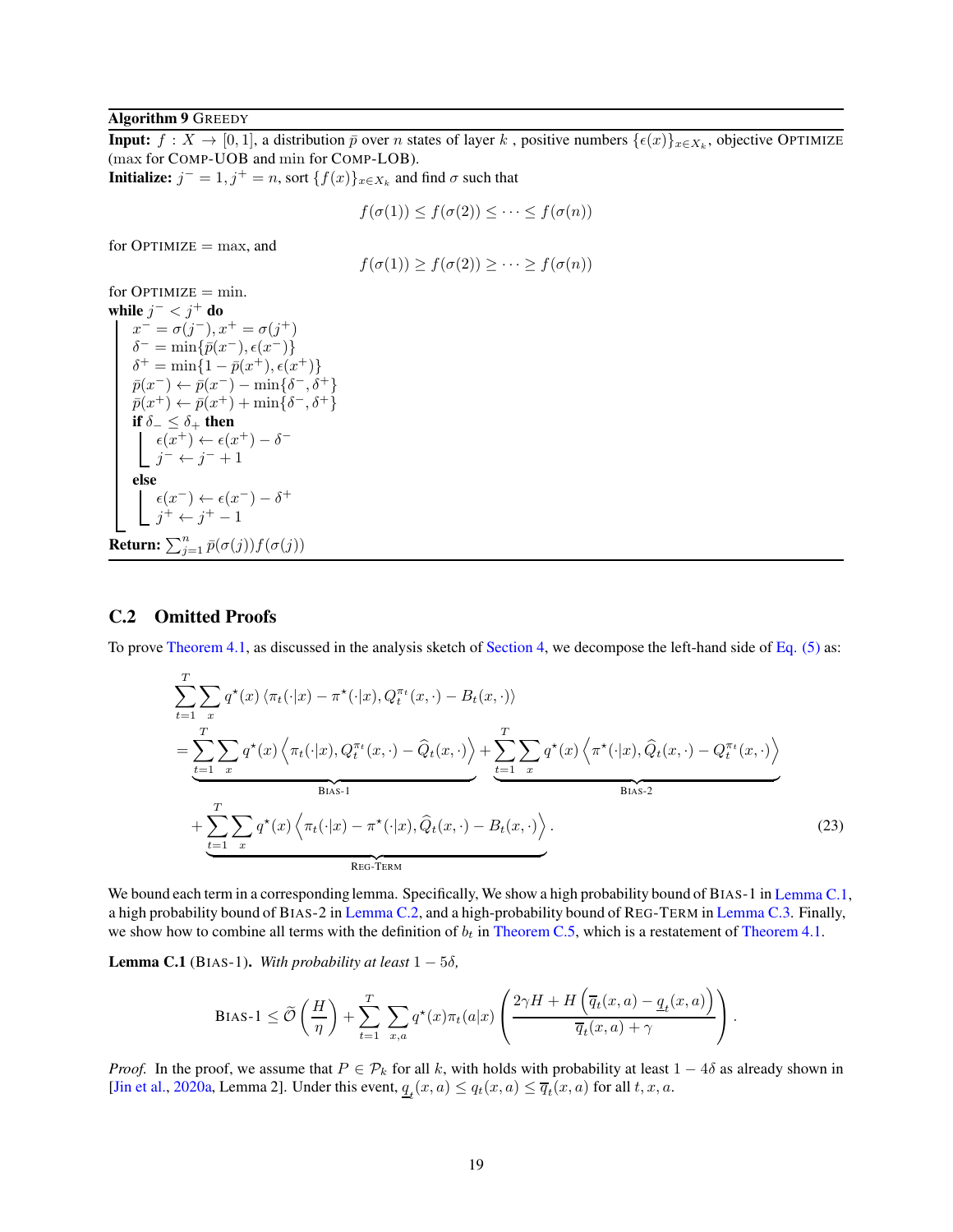Let  $Y_t = \sum_{x \in X} q^*(x) \langle \pi_t(\cdot | x), \hat{Q}_t(x, \cdot) \rangle$ . First, we decompose BIAS-1 as  $\sum_{i=1}^{T}$  $\sum_{t=1}^{T} \left( \mathbb{E}_{t}[Y_{t}] - Y_{t} \right) + \left( \sum_{x}$  $q^{\star}(x) \langle \pi_t(\cdot|x), Q_t^{\pi_t}(x, \cdot) \rangle - \mathbb{E}_t[Y_t]$ ! . (24)

We will bound the first Martingale sequence using Freedman's inequality. Note that we have

<span id="page-19-0"></span>
$$
\begin{split}\n\text{Var}_{t}[Y_{t}] &\leq \mathbb{E}_{t} \left[ \left( \sum_{x} q^{\star}(x) \left\langle \pi_{t}(\cdot|x), \widehat{Q}_{t}(x, \cdot) \right\rangle \right)^{2} \right] \\
&\leq \mathbb{E}_{t} \left[ \left( \sum_{x,a} q^{\star}(x) \pi_{t}(a|x) \right) \left( \sum_{x,a} q^{\star}(x) \pi_{t}(a|x) \widehat{Q}_{t}(x, a)^{2} \right) \right] \qquad \text{(Cauchy-Schwarz)} \\
&= H \sum_{x,a} q^{\star}(x) \pi_{t}(a|x) \frac{L_{t,h}^{2} \mathbb{E}_{t}[\mathbb{1}_{t}(x, a)]}{(\overline{q}_{t}(x, a) + \gamma)^{2}} \qquad \qquad (\sum_{x,a} q^{\star}(x) \pi_{t}(a|x) = H) \\
&\leq H \sum_{x,a} q^{\star}(x) \pi_{t}(a|x) \frac{q_{t}(x, a) H^{2}}{(\overline{q}_{t}(x, a) + \gamma)^{2}} \qquad \qquad (L_{t,h} \leq H \text{ and } \mathbb{E}_{t}[\mathbb{1}_{t}(x, a)] = q_{t}(s, a)) \\
&\leq \sum_{x,a} q^{\star}(x) \pi_{t}(a|x) \frac{H^{3}}{\overline{q}_{t}(x, a) + \gamma} \qquad \qquad (q_{t}(s, a) \leq \overline{q}_{t}(x, a))\n\end{split}
$$

and  $|Y_t| \leq H \sup_{x,a} |\widehat{Q}(x,a)| \leq \frac{H^2}{\gamma}$ .

Moreover, for every  $t$ , the second term in [Eq. \(24\)](#page-19-0) can be bounded as

$$
\sum_{x} q^{*}(x) \langle \pi_{t}(\cdot|x), Q_{t}^{\pi_{t}}(x, \cdot) \rangle - \mathbb{E}_{t} \left[ \sum_{x} q^{*}(x) \langle \pi_{t}(\cdot|x), \widehat{Q}_{t}(x, \cdot) \rangle \right]
$$
\n
$$
= \sum_{x,a} q^{*}(x) \pi_{t}(a|x) Q_{t}^{\pi_{t}}(x, a) \left( 1 - \frac{q_{t}(x, a)}{\overline{q}_{t}(x, a) + \gamma} \right)
$$
\n
$$
\leq \sum_{x,a} q^{*}(x) \pi_{t}(a|x) H \left( \frac{\overline{q}_{t}(x, a) - q_{t}(x, a) + \gamma}{\overline{q}_{t}(x, a) + \gamma} \right) \qquad (Q_{t}(x, a) \leq H)
$$
\n
$$
\leq \sum_{x,a} q^{*}(x) \pi_{t}(a|x) H \left( \frac{\overline{q}_{t}(x, a) - q_{t}(x, a) + \gamma}{\overline{q}_{t}(x, a) + \gamma} \right).
$$
\n
$$
(q_{t}(x, a) \leq q_{t}(x, a))
$$

Combining them, and using Freedman's inequality [\(Lemma A.1\)](#page-14-0), we have that with probability at least  $1 - 5\delta$ ,

$$
BIAS-1 = \sum_{t=1}^{T} \sum_{x} q^{\star}(x) \left\langle \pi_{t}(\cdot|x), Q_{t}^{\pi_{t}}(x, \cdot) - \hat{Q}_{t}(x, \cdot) \right\rangle
$$
  
\n
$$
\leq \sum_{t=1}^{T} \sum_{x,a} q^{\star}(x) \pi_{t}(a|x) H\left(\frac{\left(\overline{q}_{t}(x,a) - \underline{q}_{t}(x,a)\right) + \gamma}{\overline{q}_{t}(x,a) + \gamma}\right)
$$
  
\n
$$
+ \frac{\gamma}{H^{2}} \sum_{t=1}^{T} \sum_{x,a} q^{\star}(x) \pi_{t}(a|x) \frac{H^{3}}{\overline{q}_{t}(x,a) + \gamma} + \frac{H^{2}}{\gamma} \ln \frac{1}{\delta}
$$
  
\n
$$
\leq \widetilde{O}\left(\frac{H}{\eta}\right) + \sum_{t=1}^{T} \sum_{x,a} q^{\star}(x) \pi_{t}(a|x) \left(\frac{2\gamma H + H\left(\overline{q}_{t}(x,a) - \underline{q}_{t}(x,a)\right)}{\overline{q}_{t}(x,a) + \gamma}\right),
$$

where we use  $\gamma = 2\eta H$ .

Next, we bound BIAS-2.

 $\Box$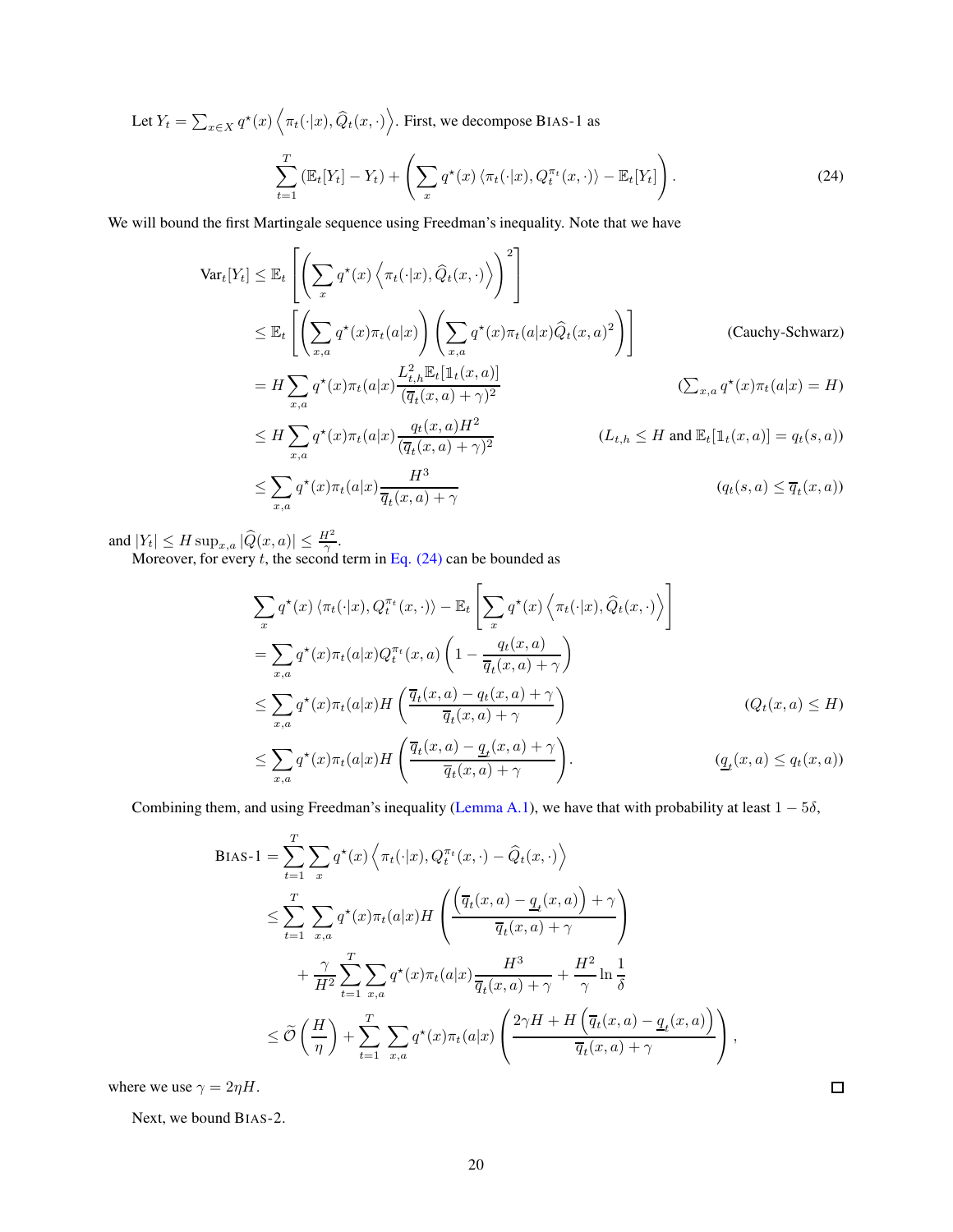<span id="page-20-0"></span>**Lemma C.2** (BIAS-2). *With probability at least*  $1 - 5\delta$ , BIAS-2  $\leq \widetilde{\mathcal{O}}\left(\frac{H}{\eta}\right)$ *.*

*Proof.* We invoke [Lemma A.2](#page-14-1) with  $z_t(x, a) = q^*(x)\pi^*(a|x)Q_t^{\pi_t}(x, a)$  and

$$
Z_t(x, a) = q^*(x) \pi^*(a|x) \left( \mathbb{1}_t(x, a) L_t(x, a) + (1 - \mathbb{1}_t(x, a)) Q_t^{\pi_t}(x, a) \right).
$$

Then we get that with probability at least  $1 - \delta$  (recalling the definition  $\widehat{Q}_t(x, a) = \frac{L_{t, h}}{\overline{q}_t(x, a) + \gamma} \mathbb{1}_t(x, a)$ ),

$$
\sum_{t=1}^{T} \sum_{x,a} q^{\star}(x) \pi^{\star}(a|x) \left( \widehat{Q}_t(x,a) - \frac{q_t(x,a)}{\overline{q}_t(x,a)} Q_t^{\pi_t}(x,a) \right) \le \frac{H^2}{2\gamma} \ln \frac{H}{\delta},\tag{25}
$$

Since with probability at least  $1 - 4\delta$ ,  $q_t(x, a) \leq \overline{q}_t(x, a)$  for all  $t, x, a$  (by [\[Jin et al.,](#page-12-4) [2020a,](#page-12-4) Lemma 2]), [Eq. \(25\)](#page-20-2) further implies that with probability at least  $1 - 5\delta$ ,

BIAS-2 = 
$$
\sum_{t=1}^{T} \sum_{x,a} q^*(x) \pi^*(x,a) \left( \widehat{Q}_t(x,a) - Q_t^{\pi_t}(x,a) \right) \leq \frac{H^2}{2\gamma} \ln \frac{H}{\delta}.
$$

Noting that  $\gamma = 2\eta H$  finishes the proof.

We continue to bound REG-TERM.

<span id="page-20-1"></span>**Lemma C.3** (REG-TERM). *With probability at least*  $1 - 5\delta$ ,

$$
\text{REG-TERM} \leq \widetilde{\mathcal{O}}\left(\frac{H}{\eta}\right) + \sum_{t=1}^{T} \sum_{x,a} q^{\star}(x)\pi_t(a|x) \left(\frac{\gamma H}{\overline{q}_t(x,a) + \gamma} + \frac{B_t(x,a)}{H}\right).
$$

*Proof.* The algorithm runs individual exponential weight updates on each state with loss vectors  $\hat{Q}_t(x, \cdot) - B_t(x, \cdot)$ , so we can apply standard results for exponential weight updates. Specifically, we can apply [Lemma A.4](#page-14-2) on each state  $x$ , and get

$$
\sum_{t=1}^T \left\langle \pi_t(\cdot|x) - \pi^{\star}(\cdot|x), \widehat{Q}_t(x, \cdot) - B_t(x, \cdot) \right\rangle \le \frac{\ln|A|}{\eta} + \eta \sum_{t=1}^T \sum_{a \in A} \pi_t(a|x) \left( \widehat{Q}_t(x, a) - B_t(x, a) \right)^2. \tag{26}
$$

The condition required by [Lemma A.4](#page-14-2) (i.e.,  $\eta | \hat{Q}_t(x, a) - B_t(x, a)| \le 1$ ) is verified in [Lemma C.4.](#page-21-1) Summing [Eq. \(26\)](#page-20-3) over states with weights  $q^*(x)$ , we get

$$
\begin{split} \text{REG-TERN} &\leq \frac{H \ln |A|}{\eta} + \eta \sum_{t=1}^{T} \sum_{x,a} q^{\star}(x) \pi_t(a|x) \left( \widehat{Q}_t(x,a) - B_t(x,a) \right)^2 \\ &\leq \frac{H \ln |A|}{\eta} + 2\eta \sum_{t=1}^{T} \sum_{x,a} q^{\star}(x) \pi_t(a|x) \widehat{Q}_t(x,a)^2 + 2\eta \sum_{t=1}^{T} \sum_{x,a} q^{\star}(x) \pi_t(a|x) B_t(x,a)^2. \end{split} \tag{27}
$$

Below, we focus on the last two terms on the right-hand side of Eq.  $(27)$ . First, we have

$$
2\eta \sum_{t=1}^{T} \sum_{x,a} q^{\star}(x)\pi_t(a|x)\widehat{Q}_t(x,a)^2 \le 2\eta \sum_{t=1}^{T} \sum_{x,a} q^{\star}(x)\pi_t(a|x) \frac{H^2 1\mathbb{1}_t(x,a)}{(\overline{q}_t(x,a)+\gamma)^2}
$$
  

$$
= 2\eta H^2 \sum_{t=1}^{T} \sum_{x,a} \frac{q^{\star}(x)\pi_t(a|x)}{\overline{q}_t(x,a)+\gamma} \cdot \frac{1\mathbb{1}_t(x,a)}{\overline{q}_t(x,a)+\gamma}
$$
  

$$
\le 2\eta H^2 \sum_{t=1}^{T} \sum_{x,a} \frac{q^{\star}(x)\pi_t(a|x)}{\overline{q}_t(x,a)+\gamma} \cdot \frac{q_t(x,a)}{\overline{q}_t(x,a)} + 2\eta H^2 \times \frac{\frac{H}{\gamma} \ln \frac{H}{\delta}}{2\gamma}
$$
  

$$
\le \frac{H}{4\eta} \ln \frac{H}{\delta} + \sum_{t=1}^{T} \sum_{x,a} q^{\star}(x)\pi_t(a|x) \frac{\gamma H}{\overline{q}_t(x,a)+\gamma},
$$

<span id="page-20-4"></span><span id="page-20-3"></span><span id="page-20-2"></span>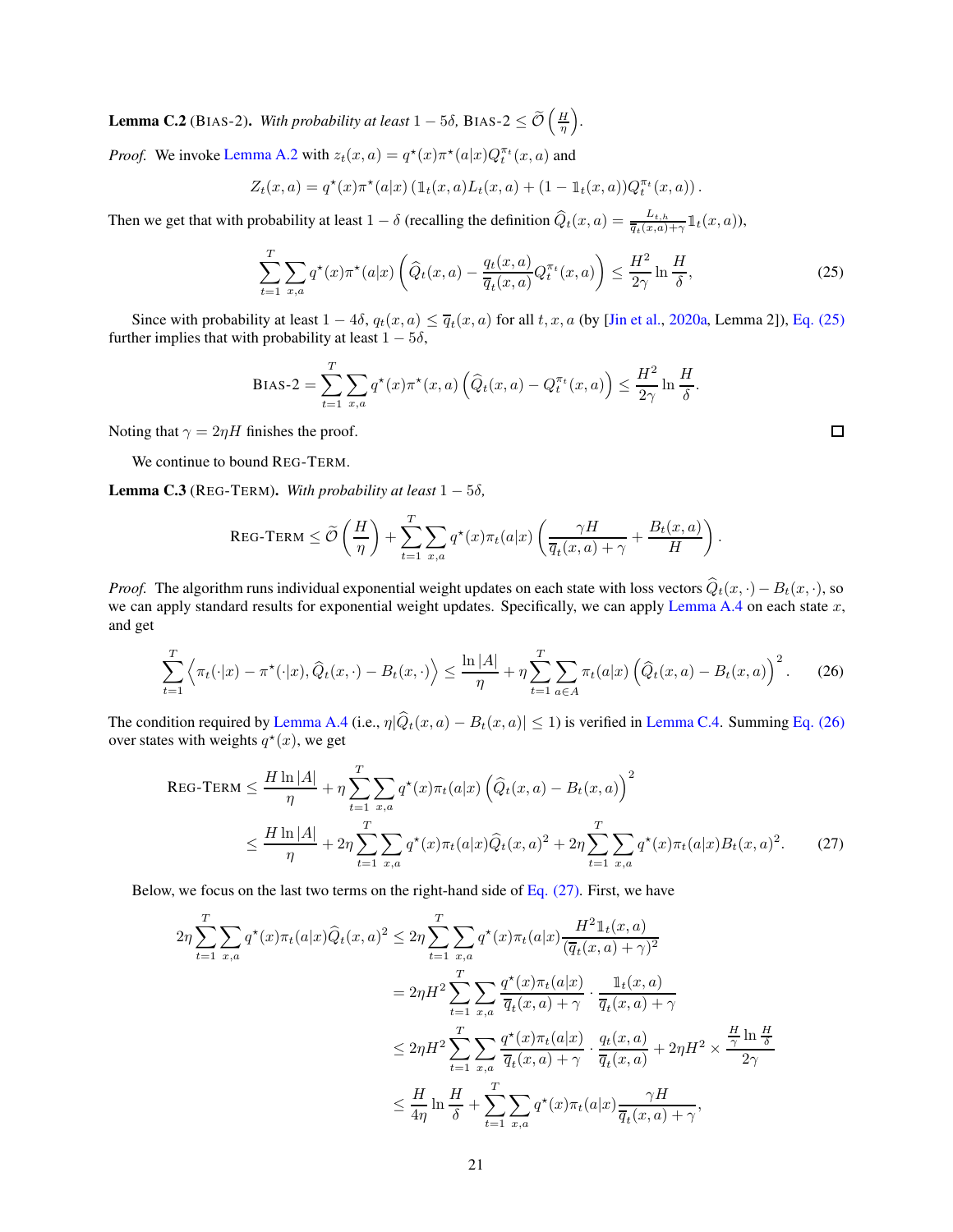where the third step happens with probability at least  $1-\delta$  by [Lemma A.2](#page-14-1) with  $z_t(x, a) = Z_t(x, a) = \frac{q^*(x)\pi_t(a|x)}{\overline{q}_t(x, a)+\gamma} \leq \frac{1}{\gamma}$ , and the last step uses  $\gamma = 2\eta H$  and  $q_t(x, a) \leq \overline{q}_t(x, a)$  (which happens with probability at least  $1-4\delta$ ). For the second term in Eq.  $(27)$ , note that

$$
2\eta \sum_{t=1}^{T} \sum_{a \in A} \pi_t(a|x) B_t(x, a)^2 \le \frac{1}{H} \sum_{t=1}^{T} \sum_{a \in A} \pi_t(a|x) B_t(x, a)
$$

due to the fact  $\eta B_t(x, a) \leq \frac{1}{2H}$  by [Lemma C.4.](#page-21-1) Combining everything finishes the proof.

In [Lemma C.3,](#page-20-1) as required by [Lemma A.4,](#page-14-2) we control the magnitude of  $\eta \widehat{Q}_t(x, a)$  and  $\eta B_t(x, a)$  by setting  $\gamma$  and  $\eta$  properly, shown in the following technical lemma.

<span id="page-21-1"></span>**Lemma C.4.**  $\eta \widehat{Q}_t(x, a) \leq \frac{1}{2}$  and  $\eta B_t(x, a) \leq \frac{1}{2H}$ . *Proof.* Recall that  $\gamma = 2\eta H$  and  $\eta \le \frac{1}{24H^3}$ . Thus,

$$
\begin{aligned} \eta \widehat{Q}_t(x,a) &\leq \frac{\eta H}{\gamma} = \frac{\eta H}{2\eta H} = \frac{1}{2},\\ \eta b_t(x,a) &= \frac{3\eta \gamma H + \eta H(\overline{q}_t(x,a) - \underline{q}_t(x,a))}{\overline{q}_t(x,a) + \gamma} \leq 3\eta H + \eta H \leq \frac{1}{6H^2}. \end{aligned}
$$

By the definition of  $B_t(x, a)$  in [Eq. \(9\),](#page-5-3) we have

 $\eta B_t(x,a) \leq H$  $\sqrt{2}$  $1 + \frac{1}{n}$ H  $\setminus^H$  $\eta \sup_{x',a'} b_t(x',a') \leq 3H \times \frac{1}{6H}$  $\frac{1}{6H^2} = \frac{1}{2H}$  $\frac{1}{2H}$ .

This finishes the proof.

Now we are ready to prove [Theorem 4.1.](#page-4-2) For convenience, we state the theorem again here and show the proof.

<span id="page-21-0"></span>**Theorem C.5.** Algorithm 1 ensures that with probability 
$$
1 - \mathcal{O}(\delta)
$$
, Reg =  $\widetilde{\mathcal{O}}(|X|H^2\sqrt{AT} + H^4)$ 

*Proof.* Combining BIAS-1, BIAS-2, REG-TERM, we get that with probability at least  $1 - \mathcal{O}(\delta)$ ,

Bias-1 + BIAS-2 + REG-TERM  
\n
$$
\leq \widetilde{O}\left(\frac{H}{\eta}\right) + \sum_{t=1}^{T} \sum_{x,a} q^{\star}(x)\pi_t(a|x) \left(\frac{3\gamma H + H(\overline{q}_t(x,a) - \underline{q}_t(x,a))}{\overline{q}_t(x,a) + \gamma} + \frac{1}{H}B_t(x,a)\right)
$$
\n
$$
= \widetilde{O}\left(\frac{H}{\eta}\right) + \sum_{t=1}^{T} \sum_{x,a} q^{\star}(x)\pi^{\star}(a|x)b_t(x,a) + \frac{1}{H} \sum_{t=1}^{T} \sum_{x,a} q^{\star}(x)\pi_t(a|x)B_t(x,a),
$$

which is of the form specified in [Eq. \(5\).](#page-3-2) By the definition of  $B_t(x, a)$  in [Eq. \(9\),](#page-5-3) we see that [Eq. \(19\)](#page-15-1) also holds with probability at least  $1 - \mathcal{O}(\delta)$  for all  $t, x, a$ .

Therefore, by [Lemma B.1,](#page-15-0) we can bound the regret as (let  $\hat{P}_t$  be the optimistic transition function chosen in [Eq. \(9\)](#page-5-3) at episode  $t$ )

$$
\begin{split} \text{Reg} &= \widetilde{\mathcal{O}}\left(\frac{H}{\eta} + \sum_{t=1}^{T} \sum_{x,a} q^{\widehat{P}_{t},\pi_{t}}(x,a)b_{t}(x,a)\right) \\ &= \widetilde{\mathcal{O}}\left(\frac{H}{\eta} + \sum_{t=1}^{T} \sum_{x,a} q^{\widehat{P}_{t},\pi_{t}}(x,a) \frac{H(\overline{q}_{t}(x,a) - \underline{q}_{t}(x,a)) + \gamma H}{\overline{q}_{t}(x,a) + \gamma}\right) \\ &= \widetilde{\mathcal{O}}\left(\frac{H}{\eta} + \sum_{t=1}^{T} \sum_{x,a} \left(H(\overline{q}_{t}(x,a) - \underline{q}_{t}(x,a)) + \eta H^{2}\right)\right) \qquad (q^{\widehat{P}_{t},\pi_{t}}(x,a) \le \overline{q}_{t}(x,a) \text{ and } \gamma = 2\eta H) \\ &\le \widetilde{\mathcal{O}}\left(\frac{H}{\eta} + |X|H^{2}\sqrt{AT} + \eta |X||A|H^{2}T\right), \end{split}
$$

where the last inequality is due to [\[Jin et al.,](#page-12-4) [2020a](#page-12-4), Lemma 4]. Plugging in the specified value for  $\eta$ , the regret can be further upper bounded by  $\widetilde{\mathcal{O}}\left(|X|H^2\sqrt{AT} + H^4\right)$ .  $\Box$ 

| ¢.<br>$-$ |  |
|-----------|--|
|           |  |
|           |  |

 $\Box$ 

 $\Box$ 

*.*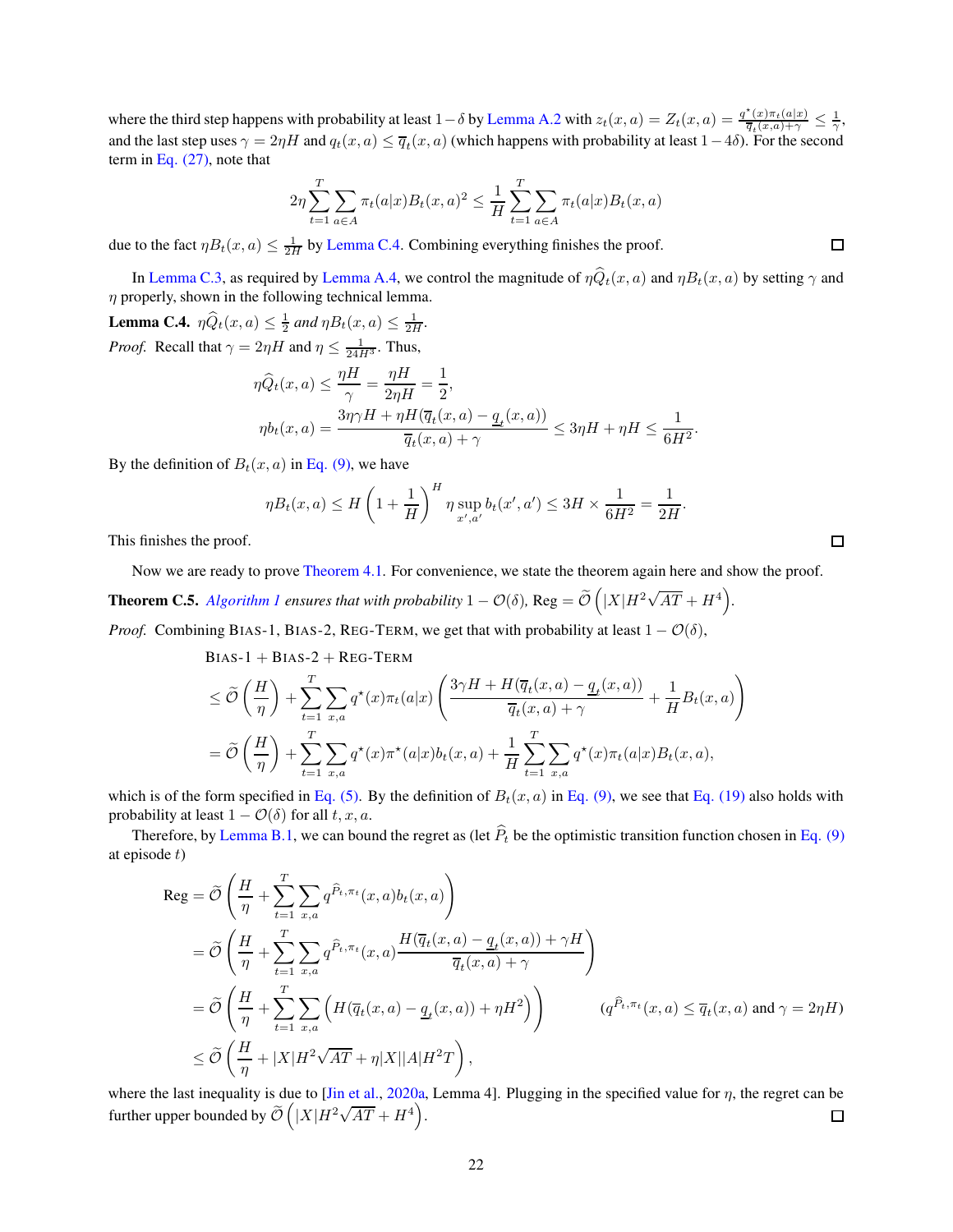## D Analysis for Auxiliary Procedures

In this section, we analyze two important auxiliary procedures for the linear function approximation settings: GEOMET-RICRESAMPLING and POLICYCOVER.

#### D.1 The Guarantee of GEOMETRICRESAMPLING

The GEOMETRICRESAMPLING algorithm is shown in [Algorithm 4,](#page-8-1) which is almost the same as that in [Neu and Olkhovskaya](#page-13-1) [\[2020](#page-13-1)] except that we repeat the same procedure for M times and average the outputs (see the extra outer loop). This extra step is added to deal with some technical difficulties in the analysis. The following lemma summarizes some useful guarantees of this procedure. For generality, we present the lemma assuming a lower bound on the minimum eigenvalue  $\lambda$  of the covariance matrix, but it will simply be 0 in all our applications of this lemma in this work.

<span id="page-22-5"></span>**Lemma D.1.** Let  $\pi$  be a policy (possibly a mixture policy) with a covariance matrix  $\Sigma_h = \mathbb{E}_{\pi}[\phi(x_h, a_h)\phi(x_h, a_h)^{\top}] \succeq$  $\lambda I$  *for layer* h and some constant  $\lambda \geq 0$ . Further let  $\epsilon > 0$  and  $\gamma \geq 0$  be two parameters satisfying  $0 < \gamma + \lambda < 1$ . *Define*  $M = \left[ \frac{24 \ln(dHT)}{\epsilon^2} \right]$  $\left(\frac{dHT}{\epsilon^2}\right)$  min  $\left\{\frac{1}{\gamma^2}, \frac{4}{\lambda^2}\ln^2\frac{1}{\epsilon\lambda}\right\}$  and  $N = \left[\frac{2}{\gamma+\lambda}\ln\frac{1}{\epsilon(\gamma+\lambda)}\right]$ m *. Let* T *be a set of* MN *trajectories generated by* π*. Then* GEOMETRICRESAMPLING *[\(Algorithm 4\)](#page-8-1) with input* (T , M, N, γ) *ensures the following for all* h*:*

<span id="page-22-3"></span><span id="page-22-2"></span><span id="page-22-0"></span>
$$
\left\|\widehat{\Sigma}_{h}^{+}\right\|_{\text{op}} \leq \min\left\{\frac{1}{\gamma}, \frac{2}{\lambda}\ln\frac{1}{\epsilon\lambda}\right\}.
$$
 (28)

$$
\left\| \mathbb{E}\left[\hat{\Sigma}_h^+\right] - \left(\gamma I + \Sigma_h\right)^{-1} \right\|_{\text{op}} \le \epsilon,\tag{29}
$$

$$
\left\| \widehat{\Sigma}_h^+ - (\gamma I + \Sigma_h)^{-1} \right\|_{\text{op}} \le 2\epsilon,\tag{30}
$$

<span id="page-22-4"></span><span id="page-22-1"></span>
$$
\left\| \widehat{\Sigma}_h^+ \Sigma_h \right\|_{\text{op}} \le 1 + 2\epsilon,\tag{31}
$$

*where*  $\|\cdot\|_{op}$  *represents the spectral norm and the last two properties Eq.* [\(30\)](#page-22-0) *and Eq.* [\(31\)](#page-22-1) *hold with probability at least*  $1 - \frac{1}{T^3}$ .

*Proof.* To prove [Eq. \(28\),](#page-22-2) notice that each one of  $\hat{\Sigma}_{h}^{+(m)}$ ,  $m = 1, ..., M$ , is a sum of  $N + 1$  terms. Furthermore, the *n*-th term of them  $(cZ_{n,h}$  in [Algorithm 4\)](#page-8-1) has an operator norm upper bounded by  $c(1 - c\gamma)^n$ . Therefore,

$$
\left\|\widehat{\Sigma}_{h}^{+(m)}\right\|_{\text{op}} \leq \sum_{n=0}^{N} c(1-c\gamma)^{n} \leq \min\left\{\frac{1}{\gamma}, c(N+1)\right\} \leq \min\left\{\frac{1}{\gamma}, \frac{2}{\lambda}\ln\frac{1}{\epsilon\lambda}\right\} \tag{32}
$$

by the definition of N and that  $c = \frac{1}{2}$ . Since  $\widehat{\Sigma}_{h}^{+}$  is an average of  $\widehat{\Sigma}_{h}^{+(m)}$ , this implies [Eq. \(28\).](#page-22-2)

To show [Eq. \(29\),](#page-22-3) observe that  $\mathbb{E}_{t}[Y_{n,h}] = \gamma I + \sum_{h}$  and  $\{Y_{n,h}\}_{n=1}^{N}$  are independent. Therefore, we a have

$$
\mathbb{E}\left[\widehat{\Sigma}_{t,h}^{+}\right] = \mathbb{E}\left[\widehat{\Sigma}_{t,h}^{+(m)}\right] = cI + c\sum_{i=1}^{N} (I - c(\gamma I + \Sigma_{t,h}))^{i}
$$

$$
= (\gamma I + \Sigma_{t,h})^{-1} \left(I - (I - c(\gamma I + \Sigma_{t,h}))^{N+1}\right)
$$

where the last step uses the formula:  $(I + \sum_{i=1}^{N} A^{i}) = (I - A)^{-1}(I - A^{N+1})$  with  $A = I - c(\gamma I + \sum_{t,h})$ . Thus,

$$
\left\| \mathbb{E}_t \left[ \widehat{\Sigma}_h^+ \right] - (\gamma I + \Sigma_h)^{-1} \right\|_{op} = \left\| (\gamma I + \Sigma_h)^{-1} \left( I - c (\gamma I + \Sigma_h) \right)^{N+1} \right\|_{op}
$$
  

$$
\leq \frac{(1 - c (\gamma + \lambda))^{N+1}}{\gamma + \lambda} \leq \frac{e^{-(N+1)c(\gamma + \lambda)}}{\gamma + \lambda} \leq \epsilon,
$$

where the first inequality is by  $0 \prec I - c(\gamma I + I) \leq I - c(\gamma I + \Sigma_h) \leq I - c(\gamma + \lambda)I$ , and the last inequality is by our choice of N and that  $c = \frac{1}{2}$ .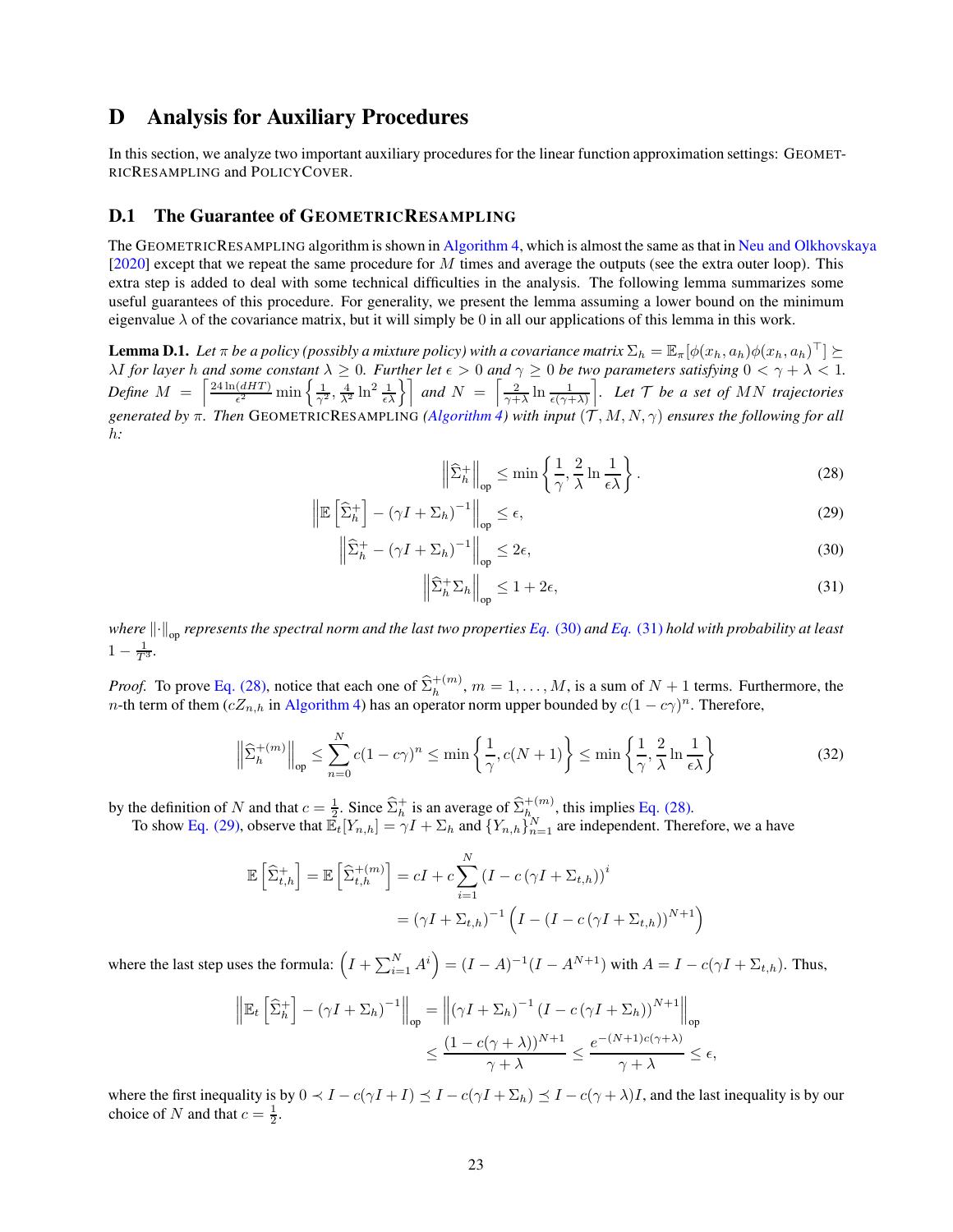To show Eq.  $(30)$ , we only further need

$$
\left\|\widehat{\Sigma}^+_h - \mathbb{E}\left[\widehat{\Sigma}^+_h\right]\right\|_{\mathrm{op}} \leq \epsilon
$$

and combine it with [Eq. \(29\).](#page-22-3) This can be shown by applying [Lemma A.3](#page-14-3) with  $X_k = \hat{\Sigma}_h^{+(k)} - \mathbb{E} \left[ \hat{\Sigma}_h^{+(k)} \right], A_k =$  $\min\left\{\frac{1}{\gamma},\frac{2}{\lambda}\ln\frac{1}{\epsilon\lambda}\right\}$  *I* (recall [Eq. \(32\)](#page-22-4) and thus  $X_k^2 \preceq A_k^2$ ,  $\sigma = \min\left\{\frac{1}{\gamma},\frac{2}{\lambda}\ln\frac{1}{\epsilon\lambda}\right\}$ ,  $\tau = \epsilon$ , and  $n = M$ . This gives the following statement: the event  $\left\| \widehat{\Sigma}_{h}^{+} - \mathbb{E}_{t} \left[ \widehat{\Sigma}_{h}^{+} \right] \right\|_{op} > \epsilon$  holds with probability less than

$$
d\exp\left(-M\times\epsilon^2\times\frac{1}{8}\times\max\left\{\gamma^2,\frac{\lambda^2}{4\ln^2\frac{1}{\epsilon\lambda}}\right\}\right)\leq\frac{1}{d^2H^{3}T^3}\leq\frac{1}{HT^3}
$$

by our choice of  $M$ . The conclusion follows by a union bound over  $h$ .

To prove Eq.  $(31)$ , observe that with Eq.  $(30)$ , we have

$$
\left\| \widehat{\Sigma}_h^+ \Sigma_h \right\|_{\text{op}} \le \left\| (\gamma I + \Sigma_h)^{-1} \Sigma_h \right\|_{\text{op}} + \left\| \left( \widehat{\Sigma}_h^+ - (\gamma I + \Sigma_h)^{-1} \right) \Sigma_h \right\|_{\text{op}} \le 1 + 2\epsilon
$$

since  $\|\Sigma_h\|_{op} \leq 1$ .

#### D.2 The Guarantee of POLICYCOVER

In this section, we analyze [Algorithm 6,](#page-11-0) which returns a policy cover and its estimated covariance matrices. The final guarantee of the policy cover is provided in [Lemma D.4,](#page-26-0) but we need to establish a couple of useful lemmas before introducing that. Note that [Algorithm 6](#page-11-0) bears some similarity with [\[Wang et al.,](#page-13-15) [2020](#page-13-15), Algorithm 1] (except for the design of the reward function  $r_t$ ), and thus the analysis is also similar to theirs.

We first define the following definitions, using notations defined in [Algorithm 6](#page-11-0) and [Assumption 3.](#page-8-3)

**Definition 1.** For any  $\pi$  and  $m$ , define  $V_m^{\pi}$  to be the state value function for  $\pi$  with respect to reward function  $r_m$ . *Precisely, this means*  $V_m^{\pi}(x_H) = 0$  *and for*  $(x, a) \in X_h \times A$ ,  $h = H - 1, \ldots, 0$ :  $V_m^{\pi}(x) = \sum_a \pi(a|x) Q_m^{\pi}(x, a)$  where

$$
Q_m^{\pi}(x,a) = r_m(x,a) + \phi(x,a)^{\top} \theta_{m,h}^{\pi} \quad \text{and} \quad \theta_{m,h}^{\pi} = \int_{x' \in X_{h+1}} V_m^{\pi}(x') \nu_h^{x'} \mathrm{d}x'.
$$

*Furthermore, let*  $\pi_m^*$  *be the optimal policy satisfying*  $\pi_m^* = \text{argmax}_{\pi} V_m^{\pi}(x)$  *for all x, and define shorthands*  $V_m^*(x) =$  $V^{\pi_m^*}_{m}(x),\,Q_m^*(x,a) = Q_m^{\pi_m^*}(x,a),$  and  $\theta_{m,h}^* = \theta_{m,h}^{\pi_m^*}.$ 

The following lemma characterizes the optimistic nature of [Algorithm 6.](#page-11-0)

<span id="page-23-0"></span>**Lemma D.2.** *With probability at least*  $1 − δ$ *, for all h, all*  $(x, a) ∈ X<sub>h</sub> × A$ *, and all* π*, [Algorithm 6](#page-11-0) ensures* 

$$
0 \leq \widehat{Q}_m(x, a) - Q_m^{\pi}(x, a) \leq \mathbb{E}_{x' \sim P(\cdot | x, a)} \left[ \widehat{V}_m(x') - V_m^{\pi}(x') \right] + 2\xi \|\phi(x, a)\|_{\Gamma_{m, h}^{-1}}
$$

*Proof.* The proof mostly follows that of [\[Wei et al.,](#page-13-4) [2021,](#page-13-4) Lemma 4]. For notational convenience, denote  $\phi(x_{\tau,h}, a_{\tau,h})$ as  $\phi_{\tau,h}$ , and  $x' \sim P(\cdot | x_{\tau,h}, a_{\tau,h})$  as  $x' \sim (\tau,h)$ . We then have

$$
\hat{\theta}_{m,h} - \theta_{m,h}^{\pi} \n= \Gamma_{m,h}^{-1} \left( \frac{1}{N_0} \sum_{\tau=1}^{(m-1)N_0} \phi_{\tau,h} \hat{V}_m(x_{\tau,h+1}) \right) - \Gamma_{m,h}^{-1} \left( \theta_{m,h}^{\pi} + \frac{1}{N_0} \sum_{\tau=1}^{(m-1)N_0} \phi_{\tau,h} \phi_{\tau,h}^{\top} \theta_{m,h}^{\pi} \right) \n= \Gamma_{m,h}^{-1} \left( \frac{1}{N_0} \sum_{\tau=1}^{(m-1)N_0} \phi_{\tau,h} \hat{V}_m(x_{\tau,h+1}) \right) - \Gamma_{m,h}^{-1} \left( \frac{1}{N_0} \sum_{\tau=1}^{(m-1)N_0} \phi_{\tau,h} \mathbb{E}_{x' \sim (\tau,h)} \left[ V_m^{\pi}(x') \right] \right) - \Gamma_{m,h}^{-1} \theta_{m,h}^{\pi}
$$

.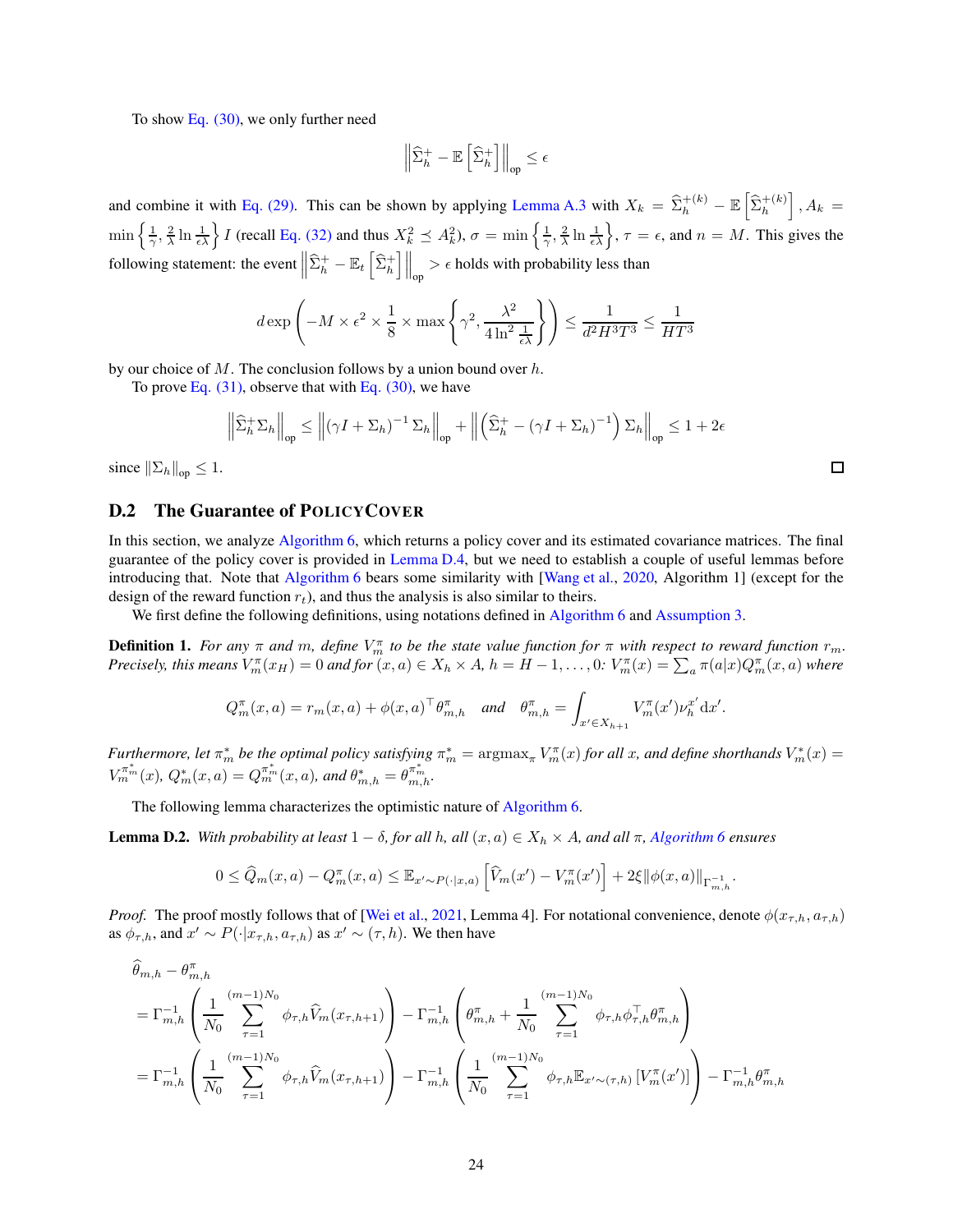$$
= \Gamma_{m,h}^{-1} \left( \frac{1}{N_0} \sum_{\tau=1}^{(m-1)N_0} \phi_{\tau,h} \mathbb{E}_{x' \sim (\tau,h)} \left[ \hat{V}_m(x') - V_m^{\pi}(x') \right] \right) + \zeta_{m,h} - \Gamma_{t,h}^{-1} \theta_{t,h}^{\pi}
$$
\n
$$
(\text{define } \zeta_{m,h} = \frac{1}{N_0} \Gamma_{m,h}^{-1} \sum_{\tau=1}^{(m-1)N_0} \left( \hat{V}_m(x_{\tau,h+1}) - \mathbb{E}_{x' \sim (\tau,h)} \hat{V}_m(x') \right))
$$
\n
$$
= \Gamma_{m,h}^{-1} \left( \frac{1}{N_0} \sum_{\tau=1}^{(m-1)N_0} \phi_{\tau,h} \phi_{\tau,h}^{\top} \int_{x' \in X_{h+1}} \nu_h^{x'} \left( \hat{V}_m(x') - V_m^{\pi}(x') \right) dx' \right) + \zeta_{m,h} - \Gamma_{m,h}^{-1} \theta_{m,h}^{\pi}
$$
\n
$$
= \int_{x' \in X_{h+1}} \nu_h^{x'} \left( \hat{V}_m(x') - V_m^{\pi}(x') \right) dx' + \zeta_{m,h} - \Gamma_{m,h}^{-1} \theta_{m,h}^{\pi} - \Gamma_{m,h}^{-1} \int_{x' \in X_{h+1}} \nu_h^{x'} \left( \hat{V}_m(x') - V_m^{\pi}(x') \right) dx'.
$$

Therefore, for  $x \in X_h$ ,

$$
\hat{Q}_{m}(x, a) - Q_{m}^{\pi}(x, a)
$$
\n
$$
= \phi(x, a)^{\top} \left( \hat{\theta}_{m,h} - \theta_{m,h}^{\pi} \right) + \xi ||\phi(x, a)||_{\Gamma_{m,h}^{-1}}
$$
\n
$$
= \phi(x, a)^{\top} \int_{x' \in X_{h+1}} \nu_{h}^{x'} \left( \hat{V}_{m}(x') - V_{m}^{\pi}(x') \right) dx' + \underbrace{\phi(x, a)^{\top} \zeta_{m,h}}_{\text{term}_1} + \xi ||\phi(x, a)||_{\Gamma_{m,h}^{-1}}
$$
\n
$$
- \phi(x, a)^{\top} \Gamma_{m,h}^{-1} \int_{x' \in X_{h+1}} \nu_{h}^{x'} \left( \hat{V}_{m}(x') - V_{m}^{\pi}(x') \right) dx' - \underbrace{\phi(x, a)^{\top} \Gamma_{m,h}^{-1} \theta_{m,h}^{\pi}}_{\text{term}_3}
$$
\n
$$
= \mathbb{E}_{x' \sim p(\cdot | x, a)} \left[ \hat{V}_{m}(x') - V_{m}^{\pi}(x') \right] + \xi ||\phi(x, a)||_{\Gamma_{m,h}^{-1}} + \text{term}_1 + \text{term}_2 + \text{term}_3. \tag{33}
$$

It remains to bound  $|\textbf{term}_1 + \textbf{term}_2 + \textbf{term}_3|$ . To do so, we follow the exact same arguments as in [\[Wei et al.,](#page-13-4) [2021,](#page-13-4) Lemma 4] to bound each of the three terms.

**Bounding term**<sub>1</sub>. First we have  $|\textbf{term}_1| \le ||\zeta_{m,h}||_{\Gamma_{m,h}} ||\phi(x,a)||_{\Gamma_{m,h}^{-1}}$ . To bound  $||\zeta_{m,h}||_{\Gamma_{m,h}}$ , we use the exact same argument of [\[Wei et al.,](#page-13-4) [2021,](#page-13-4) Lemma 4] to arrive at (with probability at least  $1 - \delta$ )

<span id="page-24-1"></span><span id="page-24-0"></span>
$$
\|\zeta_{m,h}\|_{\Gamma_{m,h}} = \left\| \frac{1}{N_0} \sum_{\tau=1}^{(m-1)N_0} \left( \widehat{V}_m(x_{\tau,h+1}) - \mathbb{E}_{x' \sim (\tau,h)} \widehat{V}_m(x') \right) \right\|_{\Gamma_{m,h}^{-1}} \le 2H \sqrt{\frac{d}{2} \log(M_0+1) + \log \frac{\mathcal{N}_{\varepsilon}}{\delta}} + \sqrt{8M_0^2 \varepsilon^2},
$$
\n(34)

where  $\mathcal{N}_{\varepsilon}$  is the  $\varepsilon$ -cover of the function class that  $\widehat{V}_m(\cdot)$  lies in. Notice that for all  $m, \widehat{V}_m(\cdot)$  can be expressed as the following:

$$
\widehat{V}_m(x) = \min \left\{ \max_a \left\{ \operatorname{ramp}_{\frac{1}{T}} \left( \| \phi(x, a) \|_{Z}^2 - \frac{\alpha}{M_0} \right) + \xi \| \phi(x, a) \|_{Z} + \phi(x, a)^\top \theta \right\}, H \right\}
$$

for some positive definite matrix  $Z \in \mathbb{R}^{d \times d}$  with  $\frac{1}{1 + M_0} I \preceq Z \preceq I$  and vector  $\theta \in \mathbb{R}^d$  with  $\|\theta\| \le \sup_{m,\tau,h} \left\| \Gamma_{m,h}^{-1} \right\|$  $\Big\|_{\mathrm{op}} \times$  $M_0 \|\phi_{\tau,h}\| H \leq M_0 H$ . Therefore, we can write the class of functions that  $\widehat{V}_m(\cdot)$  lies in as the following set:

$$
\mathcal{V} = \left\{ \min \left\{ \max_{a} \left\{ \operatorname{ramp}_{\frac{1}{T}} \left( \|\phi(x, a)\|_{Z}^{2} - \frac{\alpha}{M_{0}} \right) + \xi \|\phi(x, a)\|_{Z} + \phi(x, a)^{\top} \theta \right\}, \ H \right\} : \right\}
$$
  

$$
\theta \in \mathbb{R}^{d} : \|\theta\| \le M_{0} H, \ Z \in \mathbb{R}^{d \times d} : \frac{1}{1 + M_{0}} I \preceq Z \preceq I \right\}.
$$

Now we apply Lemma 12 of [\[Wei et al.](#page-13-4), [2021\]](#page-13-4) to V, with the following choices of parameters:  $P = d^2 + d$ ,  $\varepsilon = \frac{1}{T^3}$ ,  $B = M_0H$ , and  $L = T + \xi\sqrt{1 + M_0} + 1 \leq 3T$  (without loss of generality, we assume that T is large enough so that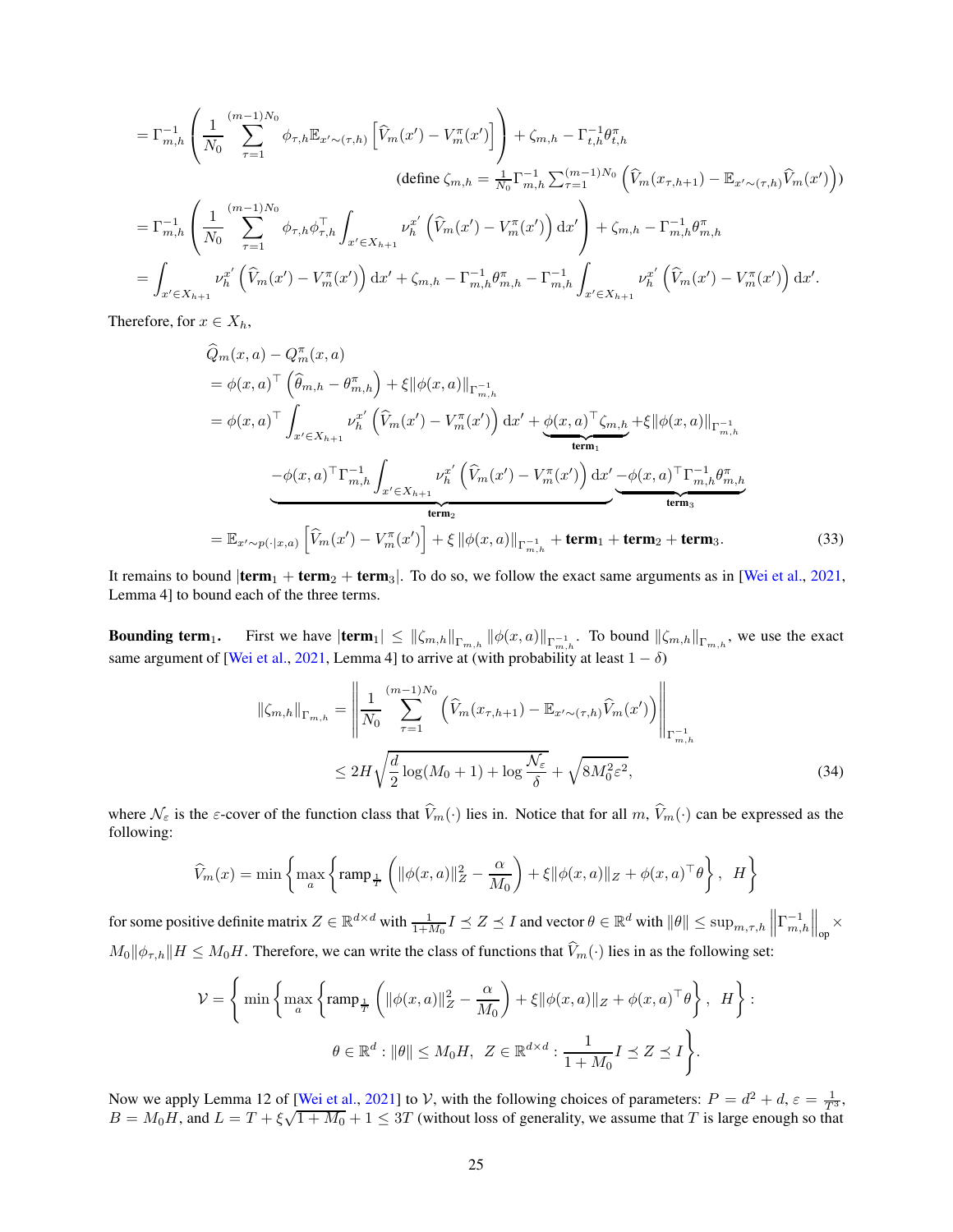the last inequality holds). The value of the Lipschitzness parameter  $L$  is according to the following calculation that is similar to [\[Wei et al.](#page-13-4), [2021](#page-13-4)]: for any  $\Delta Z = \epsilon \mathbf{e}_i \mathbf{e}_j^{\top}$ ,

$$
\frac{1}{|\epsilon|} \left| \sqrt{\phi(x, a)^\top (Z + \Delta Z) \phi(x, a)} - \sqrt{\phi(x, a)^\top Z \phi(x, a)} \right|
$$
\n
$$
\leq \frac{|\phi(x, a)^\top \mathbf{e}_i \mathbf{e}_j^\top \phi(x, a)|}{\sqrt{\phi(x, a)^\top Z \phi(x, a)}}
$$
\n
$$
\leq \frac{\phi(x, a)^\top \left(\frac{1}{2} \mathbf{e}_i \mathbf{e}_i^\top + \frac{1}{2} \mathbf{e}_j \mathbf{e}_j^\top\right) \phi(x, a)}{\sqrt{\phi(x, a)^\top Z \phi(x, a)}}
$$
\n
$$
\leq \frac{\phi(x, a)^\top \phi(x, a)}{\sqrt{\phi(x, a)^\top Z \phi(x, a)}} \leq \sqrt{\frac{1}{\lambda_{\min}(Z)}} \leq \sqrt{1 + M_0};
$$

 $\frac{1}{|\epsilon|} ||\phi(x,a)||_{Z+\Delta Z}^2 - ||\phi(x,a)||_Z^2 = |\mathbf{e}_i^\top \phi(x,a) \phi(x,a)^\top \mathbf{e}_j| \leq 1$ ; and that ramp  $\frac{1}{|z|}$  has a slope of T (this is why we need to use the ramp function to approximate an indication function that is not Lipschitz). Overall, this leads to  $\log \mathcal{N}_{\varepsilon} \leq 20(d^2 + d) \log T$ . Using this fact in [Eq. \(34\),](#page-24-0) we get

<span id="page-25-0"></span>
$$
\left\|\zeta_{m,h}\right\|_{\Gamma_{m,h}} \leq 20 H \sqrt{d^2 \log\left(\frac{T}{\delta}\right)} \leq \frac{1}{3} \xi,
$$

and thus  $|\textbf{term}_1| \leq \frac{\xi}{3} ||\phi(x, a)||_{\Gamma^{-1}_{m,h}}.$ 

Bounding term<sub>2</sub> and term<sub>3</sub>. This is exactly the same as [\[Wei et al.,](#page-13-4) [2021](#page-13-4), Lemma 4], and we omit the details. In summary, we can also prove  $|\textbf{term}_2| \leq \frac{\xi}{3} ||\phi(x, a)||_{\Gamma_{m,h}^{-1}}$  and  $\textbf{term}_3 \leq \frac{\xi}{3} ||\phi(x, a)||_{\Gamma_{m,h}^{-1}}$ .

In sum, we can bound

$$
|\textbf{term}_1+\textbf{term}_2+\textbf{term}_3|\leq|\textbf{term}_1|+|\textbf{term}_2|+|\textbf{term}_3|\leq\xi\|\phi(x,a)\|_{\Gamma^{-1}_{m,h}}
$$

for all m, h and  $(s, a)$  with probability at least  $1 - \delta$ .

Combining this with Eq.  $(33)$ , we get

$$
\widehat{Q}_m(x,a) - Q_m^{\pi}(x,a) \le \mathbb{E}_{x' \sim p(\cdot|x,a)} \left[ \widehat{V}_m(x') - V_m^{\pi}(x') \right] + 2\xi \| \phi(x,a) \|_{\Gamma_{m,h}^{-1}}, \tag{35}
$$

$$
\widehat{Q}_m(x,a) - Q_m^{\pi}(x,a) \ge \mathbb{E}_{x' \sim p(\cdot|x,a)} \left[ \widehat{V}_m(x') - V_m^{\pi}(x') \right],\tag{36}
$$

where Eq.  $(35)$  proves the second inequality in the lemma. To prove the first inequality in the lemma, we use and induction to show that  $V_m(x) \ge V_m^{\pi}(x)$  for all x, which combined with [Eq. \(36\)](#page-25-1) finishes the proof. Recall that we define  $\hat{V}_m(x_H) = V_m^{\pi}(x_H) = 0$ . Assume that  $\hat{V}_m(x) \ge V_m^{\pi}(x)$  holds for  $x \in X_{h+1}$ . Then by [Eq. \(36\),](#page-25-1)  $\hat{Q}_m(x, a)$  –  $Q_m^{\pi}(x, a) \ge 0$  for all  $(x, a) \in X_h \times A$ . Thus,  $\widehat{V}_m(x) - V_m^{\pi}(x) = \max_a \widehat{Q}_m(x, a) - \sum_a \pi(a|x)Q_m^{\pi}(x, a) \ge 0$ , finishing the induction.

The next lemma provides a "regret guarantee" for [Algorithm 6](#page-11-0) with respect to the fake rewards.

<span id="page-25-2"></span>Lemma D.3. *With probability at least* 1 − 2δ*, [Algorithm 6](#page-11-0) ensures*

<span id="page-25-1"></span>
$$
\sum_{m=1}^{M_0} V_m^*(x_0) - \sum_{m=1}^{M_0} V_m^{\pi_m}(x_0) = \widetilde{\mathcal{O}}\left(d^{3/2}H^2\sqrt{M_0}\right).
$$

*Proof.* For any  $t \in [(m-1)N_0 + 1, mN_0]$  and any h,

$$
\hat{V}_m(x_{t,h}) - V_m^{\pi_m}(x_{t,h})
$$
\n
$$
= \max_a \hat{Q}_m(x_{t,h}, a) - Q_m^{\pi_m}(x_{t,h}, a_{t,h})
$$
\n
$$
= \hat{Q}_m(x_{t,h}, a_{t,h}) - Q_m^{\pi_m}(x_{t,h}, a_{t,h})
$$
\n
$$
( \pi_m \text{ is a deterministic policy})
$$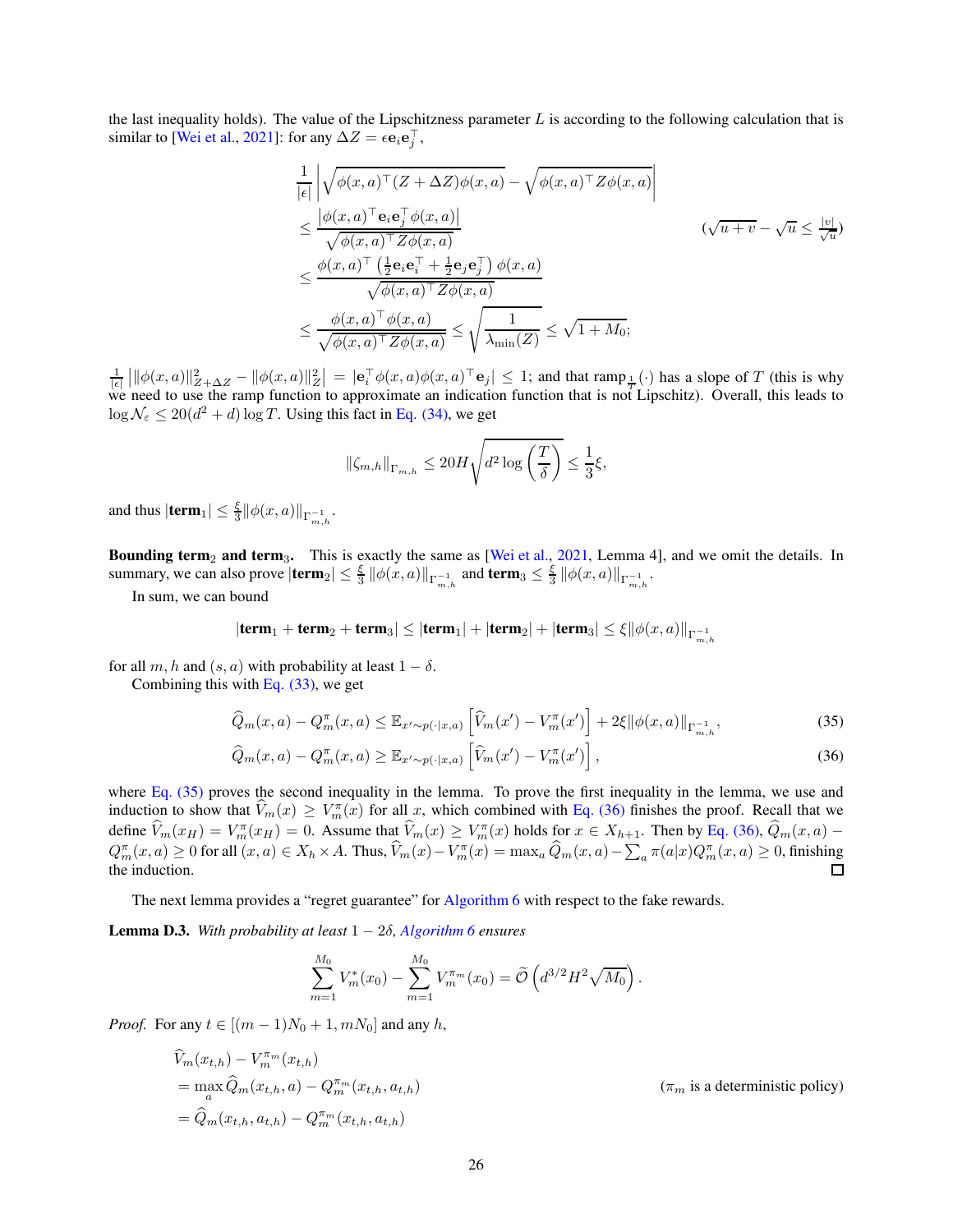$$
\leq \mathbb{E}_{x' \sim (x_{t,h}, a_{t,h})} \left[ \widehat{V}_m(x') - V_m^{\pi_m}(x') \right] + 2\xi \left\| \phi(x_{t,h}, a_{t,h}) \right\|_{\Gamma_{m,h}^{-1}} \tag{Lemma D.2}
$$
\n
$$
= \widehat{V}_m(x_{t,h+1}) - V_m^{\pi_m}(x_{t,h+1}) + e_{t,h} + 2\xi \left\| \phi(x_{t,h}, a_{t,h}) \right\|_{\Gamma_{m,h}^{-1}}.
$$
\n(define  $e_{t,h}$  to be the difference)

Thus,

$$
\widehat{V}_m(x_0) - V_m^{\pi_m}(x_0) \leq \sum_h \left( 2\xi \, \|\phi(x_{t,h}, a_{t,h})\|_{\Gamma_{m,h}^{-1}} + e_{t,h} \right).
$$

Summing over t, and using the fact  $V_m^*(x_0) \le V_m(x_0)$  (from [Lemma D.2\)](#page-23-0), we get

$$
\frac{1}{M_0} \sum_{m=1}^{M_0} (V_m^*(x_0) - V_m^{\pi_m}(x_0))
$$
\n
$$
\leq \frac{1}{M_0 N_0} \sum_{t=1}^{M_0 N_0} \sum_{h} \left( 2\xi \left\| \phi(x_{t,h}, a_{t,h}) \right\|_{\Gamma_{m,h}^{-1}} + e_{t,h} \right)
$$
\n
$$
\leq \frac{2\xi}{\sqrt{M_0 N_0}} \sum_{h} \sqrt{\sum_{t=1}^{M_0 N_0} \left\| \phi(x_{t,h}, a_{t,h}) \right\|_{\Gamma_{m,h}^{-1}}^2 + \frac{1}{M_0 N_0} \sum_{t=1}^{M_0 N_0} \sum_{h} e_{t,h}. \qquad \text{(Cauchy-Schwarz inequality)}
$$

Further using the fact  $\sum_{t=1}^{M_0N_0} \|\phi(x_{t,h}, a_{t,h})\|_{\Gamma}^2$  $T_{m,h}^{2}=N_{0}\sum_{m=1}^{M_{0}}\left\langle \Gamma_{m+1,h}-\Gamma_{m,h},\Gamma_{m,h}^{-1}\right\rangle =\widetilde{\mathcal{O}}\left(N_{0}d\right)$  (see e.g., [\[Jin et al.,](#page-12-13) [2020b,](#page-12-13) Lemma D.2]), we bound the first term above by  $\widetilde{\mathcal{O}}\left(\xi H \sqrt{d/M_0}\right) = \widetilde{\mathcal{O}}\left(H^2\sqrt{d^3/M_0}\right)$ . For the second term, note that  $\sum_{t=1}^{M_0N_0} e_{t,h}$  is the sum of a martingale difference sequence. By Azuma's inequality, the entire second term is thus of order  $\tilde{\mathcal{O}}\left(\frac{H^2 \log(1/\delta)}{\sqrt{M_0 N_0}}\right)$ with probability at least  $1 - \delta$ . This finishes the proof.

Finally, we are ready to show the guarantee of the returned policy cover. Recall our definition of known state set:

$$
\mathcal{K}=\left\{x\in X: \forall a\in A, \|\phi(x,a)\|^2_{(\widehat{\Sigma}_h^{\text{cov}})^{-1}}\leq \alpha \text{ where } h \text{ is such that } x\in X_h\right\}.
$$

<span id="page-26-0"></span>**Lemma D.4.** *For any*  $h = 0, \ldots, H-1$ , with probability at least  $1 - 4\delta$  (over the randomness in the first  $T_0$  rounds), *the covariance matrices*  $\widehat{\Sigma}_{h}^{cov}$  *returned by [Algorithm 6](#page-11-0) satisfies that for any policy*  $\pi$ *,* 

$$
\Pr_{x_h \sim \pi} [x_h \notin \mathcal{K}] \le \widetilde{\mathcal{O}}\left(\frac{dH}{\alpha}\right).
$$

*where*  $x_h \in X_h$  *is sampled from executing*  $\pi$ *.* 

*Proof.* We define an auxiliary policy  $\pi'$  which only differs from  $\pi$  for unknown states in layer h. Specifically, for  $x \in X_h$  not in K, let a be such that  $\|\phi(x, a)\|_{(\widehat{\Sigma}_h^{\text{cov}})^{-1}}^2 \ge \alpha$  (which must exist by the definition of K), then  $\pi'(a'|x) =$  $\mathbb{1}[a' = a]$  for all  $a' \in A$ . By doing so, we have

$$
\Pr_{x_h \sim \pi} [x_h \notin \mathcal{K}]
$$
\n
$$
= \Pr_{(x_h, a) \sim \pi'} [ ||\phi(x_h, a)||^2_{(\hat{\Sigma}_h^{\text{cov}})^{-1}} \ge \alpha ]
$$
\n
$$
= \Pr_{(x_h, a) \sim \pi'} [ ||\phi(x_h, a)||^2_{\Gamma_{M_0 + 1, h}^{-1}} \ge \frac{\alpha}{M_0}]
$$
\n
$$
\le \frac{1}{M_0} \sum_{m=1}^{M_0} \Pr_{(x_h, a) \sim \pi'} [ ||\phi(x_h, a)||^2_{\Gamma_{m, h}^{-1}} \ge \frac{\alpha}{M_0}]
$$
\n
$$
\le \frac{1}{M_0} \sum_{m=1}^{M_0} \mathbb{E}_{(x_h, a) \sim \pi'} [ \text{ramp}_{\frac{1}{T}} \left( ||\phi(x, a)||^2_{\Gamma_{m, h}^{-1}} - \frac{\alpha}{M_0} \right)]
$$
\n
$$
(1[y \ge 0] \le \text{ramp}_z(y))
$$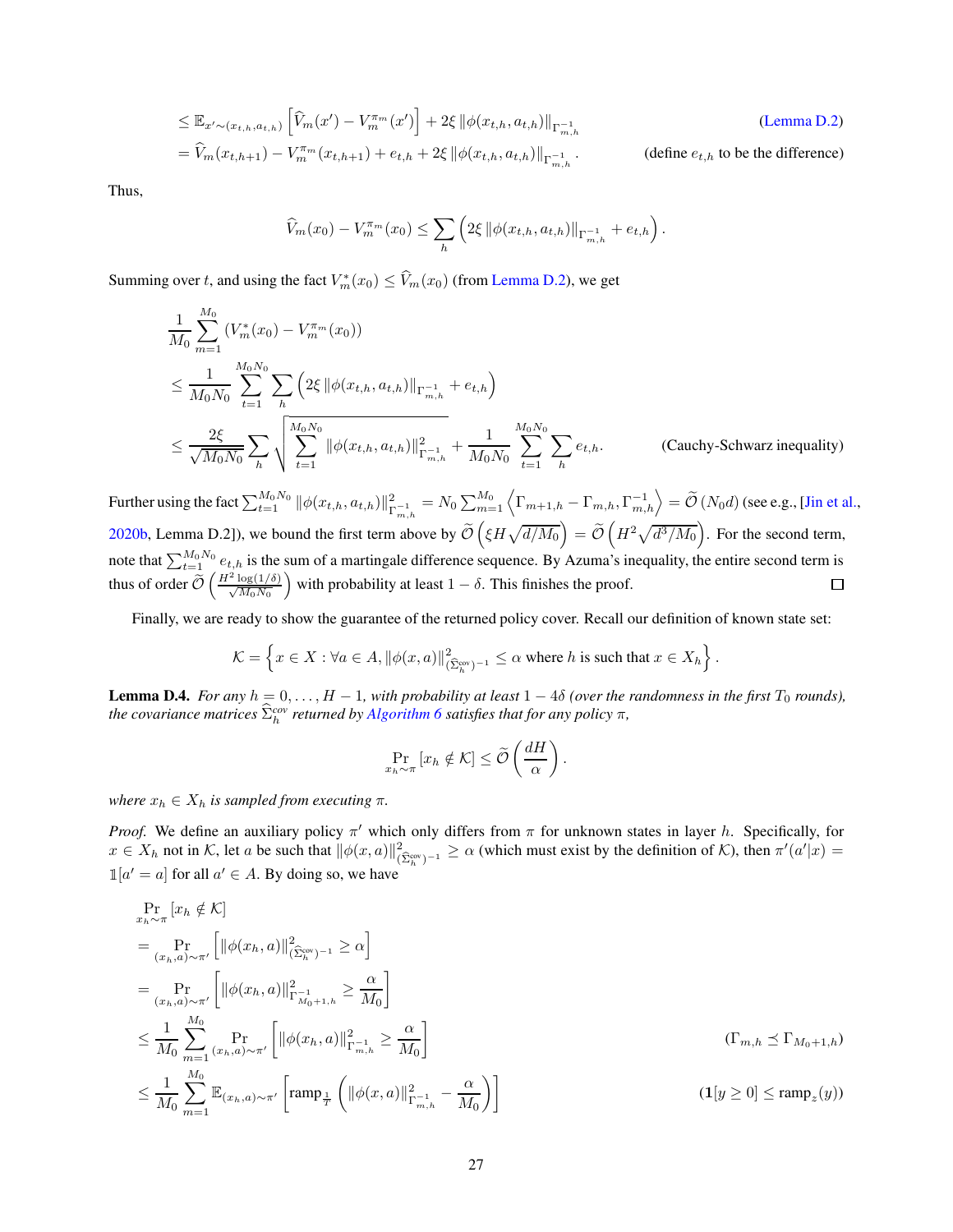$$
\leq \frac{1}{M_0} \sum_{m=1}^{M_0} V_m^{\pi'}(x_0)
$$
\n
$$
\leq \frac{1}{M_0} \sum_{m=1}^{M_0} V_m^{\pi}(x_0) + \frac{1}{M_0} \times \tilde{\mathcal{O}} \left( d^{3/2} H^2 \sqrt{M_0} \right)
$$
\n
$$
\leq \frac{1}{M_0 N_0} \sum_{t=1}^{M_0 N_0} \sum_{h=0}^{H-1} \sum_{h=0}^{r_m} r_m(x_{t,h}, a_{t,h}) + \tilde{\mathcal{O}} \left( \frac{H}{\sqrt{M_0 N_0}} \right) + \tilde{\mathcal{O}} \left( \frac{d^{3/2} H^2}{\sqrt{M_0}} \right)
$$
\n
$$
\leq \frac{1}{M_0 N_0} \times \frac{1}{\frac{\alpha}{M_0}} \sum_{t=1}^{M_0 N_0} \sum_{h=0}^{H-1} \|\phi(x_{t,h}, a_{t,h})\|_{\Gamma_{m,h}^{-1}}^2 + \tilde{\mathcal{O}} \left( \frac{d^{3/2} H^2}{\sqrt{M_0}} \right)
$$
\n
$$
\leq \frac{1}{M_0 N_0} \times \frac{1}{\frac{\alpha}{M_0}} \times \tilde{\mathcal{O}} \left( N_0 dH \right) + \tilde{\mathcal{O}} \left( \frac{d^{3/2} H^2}{\sqrt{M_0}} \right)
$$
\n
$$
\leq \tilde{\mathcal{O}} \left( \frac{dH}{\alpha} + \frac{d^{3/2} H^2}{\sqrt{M_0}} \right).
$$
\n(same calculation as done in the proof of Lemma D.3)

 $\Box$ 

Finally, using the definition of  $M_0$  finishes the proof.

## <span id="page-27-0"></span>E Details Omitted in [Section 5](#page-6-0)

In this section, we analyze [Algorithm 2](#page-7-0) and prove [Theorem 5.1.](#page-7-4) In the analysis, we require that  $\pi_t(a|x)$  and  $B_t(x, a)$ are defined for all  $x, a, t$ , but in [Algorithm 2,](#page-7-0) they are only explicitly defined if the learner has ever visited state x. Below, we construct a virtual process that is equivalent to [Algorithm 2,](#page-7-0) but with all  $\pi_t(a|x)$  and  $B_t(x, a)$  well-defined.

Imagine a virtual process where at the end of episode t (the moment when  $\hat{\Sigma}_t^+$  has been defined), BONUS $(t, x, a)$ is called once for every  $(x, a)$ , in an order from layer  $H - 1$  to layer 0. Observe that within BONUS(t, x, a), other BONUS $(t', x', a')$  might be called, but either  $t' < t$ , or  $x'$  is in a later layer. Therefore, in this virtual process, every recursive call will soon be returned in the third line of [Algorithm 3](#page-7-3) because they have been called previously and the values of them are already determined. Given that  $BONUS(t, x, a)$  are all called once, at the beginning of episode  $t + 1$ ,  $\pi_{t+1}$  will be well-defined for all states since it only depends on BONUS( $t', x', a'$ ) with  $t' \le t$  and other quantities that are well-defined before episode  $t + 1$ .

Comparing the virtual process and the real process, we see that the virtual process calculates all entries of BONUS $(t, x, a)$ , while the real process only calculates a subset of them that are necessary for constructing  $\pi_t$  and  $\hat{\Sigma}_t^+$ . However, they define exactly the same policies as long as the random seeds we use for each entry of BONUS( $t, x, a$ ) are the same for both processes. Therefore, we can define  $B_t(x, a)$  unambiguously as the value returned by BONUS(t, x, a) in the virtual process, and  $\pi_t(a|x)$  as shown in [\(11\)](#page-7-1) with BONUS( $\tau$ , x, a) replaced by  $B_\tau(x, a)$ .

Now, we follow the exactly same regret decomposition as described in [Section 4,](#page-4-0) with the new definition of  $Q_t(x, a) \triangleq \phi(x, a) \,^\dagger \theta_{t, h}$  (for  $x \in X_h$ ) and  $B_t(x, a)$  described above:

$$
\sum_{t=1}^{T} \sum_{h=0}^{H-1} \mathbb{E}_{x_h \sim \pi^{\star}} \left[ \langle \pi_t(\cdot | x_h) - \pi^{\star}(\cdot | x_h), Q_t^{\pi_t}(x_h, \cdot) - B_t(x_h, \cdot) \rangle \right]
$$
\n
$$
= \underbrace{\sum_{t=1}^{T} \sum_{h=0}^{H-1} \mathbb{E}_{x_h \sim \pi^{\star}} \left[ \langle \pi_t(\cdot | x_h), Q_t^{\pi_t}(x_h, \cdot) - \hat{Q}_t(x_h, \cdot) \rangle \right]}_{\text{Bias-1}} + \underbrace{\sum_{t=1}^{T} \sum_{h=0}^{H-1} \mathbb{E}_{x_h \sim \pi^{\star}} \left[ \langle \pi^{\star}(\cdot | x_h), \hat{Q}_t(x_h, \cdot) - Q_t^{\pi_t}(x_h, \cdot) \rangle \right]}_{\text{Bias-2}}
$$
\n+ 
$$
\sum_{t=1}^{T} \sum_{h=0}^{H-1} \mathbb{E}_{x_h \sim \pi^{\star}} \left[ \langle \pi_t(\cdot | x_h) - \pi^{\star}(\cdot | x_h), \hat{Q}_t(x_h, \cdot) - B_t(x_h, \cdot) \rangle \right].
$$

We then bound  $\mathbb{E}[BIAS-1 + BIAS-2]$  and  $\mathbb{E}[REG-TERM]$  in [Lemma E.1](#page-28-0) and [Lemma E.2](#page-28-1) respectively.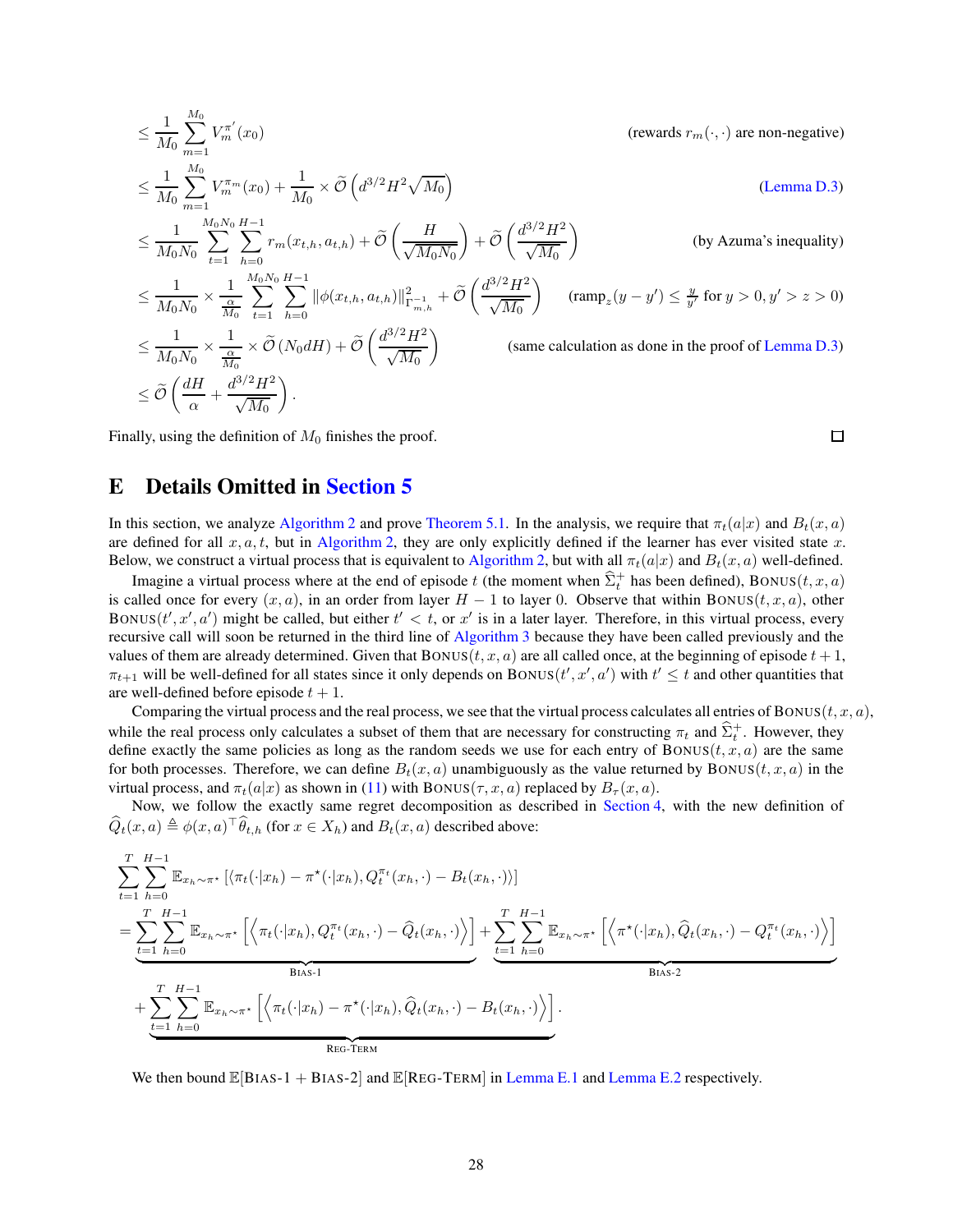<span id="page-28-0"></span>**Lemma E.1.** *If*  $\beta \leq H$ *, then*  $\mathbb{E}[\text{BIAS-1 + BIAS-2}]$  *is upper bounded by* 

$$
\frac{\beta}{4} \mathbb{E}\left[\sum_{t=1}^T \sum_{h=0}^{H-1} \mathbb{E}_{x_h \sim \pi^*}\left[\sum_a \left(\pi_t(a|x_h) + \pi^*(a|x_h)\right) ||\phi(x_h, a)||^2_{\widehat{\Sigma}^+_{t,h}}\right]\right] + \mathcal{O}\left(\frac{\gamma d H^3 T}{\beta} + \epsilon H^2 T\right).
$$

*Proof of [Lemma E.1.](#page-28-0)* Consider a specific  $(t, x, a)$ . Let h be such that  $x \in X_h$ . Then we proceed as

$$
\mathbb{E}_{t} \left[ Q_{t}^{\pi_{t}}(x, a) - \widehat{Q}_{t}(x, a) \right]
$$
\n
$$
= \phi(x, a)^{\top} \left( \theta_{t, h}^{\pi_{t}} - \mathbb{E}_{t} \left[ \widehat{\theta}_{t, h} \right] \right)
$$
\n
$$
= \phi(x, a)^{\top} \left( \theta_{t, h}^{\pi_{t}} - \mathbb{E}_{t} \left[ \widehat{\Sigma}_{t, h}^{+} \right] \mathbb{E}_{t} \left[ \phi(x_{t, h}, a_{t, h}) L_{t, h} \right] \right)
$$
\n
$$
= \phi(x, a)^{\top} \left( \theta_{t, h}^{\pi_{t}} - (\gamma I + \Sigma_{t, h})^{-1} \mathbb{E}_{t} \left[ \phi(x_{t, h}, a_{t, h}) L_{t, h} \right] \right) + \mathcal{O}(\epsilon H)
$$
\n
$$
\text{(by Eq. (29) of Lemma D.1 and that } ||\phi(x, a)|| \leq 1 \text{ for all } x, a \text{ and } L_{t, h} \leq H)
$$
\n
$$
= \phi(x, a)^{\top} \left( \theta_{t, h}^{\pi_{t}} - (\gamma I + \Sigma_{t, h})^{-1} \Sigma_{t, h} \theta_{t, h}^{\pi_{t}} \right) + \mathcal{O}(\epsilon H)
$$
\n
$$
\mathbb{E}[L_{t, h}] = \phi(x_{t, h}, a_{t, h})^{\top} \theta_{t, h}^{\pi_{t}})
$$

$$
= \phi(x, a)^{\top} \left( \theta_{t, h}^{\pi_t} - (\gamma I + \Sigma_{t, h})^{-1} \Sigma_{t, h} \theta_{t, h}^{\pi_t} \right) + \mathcal{O}(\epsilon H)
$$
\n
$$
= \gamma \phi(x, a)^{\top} (\gamma I + \Sigma_{t, h})^{-1} \theta_{t, h}^{\pi_t} + \mathcal{O}(\epsilon H)
$$
\n
$$
\leq \gamma ||\phi(x, a)||_{(\gamma I + \Sigma_{t, h})^{-1}}^2 ||\theta_{t, h}^{\pi_t}||_{(\gamma I + \Sigma_{t, h})^{-1}}^2 + \mathcal{O}(\epsilon H)
$$
\n
$$
\leq \beta ||\phi(x, a)||_{(\gamma I + \Sigma_{t, h})^{-1}}^2 ||\theta_{t, h}^{\pi_t}||_{(\gamma I + \Sigma_{t, h})^{-1}}^2 + \mathcal{O}(\epsilon H)
$$
\n
$$
\leq \beta ||\phi(x, a)||_{(\gamma I + \Sigma_{t, h})^{-1}}^2 ||\theta_{t, h}^{\pi_t}||_{(\gamma I + \Sigma_{t, h})^{-1}}^2 + \mathcal{O}(\epsilon H)
$$
\n
$$
\leq \beta ||\phi(x, a)||_{(\gamma I + \Sigma_{t, h})^{-1}}^2 \left( \mathcal{O}(\epsilon H) \right)
$$
\n
$$
\leq \beta ||\phi(x, a)||_{(\gamma I + \Sigma_{t, h})^{-1}}^2 \left( \mathcal{O}(\epsilon H) \right)
$$
\n
$$
\leq \beta ||\phi(x, a)||_{(\gamma I + \Sigma_{t, h})^{-1}}^2 \left( \mathcal{O}(\epsilon H) \right)
$$
\n
$$
\leq \beta ||\phi(x, a)||_{(\gamma I + \Sigma_{t, h})^{-1}}^2 \left( \mathcal{O}(\epsilon H) \right)
$$

$$
\leq \frac{\beta}{4} \|\phi(x, a)\|_{(\gamma I + \Sigma_{t,h})^{-1}}^2 + \frac{\gamma}{\beta} \|\theta_{t,h}^{\pi_t}\|_{(\gamma I + \Sigma_{t,h})^{-1}}^2 + \mathcal{O}(\epsilon H)
$$
\n
$$
\leq \frac{\beta}{4} \mathbb{E}_t \left[ \|\phi(x, a)\|_{\Sigma_{t,h}^2}^2 \right] + \frac{\gamma dH^2}{\beta} + \mathcal{O}(\epsilon (H + \beta))
$$
\n(37)

where in the last inequality we use [Eq. \(29\)](#page-22-3) again and also  $\|\theta_{t,h}^{\pi}\|^2 \leq dH^2$  according to [Assumption 1.](#page-6-3) Taking expectation over x and summing over  $t, a$  with weights  $\pi_t(a|x)$ , we get

$$
\mathbb{E}[\text{BIAS-1}] \leq \frac{\beta}{4} \mathbb{E} \left[ \sum_{t=1}^{T} \sum_{h=0}^{H-1} \mathbb{E}_{x_h \sim \pi^*} \left[ \sum_a \pi_t(a|x_h) \| \phi(x_h, a) \|_{\widehat{\Sigma}_{t,h}^+}^2 \right] \right] + \mathcal{O}\left(\frac{\gamma d H^3 T}{\beta} + \epsilon H^2 T\right). \quad \text{(using } \beta \leq H)
$$

By the same argument, we can show that  $\mathbb{E}_t[\hat{Q}_t(x, a) - Q_t^{\pi_t}(x, a)]$  is also upper bounded by the right-hand side of Eq.  $(37)$ , and thus

$$
\mathbb{E}[\text{BIAS-2}] \leq \frac{\beta}{4} \mathbb{E} \left[ \sum_{t=1}^T \sum_{h=0}^{H-1} \mathbb{E}_{x_h \sim \pi^{\star}} \left[ \sum_a \pi^{\star}(a|x_h) \| \phi(x_h, a) \|_{\tilde{\Sigma}_{t,h}^+}^2 \right] \right] + \mathcal{O}\left(\frac{\gamma d H^3 T}{\beta} + \epsilon H^2 T\right).
$$

Summing them up finishes the proof.

<span id="page-28-1"></span>**Lemma E.2.** *If*  $\eta\beta \leq \frac{\gamma}{12H^2}$  *and*  $\eta \leq \frac{\gamma}{2H}$ *, then*  $\mathbb{E}[\text{REG-TERM}]$  *is upper bounded by* 

$$
\frac{H \ln |A|}{\eta} + 2\eta H^{2} \mathbb{E} \left[ \sum_{t=1}^{T} \sum_{h=0}^{H-1} \mathbb{E}_{x_{h} \sim \pi^{\star}} \left[ \sum_{a} \pi_{t}(a|x_{h}) ||\phi(x_{h}, a)||^{2}_{\hat{\Sigma}^{+}_{t, h}} \right] \right] + \frac{1}{H} \mathbb{E} \left[ \sum_{t=1}^{T} \sum_{h=0}^{H-1} \mathbb{E}_{x_{h} \sim \pi^{\star}} \left[ \sum_{a} \pi_{t}(a|x_{h}) B_{t}(x, a) \right] \right] + \mathcal{O} \left( \eta \epsilon H^{3} T + \frac{\eta H^{3}}{\gamma^{2} T^{2}} \right).
$$

*Proof of [Lemma E.2.](#page-28-1)* Again, we will apply the regret bound of the exponential weight algorithm [Lemma A.4](#page-14-2) to each state. We start by checking the required condition:  $\eta |\phi(x, a)| \theta_{\tau,h} - B_t(x, a)| \leq 1$ . This can be seen by that

$$
\eta \left| \phi(x, a)^{\top} \widehat{\theta}_{\tau, h} \right| = \eta \left| \phi(x, a)^{\top} \widehat{\Sigma}_{t, h}^{+} \phi(x_{t, h}, a_{t, h}) L_{t, h} \right|
$$
  

$$
\leq \eta \times \left\| \widehat{\Sigma}_{t, h}^{+} \right\|_{op} \times L_{t, h} \leq \frac{\eta H}{\gamma} \leq \frac{1}{2},
$$
 (Eq. (28) and the condition  $\eta \leq \frac{\gamma}{2H}$ )

<span id="page-28-2"></span> $\Box$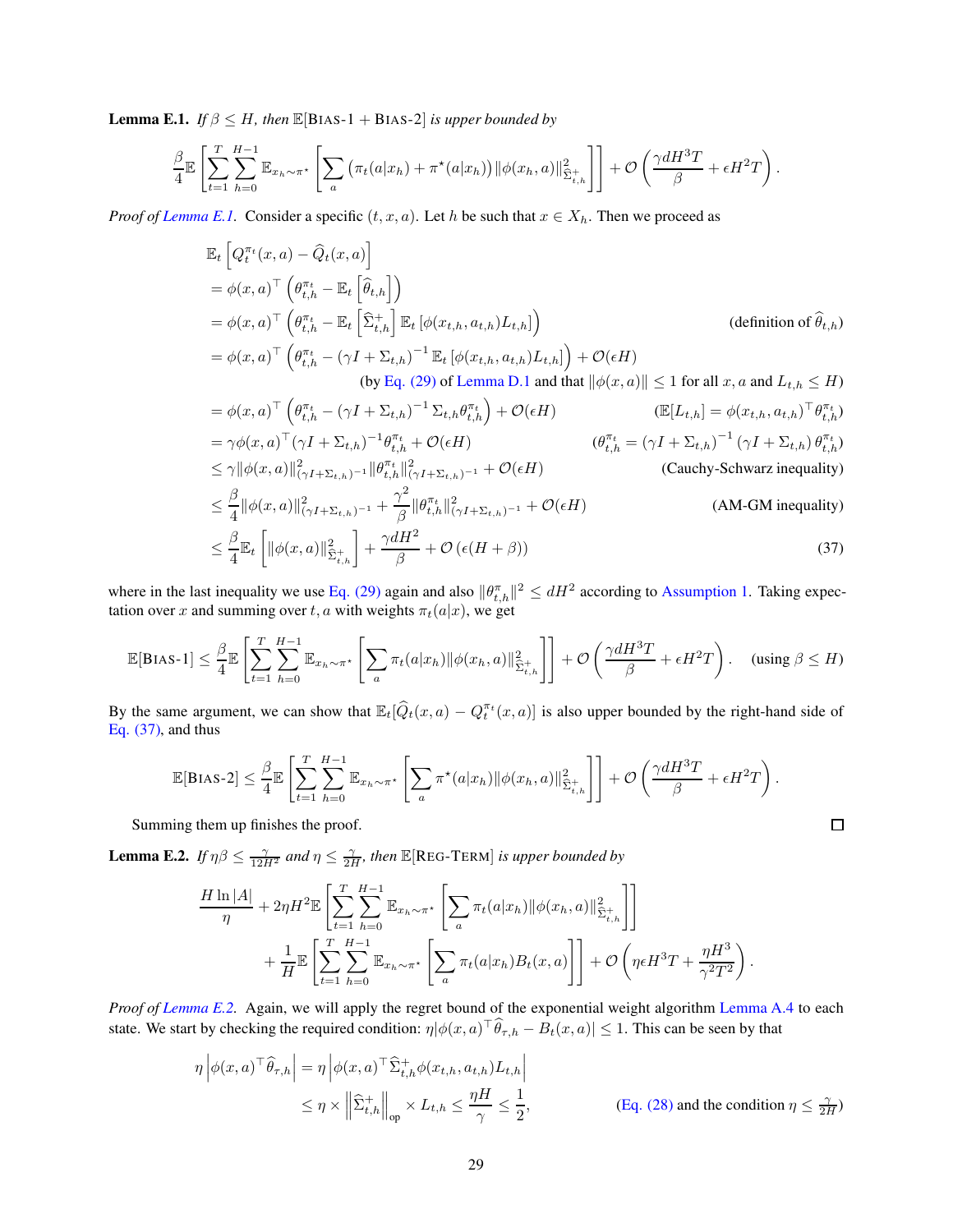and that by the definition of  $BONUS(t, x, a)$ , we have

<span id="page-29-1"></span>
$$
\eta B_t(x, a) \le \eta \times H\left(1 + \frac{1}{H}\right)^H \times 2\beta \sup_{x, a, h} \|\phi(x, a)\|_{\widehat{\Sigma}_{t, h}^+}^2 \le \frac{6\eta \beta H}{\gamma} \le \frac{1}{2H},\tag{38}
$$

where the last inequality is by [Eq. \(28\)](#page-22-2) again and the condition  $\eta\beta \leq \frac{\gamma}{12H^2}$ .

Thus, by [Lemma A.4,](#page-14-2) we have for any  $x$ ,

<span id="page-29-0"></span>
$$
\mathbb{E}\left[\sum_{t=1}^{T}\sum_{a}\left(\pi_{t}(a|x)-\pi^{\star}(a|x)\right)\widehat{Q}_{t}(x,a)\right]
$$
\n
$$
\leq \frac{\ln|A|}{\eta} + 2\eta \mathbb{E}\left[\sum_{t=1}^{T}\sum_{a}\pi_{t}(a|x)\widehat{Q}_{t}(x,a)^{2}\right] + 2\eta \mathbb{E}\left[\sum_{t=1}^{T}\sum_{a}\pi_{t}(a|x)B_{t}(x,a)^{2}\right].
$$
\n(39)

The last term in [Eq. \(39\)](#page-29-0) can be upper bounded by  $\mathbb{E}\left[\frac{1}{H}\sum_{t=1}^{T}\sum_{a}\pi_t(a|x)B_t(x,a)\right]$  because  $\eta B_t(x,a) \leq \frac{1}{2H}$  as we verified in [Eq. \(38\).](#page-29-1) To bound the second term in [Eq. \(39\),](#page-29-0) we use the following: for  $(x, a) \in X_h \times A$ ,

$$
\mathbb{E}_{t}\left[\widehat{Q}_{t}(x,a)^{2}\right] \leq H^{2}\mathbb{E}_{t}\left[\phi(x,a)^{\top}\widehat{\Sigma}_{t,h}^{+}\phi(x_{t,h},a_{t,h})\phi(x_{t,h},a_{t,h})^{\top}\widehat{\Sigma}_{t,h}^{+}\phi(x,a)\right]
$$
\n
$$
=H^{2}\mathbb{E}_{t}\left[\phi(x,a)^{\top}\widehat{\Sigma}_{t,h}^{+}\Sigma_{t,h}\widehat{\Sigma}_{t,h}^{+}\phi(x,a)\right]
$$
\n
$$
\leq H^{2}\mathbb{E}_{t}\left[\phi(x,a)^{\top}\widehat{\Sigma}_{t,h}^{+}\Sigma_{t,h}\left(\gamma I+\Sigma_{t,h}\right)^{-1}\phi(x,a)\right]+\mathcal{O}\left(\epsilon H^{2}+\frac{H^{2}}{\gamma^{2}T^{3}}\right)
$$
\n
$$
\leq H^{2}\phi(x,a)^{\top}\left(\gamma I+\Sigma_{t,h}\right)^{-1}\Sigma_{t,h}\left(\gamma I+\Sigma_{t,h}\right)^{-1}\phi(x,a)+\mathcal{O}\left(\epsilon H^{2}+\frac{H^{2}}{\gamma^{2}T^{3}}\right)
$$
\n(by Eq. (29))

$$
\leq H^2 \phi(x, a)^\top (\gamma I + \Sigma_{t, h})^{-1} \phi(x, a) + \mathcal{O}\left(\epsilon H^2 + \frac{H^2}{\gamma^2 T^3}\right)
$$
\n
$$
\leq H^2 \phi(x, a)^\top (\gamma I + \Sigma_{t, h})^{-1} \phi(x, a) + \mathcal{O}\left(\epsilon H^2 + \frac{H^2}{\gamma^2 T^3}\right)
$$
\n
$$
\leq H^2 \mathbb{E}_t \left[\phi(x, a)^\top \hat{\Sigma}_{t, h}^+ \phi(x, a)\right] + \mathcal{O}\left(\epsilon H^2 + \frac{H^2}{\gamma^2 T^3}\right)
$$
\n
$$
= H^2 \mathbb{E}_t \left[\|\phi(x, a)\|_{\hat{\Sigma}_{t, h}^+}^2\right] + \mathcal{O}\left(\epsilon H^2 + \frac{H^2}{\gamma^2 T^3}\right)
$$
\n(by Eq. (29) again)

where (\*) is because by [Eq. \(30\)](#page-22-0) and [Eq. \(31\),](#page-22-1)  $\|(\gamma I + \Sigma_{t,h})^{-1} - \widehat{\Sigma}_{t,h}^+\|_{op} \leq 2\epsilon$  and  $\|\widehat{\Sigma}_{t,h}^+\Sigma_{t,h}\|_{op} \leq 1 + 2\epsilon$  hold with probability  $1-\frac{1}{T^3}$ ; for the remaining probability, we upper bound  $H^2\phi(x,a)^\top \widehat{\Sigma}^+_{t,h} \Sigma_{t,h} \widehat{\Sigma}^+_{t,h} \phi(x,a)$  by  $\frac{H^2}{\gamma^2}$ . Combining them with [Eq. \(39\)](#page-29-0) and taking expectation over states finishes the proof.

With [Lemma E.1](#page-28-0) and [Lemma E.2,](#page-28-1) we can now prove [Theorem 5.1.](#page-7-4)

*Proof of [Theorem 5.1.](#page-7-4)* Combining [Lemma E.1](#page-28-0) and [Lemma E.2,](#page-28-1) we get (under the required conditions of the parameters):

$$
\mathbb{E}\left[\text{BIAS-1} + \text{BIAS-2} + \text{REG-TERM}\right] \n\leq \mathcal{O}\left(\frac{H\ln|A|}{\eta} + \frac{\gamma dH^{3}T}{\beta} + \epsilon H^{2}T + \eta \epsilon H^{3}T + \frac{\eta H^{3}}{\gamma^{2}T^{2}}\right) \n+ \left(2\eta H^{2} + \frac{\beta}{4}\right) \mathbb{E}\left[\sum_{t=1}^{T}\sum_{h=0}^{H-1} \mathbb{E}_{x_{h}\sim\pi^{*}}\left[\sum_{a}\left(\pi_{t}(a|x_{h}) + \pi^{*}(a|x_{h})\right)||\phi(x_{h}, a)||_{\widehat{\Sigma}_{t,h}^{+}}^{2}\right]\right] \n+ \frac{1}{H}\mathbb{E}\left[\sum_{t=1}^{T}\sum_{h=0}^{H-1} \mathbb{E}_{x_{h}\sim\pi^{*}}\left[\sum_{a}\pi_{t}(a|x_{h})B_{t}(x_{h}, a)\right]\right].
$$

We see that [Eq. \(21\)](#page-16-1) is satisfied in expectation as long as we have  $2\eta H^2 + \frac{\beta}{4} \leq \beta$  and define  $b_t(x, a) \triangleq$  $\|\beta\| \phi(x, a)\|_{\tilde{\Sigma}_{t,h}^+}^2 + \beta \sum_{a'} \pi_t(a'|x) \|\phi(x, a')\|_{\tilde{\Sigma}_{t,h}^+}^2$  (for  $x \in X_h$ ). By the definition of [Algorithm 3,](#page-7-3) [Eq. \(20\)](#page-16-2) is also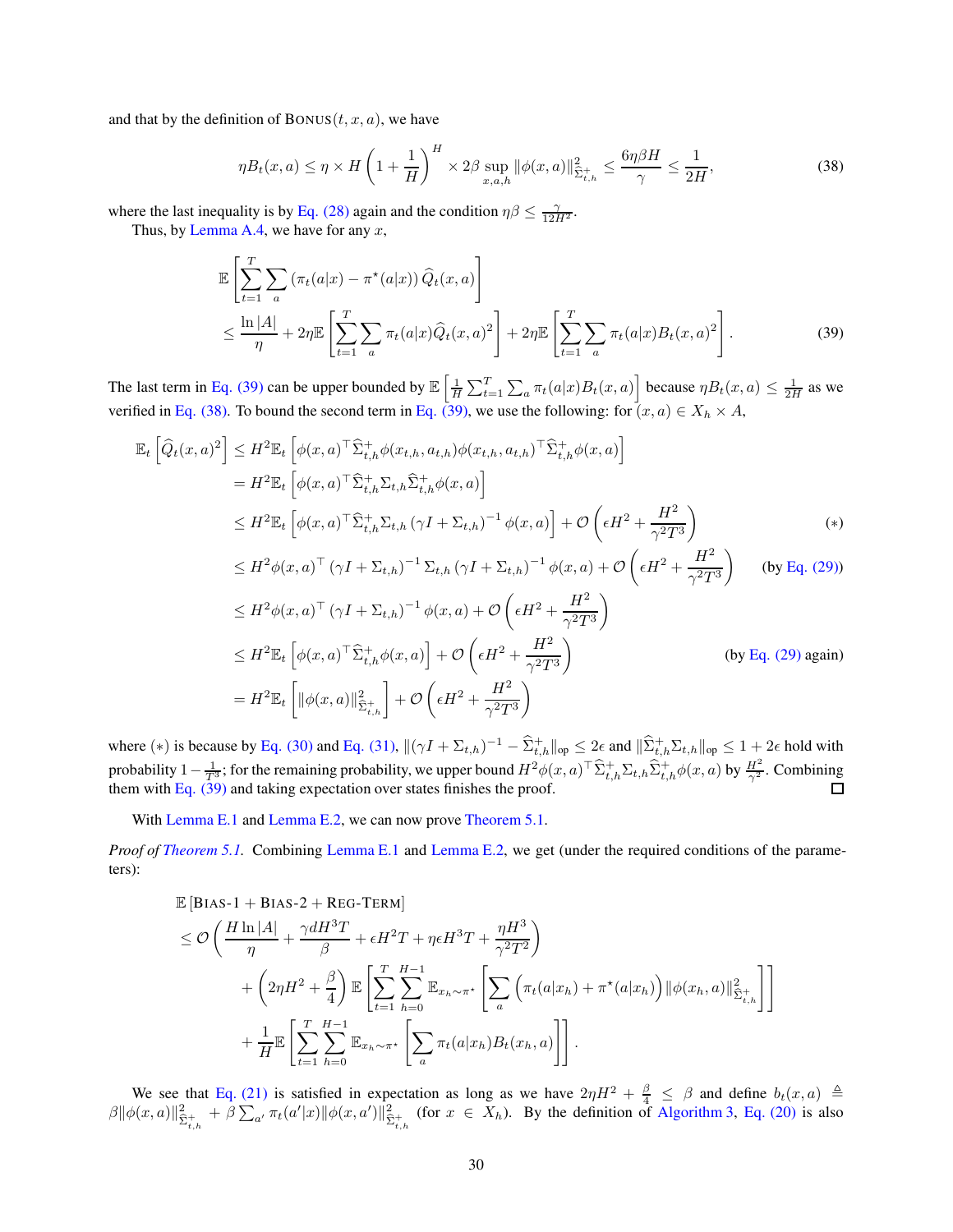satisfied with this choice of  $b_t(x, a)$ . Therefore, we can apply [Lemma B.2](#page-16-0) to obtain a regret bound. To simply the presentation, we first pick  $\epsilon = \frac{1}{H^3T}$  so that all  $\epsilon$ -related terms become  $\mathcal{O}(1)$ . Then we have

 $\mathbb{E}[\text{Reg}]$ 

$$
\begin{split}\n&= \widetilde{\mathcal{O}}\left(\frac{H}{\eta} + \frac{\gamma d H^3 T}{\beta} + \frac{\eta H^3}{\gamma^2 T^2} + \mathbb{E}\left[\sum_{t=1}^T \sum_{h=0}^{H-1} \mathbb{E}_{(x_h, a)\sim\pi_t} \left[b_t(x, a)\right]\right]\right) \\
&= \widetilde{\mathcal{O}}\left(\frac{H}{\eta} + \frac{\gamma d H^3 T}{\beta} + \frac{\eta H^3}{\gamma^2 T^2} + \beta \mathbb{E}\left[\sum_{t=1}^T \sum_{h=0}^{H-1} \mathbb{E}_{(x_h, a)\sim\pi_t} \left[\|\phi(x, a)\|_{\hat{\Sigma}_{t,h}^+}^2\right]\right]\right) \\
&= \widetilde{\mathcal{O}}\left(\frac{H}{\eta} + \frac{\gamma d H^3 T}{\beta} + \frac{\eta H^3}{\gamma^2 T^2} + \beta \mathbb{E}\left[\sum_{t=1}^T \sum_{h=0}^{H-1} \mathbb{E}_{(x_h, a)\sim\pi_t} \left[\|\phi(x, a)\|_{(\gamma I + \Sigma_{t,h})^{-1}}^2\right]\right]\right) \qquad \text{(Eq. (29) and } \beta \le H) \\
&= \widetilde{\mathcal{O}}\left(\frac{H}{\eta} + \frac{\gamma d H^3 T}{\beta} + \frac{\eta H^3}{\gamma^2 T^2} + \beta d H T\right),\n\end{split}
$$

where the last step uses the fact

$$
\mathbb{E}_{t}\left[\sum_{h}\mathbb{E}_{(x_{h},a)\sim\pi_{t}}\left[\|\phi(x,a)\|_{(\gamma I+\Sigma_{t,h})^{-1}}^{2}\right]\right] \leq \mathbb{E}_{t}\left[\sum_{h}\mathbb{E}_{(x_{h},a)\sim\pi_{t}}\left[\|\phi(x,a)\|_{\Sigma_{t,h}}^{2}\right]\right]
$$
\n
$$
=\sum_{h}\left\langle\Sigma_{t,h},\Sigma_{t,h}^{-1}\right\rangle = dH.\tag{40}
$$

Finally, choosing the parameters under the specified constraints as:

$$
\gamma = (dT)^{-\frac{2}{3}}, \qquad \beta = H(dT)^{-\frac{1}{3}}, \qquad \epsilon = \frac{1}{H^3T},
$$

$$
\eta = \min\left\{\frac{\gamma}{2H}, \frac{3\beta}{8H^2}, \frac{\gamma}{12\beta H^2}\right\},
$$

we further bound the regret by  $\widetilde{\mathcal{O}}\left(H^2(dT)^{\frac{2}{3}} + H^4(dT)^{\frac{1}{3}}\right)$ .

## F Details Omitted in [Section 6](#page-8-0)

In this section, we analyze our algorithm for linear MDPs. First, we show the main benefit of exploring with the policy cover, that is, it ensures a small magnitude for  $b_t(x, a)$ , as shown below.

<span id="page-30-0"></span>**Lemma F.1.** *If*  $\gamma \geq \frac{36\beta^2}{\delta_e}$  $\frac{6\beta^2}{\delta_e}$  and  $\beta \epsilon \leq \frac{1}{8}$ , then  $b_k(x, a) \leq 1$  *for all*  $(x, a)$  and all  $k$  *(with high probability).* 

*Proof.* According to the definition of  $b_k(x, a)$  (in [Algorithm 5\)](#page-9-0), it suffices to show that for  $x \in \mathcal{K}, \beta ||\phi(x, a)||_{\hat{\Sigma}_{k,h}^{\perp}}^2 \leq \frac{1}{2}$ for any a. To do so, note that the GEOMETRICRESAMPLING procedure ensures that  $\widehat{\Sigma}^+_{k,h}$  is an estimation of the inverse of  $\gamma I + \sum_{k,h}^{\text{mix}}$ , where

<span id="page-30-2"></span>
$$
\Sigma_{k,h}^{\text{mix}} = \delta_e \Sigma_h^{\text{cov}} + (1 - \delta_e) \mathbb{E}_{(x_h, a) \sim \pi_k} [\phi(x_h, a) \phi(x_h, a)^\top]
$$
\n(41)

and  $\Sigma_h^{\text{cov}} = \frac{1}{M_0} \sum_{m=1}^{M_0} \mathbb{E}_{(x_h, a) \sim \pi_m} \left[ \phi(x_h, a) \phi(x_h, a)^\top \right]$  is the covariance matrix of the policy cover  $\pi_{\text{cov}}$ . By [Eq. \(30\),](#page-22-0) we have with probability at least  $1 - 1/T^3$ ,

$$
\beta \|\phi(x,a)\|_{\widehat{\Sigma}_{k,h}^+}^2 \leq \beta \|\phi(x,a)\|_{(\gamma I + \Sigma_{k,h}^{\min})^{-1}}^2 + 2\beta \epsilon \leq \beta \|\phi(x,a)\|_{(\gamma I + \Sigma_{k,h}^{\min})^{-1}}^2 + \frac{1}{4}.
$$

The first term can be further bounded as  $\frac{\beta}{\delta_e} ||\phi(x, a)||_{(\frac{\gamma}{\delta_e}I + \Sigma_h^{\text{cov}})^{-1}}^2 \leq \frac{\beta}{\delta_e} ||\phi(x, a)||_{(\frac{1}{M\delta_e}I + \Sigma_h^{\text{cov}})^{-1}}^2$ , where the last step is because  $\frac{\gamma}{\delta_e} M_0 \ge \frac{\gamma}{\delta_e} \times \frac{\delta_e^2}{36\beta^2} \ge 1$  by our condition. Finally, we show that  $\frac{1}{M_0} I + \sum_{h=0}^{\infty}$  and  $\hat{\Sigma}_h^{\text{cov}}$  are close. Recall the definition of the latter:

$$
\widehat{\Sigma}_{h}^{\text{cov}} = \frac{1}{M_0} I + \frac{1}{M_0 N_0} \sum_{m=1}^{M_0} \sum_{t=(m-1)N_0+1}^{mN_0} \phi(x_{t,h}, a_{t,h}) \phi(x_{t,h}, a_{t,h})^{\top}.
$$

<span id="page-30-1"></span> $\Box$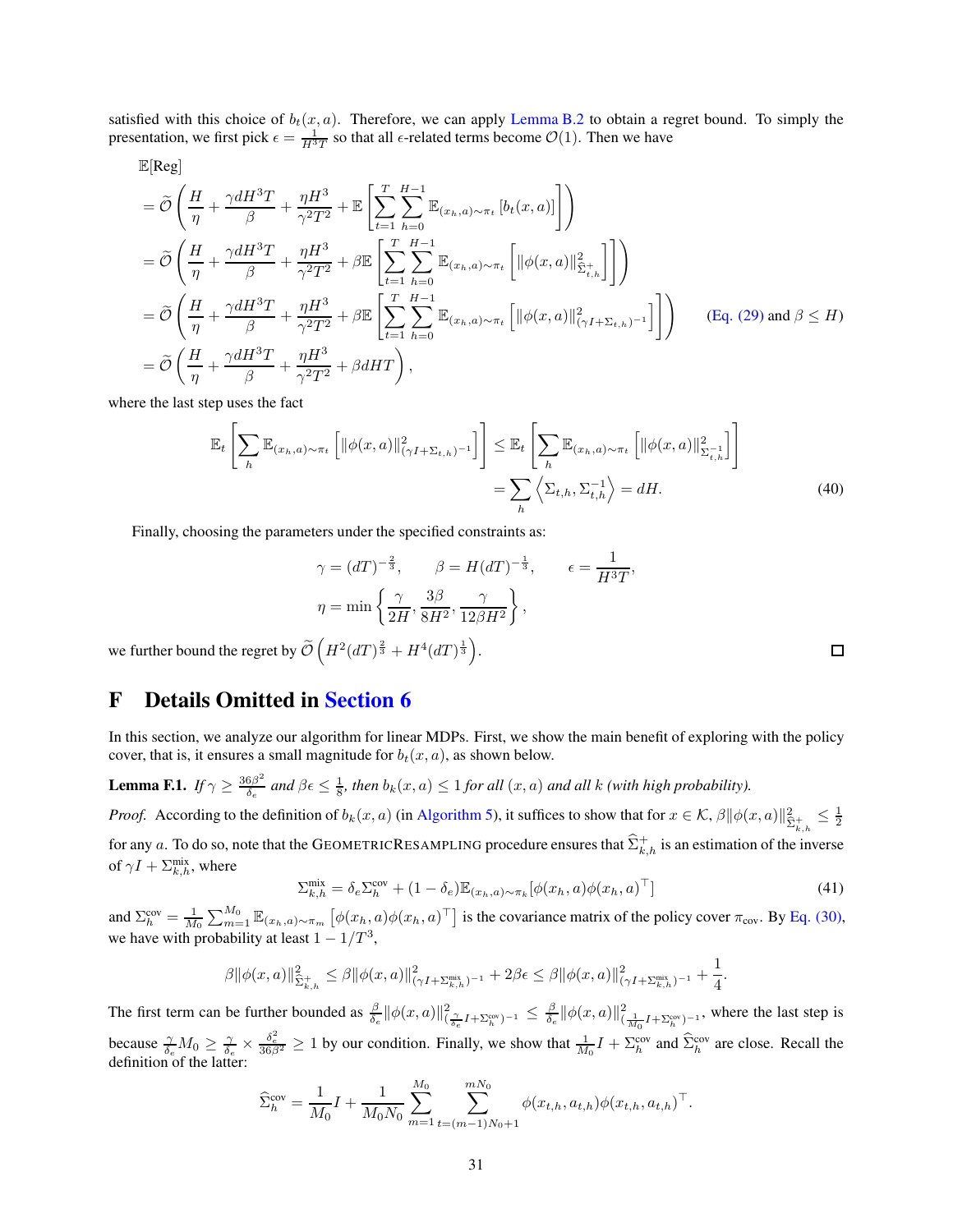We now apply [Lemma A.3](#page-14-3) with  $n = N_0$  and

$$
X_k = \frac{1}{M_0} \sum_{m=1}^{M_0} \phi(x_{\tau(m,k),h}, a_{\tau(m,k),h}) \phi(x_{\tau(m,k),h}, a_{\tau(m,k),h})^{\top} - \frac{1}{M_0} \sum_{m=1}^{M_0} \mathbb{E}_{(x_h, a) \sim \pi_m} \left[ \phi(x_h, a) \phi(x_h, a)^{\top} \right],
$$

for  $k = 1, ..., N_0$ , where  $\tau(m, k) \triangleq (m - 1)N_0 + k$ . Note that  $X_k^2 \preceq I$ . Therefore, we can pick  $A_k = I$  and  $\sigma = 1$ . By [Lemma A.3,](#page-14-3) we have with probability at least  $1 - \delta$ ,

$$
\left\|\widehat{\Sigma}_{h}^{\text{cov}} - \frac{1}{M_0}I - \Sigma_{h}^{\text{cov}}\right\|_{\text{op}} \le \sqrt{\frac{8\log(d/\delta)}{N_0}}.
$$

Following the same proof as [\[Meng and Zheng,](#page-13-19) [2010,](#page-13-19) Theorem 2.1], we have

$$
\left\| \left( \frac{1}{M_0} I + \Sigma_h^{\text{cov}} \right)^{-1} - \left( \widehat{\Sigma}_h^{\text{cov}} \right)^{-1} \right\|_{\text{op}} \le M_0^2 \left\| \widehat{\Sigma}_h^{\text{cov}} - \frac{1}{M_0} I - \Sigma_h^{\text{cov}} \right\|_{\text{op}} \le M_0^2 \sqrt{\frac{8 \log(d/\delta)}{N_0}} \le \frac{\alpha}{2}.
$$
\n(by our choice of  $N_0$  and  $M_0$ )

Consequently, for any vector  $\phi$  with  $\|\phi\| \leq 1$ , we have

$$
\left|\|\phi\|_{\left(\frac{1}{M_0}I+\Sigma_h^{\text{cov}}\right)^{-1}}^2-\|\phi\|_{\left(\widehat{\Sigma}_h^{\text{cov}}\right)^{-1}}^2\right|\leq \left\|\left(\frac{1}{M_0}I+\Sigma_h^{\text{cov}}\right)^{-1}-\left(\widehat{\Sigma}_h^{\text{cov}}\right)^{-1}\right\|_{\text{op}}\leq \frac{\alpha}{2}.
$$

Therefore, combining everything we have

$$
\beta\|\phi(x,a)\|_{\tilde{\Sigma}_{k,h}^+}^2\leq \frac{\beta}{\delta_e}\left(\|\phi(x,a)\|_{\left(\widehat{\Sigma}_h^{\text{cov}}\right)^{-1}}^2+\frac{\alpha}{2}\right)+\frac{1}{4}\leq \frac{3\beta\alpha}{2\delta_e}+\frac{1}{4}\leq \frac{1}{2},
$$

where the last two steps use the fact  $x \in \mathcal{K}$  and the value of  $\alpha$ . This finishes the proof.

Next, we define the following notations for convenience due to the epoch schedule of our algorithm, and then proceed to prove the main theorem.

Definition 2.

$$
\overline{\ell}_k(x, a) = \frac{1}{W} \sum_{t=T_0 + (k-1)W + 1}^{T_0 + kW} \ell_t(x, a)
$$
  

$$
\overline{Q}_k^{\pi}(x, a) = Q^{\pi}(x, a; \overline{\ell}_k)
$$
  

$$
\overline{\theta}_{k,h}^{\pi} \text{ is such that } \overline{Q}_k^{\pi}(x, a) = \phi(x, a)^{\top} \overline{\theta}_{k,h}^{\pi}
$$
  

$$
B_k(x, a) = b_k(x, a) + \left(1 + \frac{1}{H}\right) \mathbb{E}_{x' \sim P(\cdot | x, a)} \mathbb{E}_{a' \sim \pi_k(\cdot | x')} [B_k(x', a')]
$$
  

$$
\widehat{B}_k(x, a) = b_k(x, a) + \phi(x, a)^{\top} \widehat{\Lambda}_{k,h} \qquad \text{(for } x \in X_h)
$$

*Proof of [Theorem 6.1.](#page-10-1)* We first analyze the regret of policy optimization after the first  $T_0$  rounds. Our goal is again to prove [Eq. \(21\)](#page-16-1) which in this case bounds

$$
\sum_{k=1}^{(T-T_0)/W} \sum_{h} \mathbb{E}_{X_h \ni x \sim \pi^{\star}} \left[ \sum_{a} \left( \pi_k(a|x) - \pi^{\star}(a|x) \right) \left( \overline{Q}_{k}^{\pi_k}(x, a) - B_k(x, a) \right) \right].
$$

The first step is to separate known states and unknown states. For unknown states, we have

$$
\sum_{k=1}^{(T-T_0)/W} \sum_{h} \mathbb{E}_{X_h \ni x \sim \pi^*} \left[ \mathbf{1}[x \notin \mathcal{K}] \sum_{a} \left( \pi_k(a|x) - \pi^*(a|x) \right) \left( \overline{Q}_k^{\pi_k}(x, a) - B_k(x, a) \right) \right]
$$

 $\Box$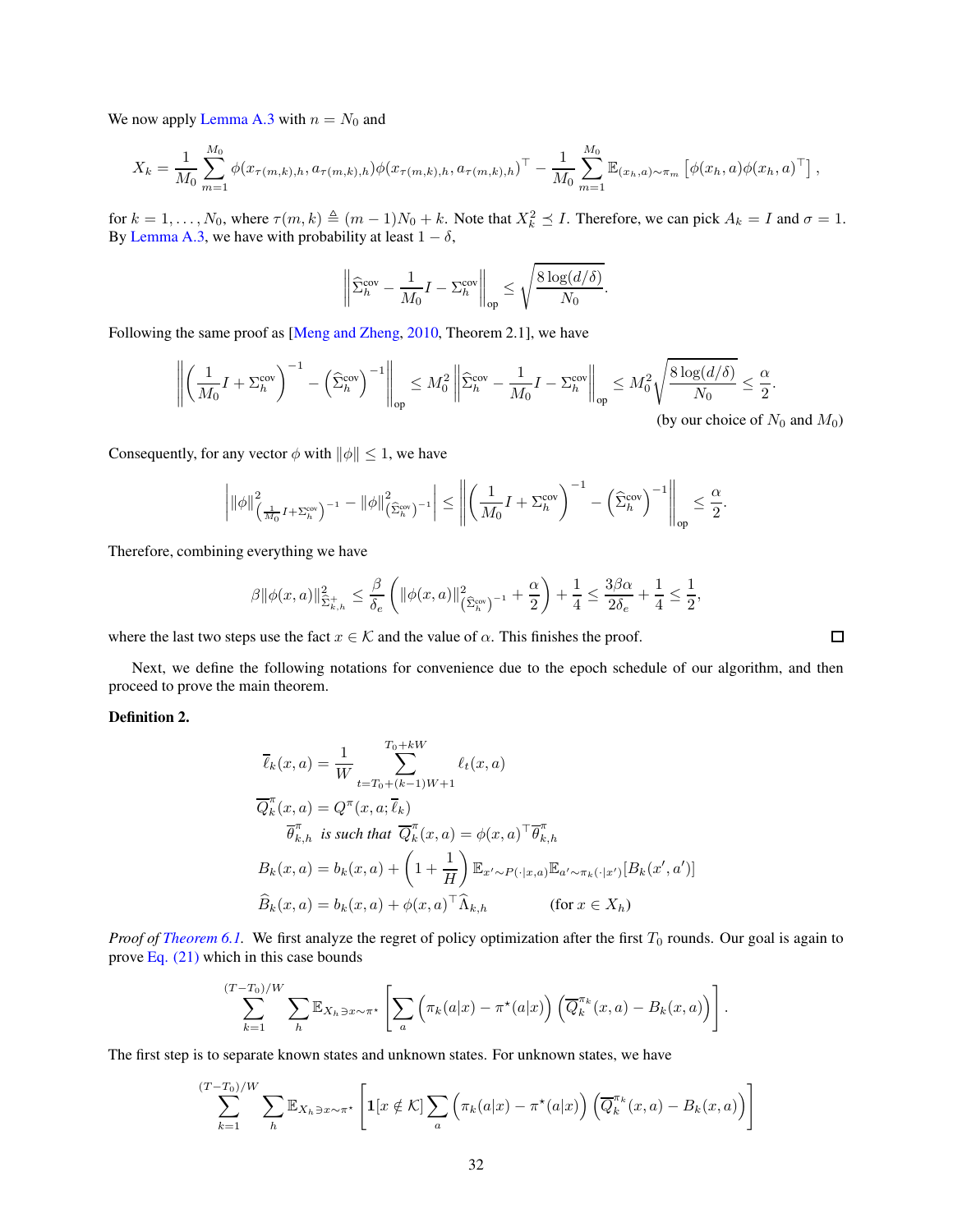$$
\leq \frac{(T-T_0)He}{W} \sum_h \mathbb{E}_{X_h \ni x \sim \pi^*} [\mathbf{1}[x \notin \mathcal{K}]] = \widetilde{\mathcal{O}}\left(\frac{dH^3T}{\alpha W}\right),
$$

where the first step is by the facts  $0 \leq \overline{Q}_k^{\pi_k}$  $\frac{\pi_k}{k}(x, a) \leq H$  and  $0 \leq B_k(x, a) \leq (1 + \frac{1}{H})^H \times H \leq He$  [\(Lemma F.1\)](#page-30-0), and the second step applies [Lemma D.4.](#page-26-0) For known states, we apply a similar decomposition as previous analysis, but since we also use function approximation for bonus  $B_t(x, a)$ , we need to account for its estimation error, which results in two extra bias terms:

$$
\sum_{k=1}^{(T-T_0)/W} \sum_{h} \mathbb{E}_{X_h \ni x \sim \pi^*} \left[ \mathbf{1}[x \in \mathcal{K}] \sum_a \left( \pi_k(a|x) - \pi^*(a|x) \right) \left( \overline{Q}_k^{\pi_k}(x, a) - B_k(x, a) \right) \right]
$$
\n
$$
= \underbrace{\sum_{k=1}^{(T-T_0)/W} \sum_{h} \mathbb{E}_{X_h \ni x \sim \pi^*} \left[ \mathbf{1}[x \in \mathcal{K}] \sum_a \pi_k(a|x) \left( \overline{Q}_k^{\pi_k}(x, a) - \widehat{Q}_k(x, a) \right) \right]}_{\text{Bias-1}} + \underbrace{\sum_{k=1}^{(T-T_0)/W} \sum_{h} \mathbb{E}_{X_h \ni x \sim \pi^*} \left[ \mathbf{1}[x \in \mathcal{K}] \sum_a \pi^*(a|x) \left( \widehat{Q}_k(x, a) - \overline{Q}_k^{\pi_k}(x, a) \right) \right]}_{\text{Bias-2}} + \underbrace{\sum_{k=1}^{(T-T_0)/W} \sum_{h} \mathbb{E}_{X_h \ni x \sim \pi^*} \left[ \mathbf{1}[x \in \mathcal{K}] \sum_a \pi_k(a|x) \left( \widehat{B}_k(x, \cdot) - B_k(x, \cdot) \right) \right]}_{\text{Bias-3}} + \underbrace{\sum_{k=1}^{(T-T_0)/W} \sum_{h} \mathbb{E}_{X_h \ni x \sim \pi^*} \left[ \mathbf{1}[x \in \mathcal{K}] \sum_a \pi^*(a|x) \left( B_k(x, a) - \widehat{B}_k(x, a) \right) \right]}_{\text{Bias-4}} + \underbrace{\sum_{k=1}^{(T-T_0)/W} \sum_{h} \mathbb{E}_{X_h \ni x \sim \pi^*} \left[ \mathbf{1}[x \in \mathcal{K}] \sum_a \left( \pi_k(\cdot|x) - \pi^*(\cdot|x) \right) \left( \widehat{Q}_k(x, \cdot) - \widehat{B}_k(x, \cdot) \right) \right]}_{\text{REG-TERM}}.
$$

Now we combine the bounds in [Lemma F.2,](#page-33-0) [Lemma F.3,](#page-34-0) and [Lemma F.4](#page-34-1) (included after this proof). Suppose that the conditions on the parameters specified in [Lemma F.4](#page-34-1) hold. We get

$$
\mathbb{E}[\text{Bias-1} + \text{Bias-2} + \text{Bias-3} + \text{Bias-4} + \text{REG-TERM}] \n= \widetilde{\mathcal{O}}\left(\frac{H}{\eta} + \frac{\eta \epsilon H^4 T}{W} + \frac{\eta H^4}{\gamma^2 T^2 W} + \frac{\gamma d H^3 T}{\beta W} + \frac{\epsilon H^3 T}{W}\right) \n+ \left(\frac{\beta}{2} + 2\eta H^3\right) \sum_{k} \sum_{h} \mathbb{E}_{X_h \ni x \sim \pi^{\star}} \left[ \mathbf{1}[x \in \mathcal{K}] \sum_{a} (\pi^{\star}(a|x) + \pi_k(a|x)) ||\phi(x, a)||_{\mathfrak{D}_{k,h}^{\star}}^2 \right] \n+ \frac{1}{H} \sum_{k} \sum_{h} \mathbb{E}_{X_h \ni x \sim \pi^{\star}} \left[ \sum_{a} \pi_k(a|x) B_k(x, a) \right] \n\leq \widetilde{\mathcal{O}}\left(\frac{H}{\eta} + \frac{\eta \epsilon H^4 T}{W} + \frac{\eta H^4}{\gamma^2 T^2 W} + \frac{\gamma d H^3 T}{\beta W} + \frac{\epsilon H^3 T}{W}\right) \n+ \sum_{k} V^{\pi^{\star}}(x_0; b_k) + \frac{1}{H} \sum_{k} \sum_{h} \mathbb{E}_{X_h \ni x \sim \pi^{\star}} \left[ \sum_{a} \pi_k(a|x) B_k(x, a) \right]
$$

where the last inequality is because  $\frac{\beta}{2} + 2\eta H^3 \leq \beta$  (implied by  $\frac{\eta}{\beta} \leq \frac{1}{20H^4}$ , a condition specified in [Lemma F.4\)](#page-34-1). Combining two cases and applying [Lemma B.2,](#page-16-0) we thus have

$$
\mathbb{E}\left[\sum_{k=1}^{(T-T_0)/W} V^{\pi_k}(x_0;\overline{\ell}_k)\right] - \sum_{k=1}^{(T-T_0)/W} V^{\pi^*}(x_0;\overline{\ell}_k)
$$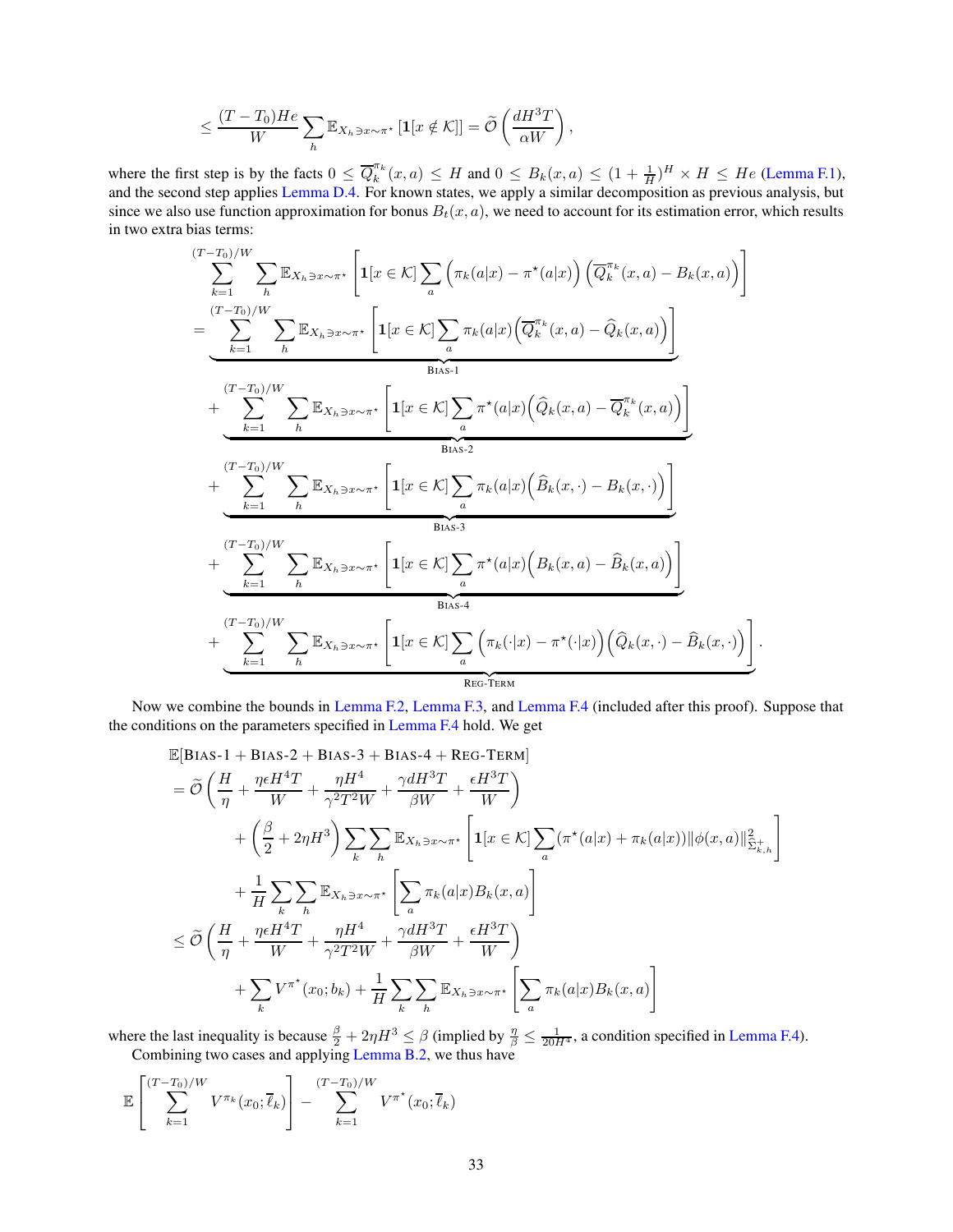$$
\leq \widetilde{\mathcal{O}}\left(\frac{H}{\eta} + \frac{\eta\epsilon H^4T}{W} + \frac{\eta H^4}{\gamma^2 T^2 W} + \frac{\gamma d H^3 T}{\beta W} + \frac{\epsilon H^3 T}{W} + \beta \mathbb{E}\left[\sum_{k=1}^{(T-T_0)/W} \sum_h \mathbb{E}_{(x_h, a)\sim\pi_k} \left[\|\phi(x_h, a)\|_{\widehat{\Sigma}_{k,h}^+}^2\right]\right] + \frac{dH^3 T}{\alpha W}\right]
$$
\n
$$
= \widetilde{\mathcal{O}}\left(\frac{H}{\eta} + \frac{\eta\epsilon H^4 T}{W} + \frac{\eta H^4}{\gamma^2 T^2 W} + \frac{\gamma dH^3 T}{\beta W} + \frac{\epsilon H^3 T}{W} + \frac{\beta dHT}{W} + \frac{dH^3 T}{\alpha W}\right). \quad \text{(by similar calculation as Eq. (40))}
$$

Finally, to get the overall regret, it remains to multiply the bound above by W, add the trivial bound  $HT_0 =$  $2HM_0N_0 = \mathcal{O}\left(\frac{\delta_e^8d^{10}H^{11}}{\beta^8}\right)$  $\beta^8$ for the initial  $T_0$  rounds, and consider the exploration probability  $\delta_e$ , which leads to

$$
\mathbb{E}[\text{Reg}] = \widetilde{\mathcal{O}}\left(\frac{HW}{\eta} + \eta \epsilon H^4 T + \frac{\eta H^4}{\gamma^2 T^2} + \frac{\gamma d H^3 T}{\beta} + \epsilon H^3 T + \beta dHT + \frac{d H^3 T}{\alpha} + \frac{d^{10} H^{11} \delta_e^8}{\beta^8} + \delta_e HT\right)
$$
  
= 
$$
\widetilde{\mathcal{O}}\left(\frac{H}{\eta \epsilon^2 \gamma^3} + \frac{\eta H^4}{\gamma^2 T^2} + \frac{\gamma d H^3 T}{\beta} + \epsilon H^3 T + \beta dHT + \frac{d H^3 T \beta}{\delta_e} + \frac{d^{10} H^{11} \delta_e^8}{\beta^8} + \delta_e HT\right)
$$

where we use the specified value of M, N,  $W = 2MN$ ,  $\alpha$ , and that  $\eta H \le 1$  (so that the second term  $\eta \epsilon H^4 T$  is absorbed by the fifth term  $\epsilon H^3T$ ).

Considering the constraints in [Lemma F.4](#page-34-1) and [Lemma F.1,](#page-30-0) we choose  $\gamma = \max\left\{16\eta H^4, \frac{4\beta^2}{\delta}\right\}$  $\delta_e$ o . This gives the following simplified regret

$$
\widetilde{\mathcal{O}}\left(\frac{1}{\epsilon^2\eta^4H^{11}}+\frac{1}{\eta H^4T^2}+\frac{\eta dH^7T}{\beta}+\epsilon H^3T+\beta dHT+\frac{dH^3T\beta}{\delta_e}+\frac{d^{10}H^{11}\delta^8_e}{\beta^8}+\delta_e HT\right).
$$

Choosing  $\delta_e$  optimally, and supposing  $\eta \geq \frac{1}{T}$ , the above is simplified to

$$
\widetilde{\mathcal{O}}\left(\frac{1}{\epsilon^2 \eta^4 H^{11}} + \frac{\eta d H^7 T}{\beta} + \epsilon H^3 T + \beta d H T + H^2 \sqrt{d \beta} T + d^2 H^{35/9} T^{8/9}\right)
$$
\n
$$
= \widetilde{\mathcal{O}}\left(\frac{1}{\epsilon^2 \eta^4 H^{11}} + \frac{\eta d H^7 T}{\beta} + \epsilon H^3 T + H^2 \sqrt{d \beta} T + d^2 H^{35/9} T^{8/9}\right). \tag{choosing } \beta \le \frac{H^2}{d})
$$

 $\Box$ 

Picking optimal parameters in the last expression, we get  $\tilde{\mathcal{O}}\left(d^2 H^4 T^{14/15}\right)$ .

#### <span id="page-33-0"></span>Lemma F.2.

$$
\mathbb{E}[\text{Bias-1} + \text{Bias-2}] \n\leq \frac{\beta}{4} \mathbb{E} \left[ \sum_{k=1}^{(T-T_0)/W} \sum_{h} \mathbb{E}_{X_h \ni x \sim \pi^{\star}} \left[ \mathbf{1}[x \in \mathcal{K}] \sum_{a} \left( \pi^{\star}(a|x) + \pi_k(a|x) \right) ||\phi(x, a)||_{\Sigma_{k,h}^{\perp}}^2 \right] \right] + \mathcal{O}\left(\frac{\gamma d H^3 T}{\beta W} + \frac{\epsilon H^3 T}{W}\right).
$$

*Proof.* The proof of this lemma is similar to that of [Lemma E.1,](#page-28-0) except that we replace T by  $(T - T_0)/W$ , and consider the averaged loss  $\overline{\ell}_k$  in an epoch instead of the single episode loss  $\ell_t$ :

$$
\mathbb{E}_{k}\left[\overline{Q}_{k}^{\pi_{k}}(x,a) - \widehat{Q}_{k}(x,a)\right]
$$
\n
$$
= \phi(x,a)^{\top} \left(\overline{\theta}_{k,h}^{\pi_{k}} - \mathbb{E}_{k}\left[\widehat{\theta}_{k,h}\right]\right)
$$
\n
$$
= \phi(x,a)^{\top} \left(\overline{\theta}_{k,h}^{\pi_{k}} - \mathbb{E}_{k}\left[\widehat{\Sigma}_{k,h}^{+}\right] \mathbb{E}_{k}\left[\frac{1}{|S'_{k}|}\sum_{t \in S'_{k}}((1-Y_{t}) + Y_{t}H\mathbb{1}[h=h_{t}^{*}])\phi(x_{t,h}, a_{t,h})L_{t,h}\right]\right)
$$
\n
$$
(S'_{k} \text{ is the } S' \text{ in Algorithm 5 within epoch } k)
$$

$$
= \phi(x, a)^{\top} \left( \overline{\theta}_{k,h}^{\pi_k} - \left( \gamma I + \Sigma_{k,h}^{\text{mix}} \right)^{-1} \mathbb{E}_k \left[ \frac{1}{|S'_k|} \sum_{t \in S'_k} ((1 - Y_t) + Y_t H \mathbb{1}[h = h_t^*)] \phi(x_{t,h}, a_{t,h}) L_{t,h} \right] \right) + \mathcal{O}(\epsilon H^2)
$$
\n(by Lemma D.1 and that  $||\phi(x, a)|| < 1$  for all  $x, a$  and  $L_{t,h} < H$ .  $\Sigma_{t,h}^{\text{mix}}$  is defined in Eq. (41).

(by [Lemma D.1](#page-22-5) and that  $\|\phi(x, a)\| \leq 1$  $\sum_{k,h}^{\text{mix}}$  is defined in [Eq. \(41\)\)](#page-30-2)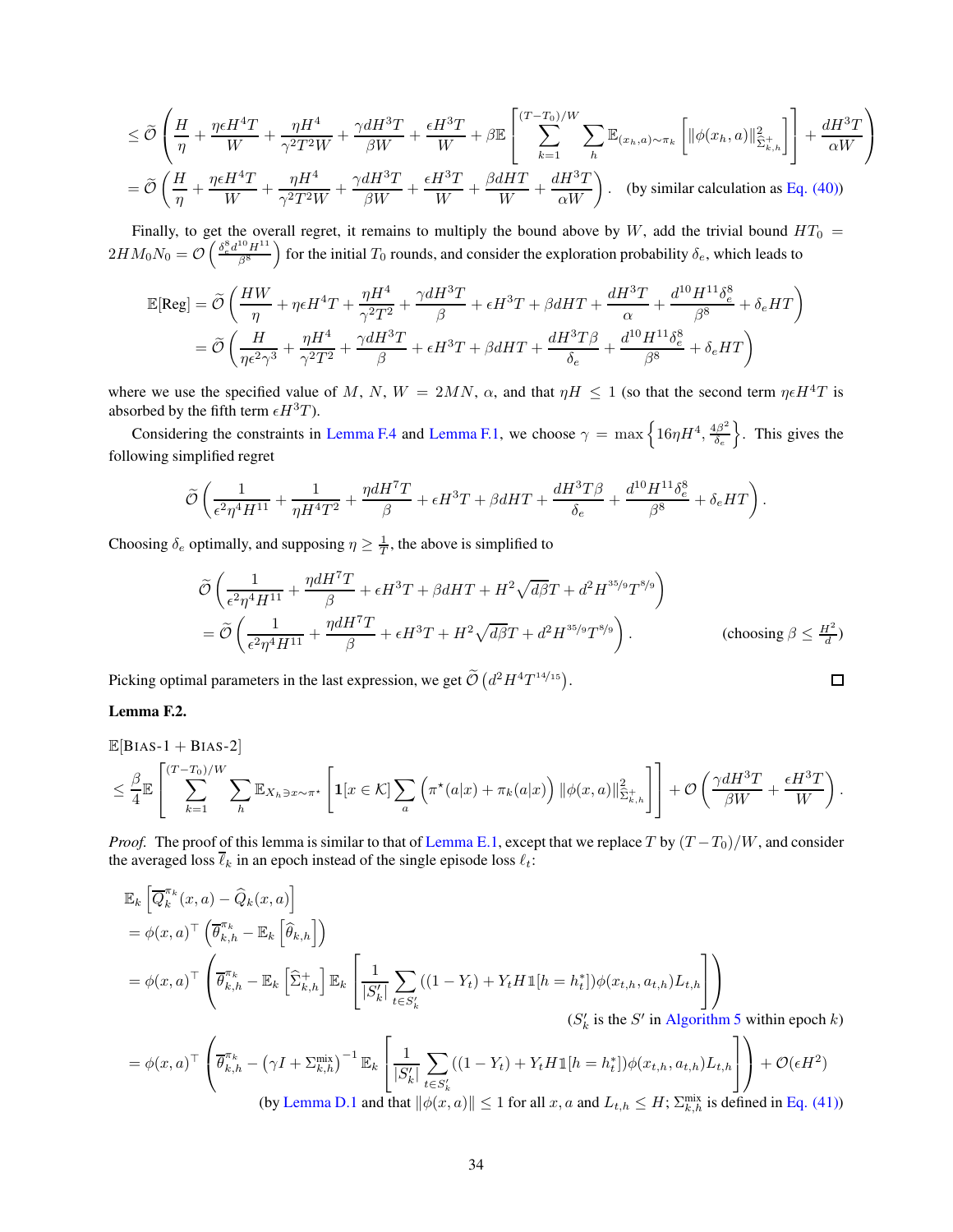$$
\begin{split}\n&= \phi(x,a)^\top \left( \overline{\theta}_{k,h}^{\pi_k} - \left( \gamma I + \Sigma_{k,h}^{\text{mix}} \right)^{-1} \mathbb{E}_k \left[ \frac{1}{|S'_k|} \sum_{t \in S'_k} \Sigma_{k,h}^{\text{mix}} \theta_{t,h}^{\pi_k} \right] \right) + \mathcal{O}(\epsilon H^2) \\
&= \phi(x,a)^\top \left( \overline{\theta}_{k,h}^{\pi_k} - \left( \gamma I + \Sigma_{k,h}^{\text{mix}} \right)^{-1} \mathbb{E}_k \left[ \frac{1}{W} \sum_{t=(k-1)W+1}^{kW} \Sigma_{k,h}^{\text{mix}} \theta_{t,h}^{\pi_k} \right] \right) + \mathcal{O}(\epsilon H^2) \\
&= \phi(x,a)^\top \left( \overline{\theta}_{k,h}^{\pi_k} - \left( \gamma I + \Sigma_{k,h}^{\text{mix}} \right)^{-1} \Sigma_{k,h}^{\text{mix}} \overline{\theta}_{k,h}^{\pi_k} \right) + \mathcal{O}(\epsilon H^2) \\
&= \gamma \phi(x,a)^\top \left( \gamma I + \Sigma_{k,h}^{\text{mix}} \right)^{-1} \overline{\theta}_{k,h}^{\pi_k} + \mathcal{O}(\epsilon H^2) \\
&\leq \frac{\beta}{4} ||\phi(x,a)||_{\gamma I + \Sigma_{k,h}^{\text{mix}} \right) - 1} + \frac{\gamma^2}{\beta} ||\overline{\theta}_{k,h}^{\pi_k}||_{(\gamma I + \Sigma_{k,h}^{\text{mix}})^{-1}}^2 + \mathcal{O}(\epsilon H^2) \\
&\leq \frac{\beta}{4} \mathbb{E}_k \left[ ||\phi(x,a)||_{\Sigma_{k,h}^{\frac{2}{3}} \right] + \frac{\gamma d H^2}{\beta} + \mathcal{O}(\epsilon H^2) .\n\end{split} \tag{AM-GM inequality}
$$

The same bound also holds for  $\mathbb{E}_k\left[\widehat{Q}_k(x,a) - \overline{Q}_k^{\pi_k}\right]$  $\left(\begin{matrix} \pi_k\ k\end{matrix}\right)$  by the same reasoning. Taking expectation over x, summing over k, h and a (with weights  $\pi_k(a|x)$  and  $\pi^*(a|x)$  respectively) finishes the proof.

#### <span id="page-34-0"></span>Lemma F.3.

 $\mathbb{E}[BIAS-3 + BIAS-4]$ 

$$
\leq \frac{\beta}{4} \mathbb{E}\left[\sum_{k=1}^{(T-T_0)/W} \sum_{h} \mathbb{E}_{X_h \ni x \sim \pi^{\star}} \left[ \mathbf{1}[x \in \mathcal{K}] \sum_{a} \left( \pi^{\star}(a|x) + \pi_k(a|x) \right) \|\phi(x, a)\|_{\widehat{\Sigma}_{k,h}^{\pm}}^2 \right] \right] + \mathcal{O}\left(\frac{\gamma d H^3 T}{\beta W} + \frac{\epsilon H^3 T}{W}\right).
$$

*Proof.* The proof is almost identical to that of the previous lemma. The only difference is that  $L_{t,h}$  is replaced by  $D_{t,h}$ and  $\overline{\theta}_{t,h}^{\pi_k}$  is replaced by  $\Lambda_{k,h}^{\pi_k}$  (recall the definition of  $\Lambda_{k,h}^{\pi_k}$  in [Section 6\)](#page-8-0). Note that  $b_t(x,a) \in [0,1]$  [\(Lemma F.1\)](#page-30-0), so  $D_{t,h} \in [0,He]$ , which is also the same order for  $L_{t,h}$ . Therefore, we get the same bound as in the previous lemma.

<span id="page-34-1"></span>**Lemma F.4.** *Let*  $\frac{\eta}{\gamma} \leq \frac{1}{16H^4}$  *and*  $\frac{\eta}{\beta} \leq \frac{1}{40H^4}$ *. Then* 

$$
\mathbb{E}[\text{Reg-TERN}] = \widetilde{\mathcal{O}}\left(\frac{H}{\eta} + \frac{\eta \epsilon H^4 T}{W} + \frac{\eta H^4}{\gamma^2 T^2 W}\right)
$$
  
+  $2\eta H^3 \mathbb{E}\left[\sum_{k,h} \mathbb{E}_{X_h \ni x \sim \pi^\star} \left[\mathbf{1}[x \in \mathcal{K}] \sum_a \pi_k(x, a) \|\phi(x, a)\|_{\widehat{\Sigma}_{k,h}^+}^2\right]\right] + \frac{1}{H} \mathbb{E}\left[\sum_{k,h} \mathbb{E}_{X_h \ni x \sim \pi^\star} \left[\sum_a \pi_k(x, a) B_k(x, a)\right]\right].$ 

*Proof.* We first check the condition for [Lemma A.4:](#page-14-2)  $\eta \left| \widehat{Q}_k(x, a) - \widehat{B}_t(x, a) \right| \leq 1$ . In our case,

$$
\eta \left| \hat{Q}_k(x, a) \right| = \eta \left| \phi(x, a)^{\top} \hat{\Sigma}_{k,h}^+ \left( \frac{1}{|S'|} \sum_{t \in S'} ((1 - Y_t) + Y_t H \mathbb{1}[h = h_t^*)]) \phi(x_{t,h}, a_{t,h}) L_{t,h} \right) \right|
$$
  
\n
$$
\leq \eta \times \|\hat{\Sigma}_{k,h}^+ \|_{\text{op}} \times H \times \sup_{t \in S'} L_{t,h}
$$
  
\n
$$
\leq \eta \times \frac{1}{\gamma} \times H^2
$$
 (by Lemma D.1)  
\n
$$
\leq \frac{1}{2}
$$
 (by the condition specified in the lemma)

 $\overline{\phantom{a}}$  $\overline{\phantom{a}}$  $\overline{\phantom{a}}$  $\overline{\phantom{a}}$ 

and

$$
\eta \left| \widehat{B}_k(x, a) \right| \le \eta \left| b_k(x, a) \right| + \eta \left| \phi(x, a)^\top \widehat{\Sigma}_{k, h}^+ \left( \frac{1}{|S'|} \sum_{t \in S'} ((1 - Y_t) + Y_t H \mathbb{1}[h = h_t^*]) \phi(x_{t, h}, a_{t, h}) D_{t, h} \right) \right|
$$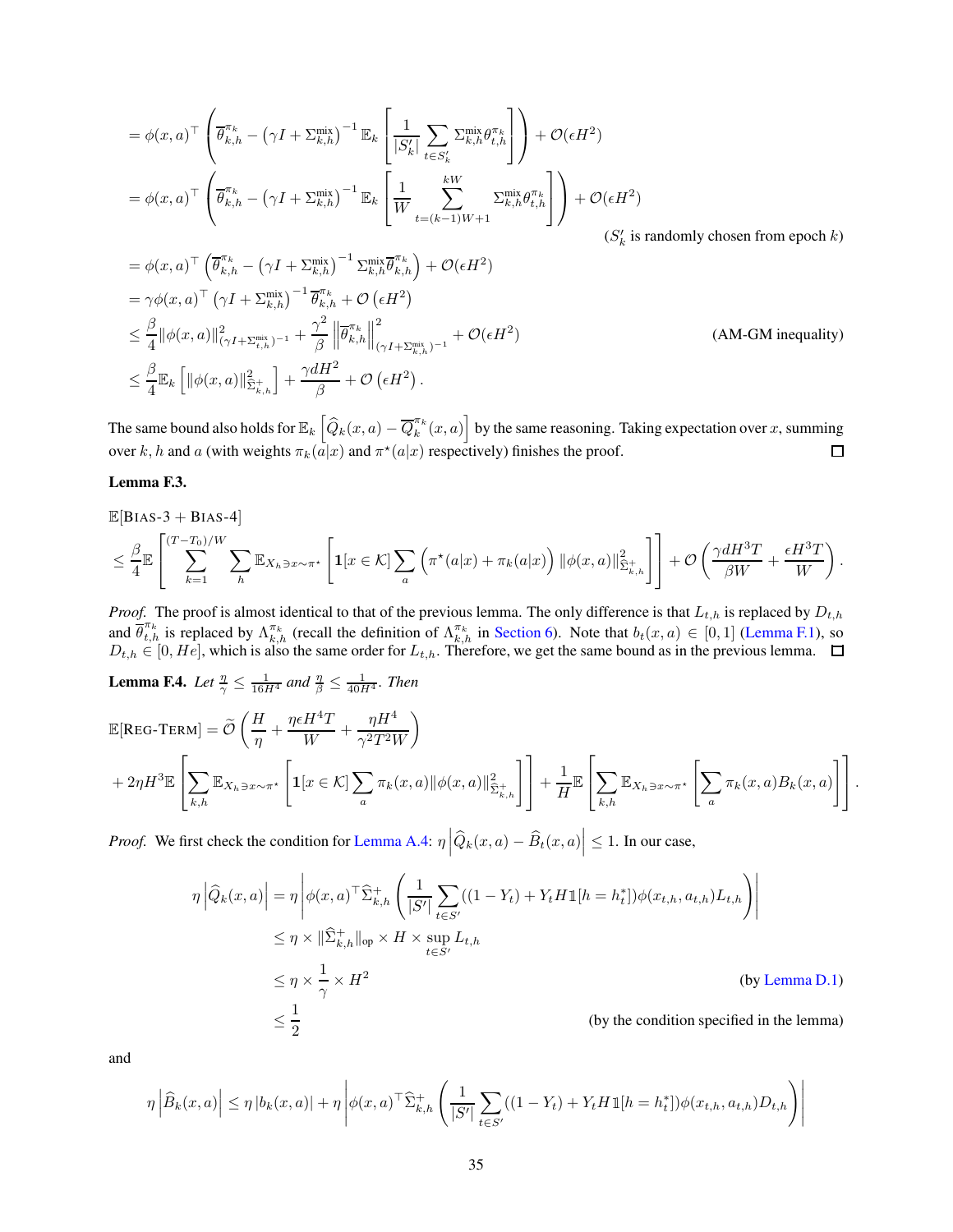$$
\leq \eta + \eta \times \|\hat{\Sigma}_{k,h}^+\|_{\text{op}} \times H \times \sup_{t \in S'} D_{t,h}
$$
\n
$$
\leq \eta + \eta \times \|\hat{\Sigma}_{k,h}^+\|_{\text{op}} \times H \times (H-1) \left(1 + \frac{1}{H}\right)^H
$$
\n
$$
\leq \eta + \frac{3\eta H^2}{\gamma} \leq \frac{4\eta H^2}{\gamma}
$$
\n
$$
\leq \frac{1}{2H}.
$$
\n(by the condition specified in the lemma)

Now we derive an upper bound for  $\mathbb{E}_k \left[ \widehat{Q}_k(x, a)^2 \right]$ :

$$
\mathbb{E}_{k}\left[\widehat{Q}_{k}(x,a)^{2}\right]
$$
\n
$$
\leq \mathbb{E}_{k}\left[\frac{1}{|S'_{k}|}\sum_{t\in S'_{k}}H^{2}\phi(x,a)^{\top}\widehat{\Sigma}_{k,h}^{+}\left(((1-Y_{t})+Y_{t}H\mathbb{1}[h=h_{t}^{*}])^{2}\phi(x_{t,h},a_{t,h})\phi(x_{t,h},a_{t,h})^{\top}\right)\widehat{\Sigma}_{k,h}^{+}\phi(x,a)\right]
$$
\n
$$
=\mathbb{E}_{k}\left[H^{2}\phi(x,a)^{\top}\widehat{\Sigma}_{k,h}^{+}\left((1-\delta_{e})\Sigma_{k,h}+\delta_{e}H\Sigma_{h}^{\text{cov}}\right)\widehat{\Sigma}_{k,h}^{+}\phi(x,a)\right]
$$
\n
$$
\leq H^{3}\mathbb{E}_{k}\left[\phi(x,a)^{\top}\widehat{\Sigma}_{k,h}^{+}\Sigma_{k,h}^{\text{mix}}\widehat{\Sigma}_{k,h}^{+}\phi(x,a)\right]
$$
\n
$$
\leq H^{3}\mathbb{E}_{k}\left[\phi(x,a)^{\top}\widehat{\Sigma}_{k,h}^{+}\Sigma_{k,h}^{\text{mix}}(\gamma I+\Sigma_{k,h}^{\text{mix}})^{-1}\phi(x,a)\right]+\widetilde{\mathcal{O}}\left(\epsilon H^{3}+\frac{H^{3}}{\gamma^{2}T^{3}}\right)
$$
\n
$$
\leq H^{3}\phi(x,a)^{\top}(\gamma I+\Sigma_{k,h}^{\text{mix}})^{-1}\Sigma_{k,h}^{\text{mix}}(\gamma I+\Sigma_{k,h}^{\text{mix}})^{-1}\phi(x,a)+\widetilde{\mathcal{O}}\left(\epsilon H^{3}+\frac{H^{3}}{\gamma^{2}T^{3}}\right)
$$
\n(Lemma D.1)

$$
\leq H^3 \phi(x, a)^\top (\gamma I + \Sigma_{k,h}^{\text{mix}})^{-1} \phi(x, a) + \widetilde{\mathcal{O}} \left( \epsilon H^3 + \frac{H^3}{\gamma^2 T^3} \right)
$$
  
=  $H^3 \mathbb{E}_k \left[ \| \phi(x, a) \|_{\widehat{\Sigma}_{k,h}^{\pm}}^2 \right] + \widetilde{\mathcal{O}} \left( \epsilon H^3 + \frac{H^3}{\gamma^2 T^3} \right),$  (42)

where in (\*) we use  $\left(\frac{1}{|S'_k|} \sum_{t \in S'_k} v_t\right)^2$  $\leq \frac{1}{|S'_k|} \sum_{t \in S'_k} v_t^2$  with  $v_t = \phi(x, a)^\top \widehat{\Sigma}^+_{k,h} ((1 - Y_t) + Y_t H \mathbb{1}[h = h_t^*]) \phi(x_{t,h}, a_{t,h}) L_{t,h}.$ Next, we bound  $\mathbb{E}_t \left[ \widehat{B}_t(x,a)^2 \right]$ :

<span id="page-35-0"></span>
$$
\mathbb{E}_{k}\left[\widehat{B}_{k}(x,a)^{2}\right]
$$
\n
$$
\leq 2\mathbb{E}_{k}\left[b_{k}(x,a)^{2}\right] + 2\mathbb{E}_{k}\left[\left(\phi(x,a)^{\top}\widehat{\Lambda}_{k,h}\right)^{2}\right]
$$
\n
$$
\leq 2\mathbb{E}_{k}\left[b_{k}(x,a)\right] + 18H^{3}\mathbb{E}_{k}\left[\|\phi(x,a)\|_{\widehat{\Sigma}_{k,h}^{+}}^{2}\right] + \widetilde{\mathcal{O}}\left(\epsilon H^{3} + \frac{H^{3}}{\gamma^{2}T^{3}}\right)
$$
\n
$$
\leq \frac{20H^{3}}{\beta}b_{k}(x,a) + \widetilde{\mathcal{O}}\left(\epsilon H^{3} + \frac{H^{3}}{\gamma^{2}T^{3}}\right),
$$

where in the second inequality we bound  $\mathbb{E}_k \left[ (\phi(x, a)^{\top} \widehat{\Lambda}_{k,h})^2 \right]$  similarly as we bound  $\mathbb{E}_k \left[ \widehat{Q}_k(x, a)^2 \right]$  in [Eq. \(42\),](#page-35-0) except that we replace the upper bound H for  $L_{t,h}$  by the upper bound for  $D_{t,h}: H\left(1+\frac{1}{H}\right)^H \sup_{t,x,a} b_t(x,a) \leq 3H$ (since  $b_t(x, a) \le 1$  by [Lemma F.1\)](#page-30-0).

Thus, by [Lemma A.4,](#page-14-2) we have

$$
\mathbb{E}[\text{Reg-Tern}]
$$

$$
\leq \widetilde{\mathcal{O}}\left(\frac{H}{\eta}\right) + 2\eta \sum_{k,h} \mathbb{E}_{X_h \ni x \sim \pi^{\star}} \left[ \mathbf{1}[x \in \mathcal{K}] \sum_a \pi_k(a|x) (\widehat{Q}_k(x, a)^2 + \widehat{B}_k(x, a)^2) \right]
$$
  

$$
\leq \widetilde{\mathcal{O}}\left(\frac{H}{\eta} + \frac{\eta \epsilon H^4 T}{W} + \frac{\eta H^4}{\gamma^2 T^2 W}\right)
$$